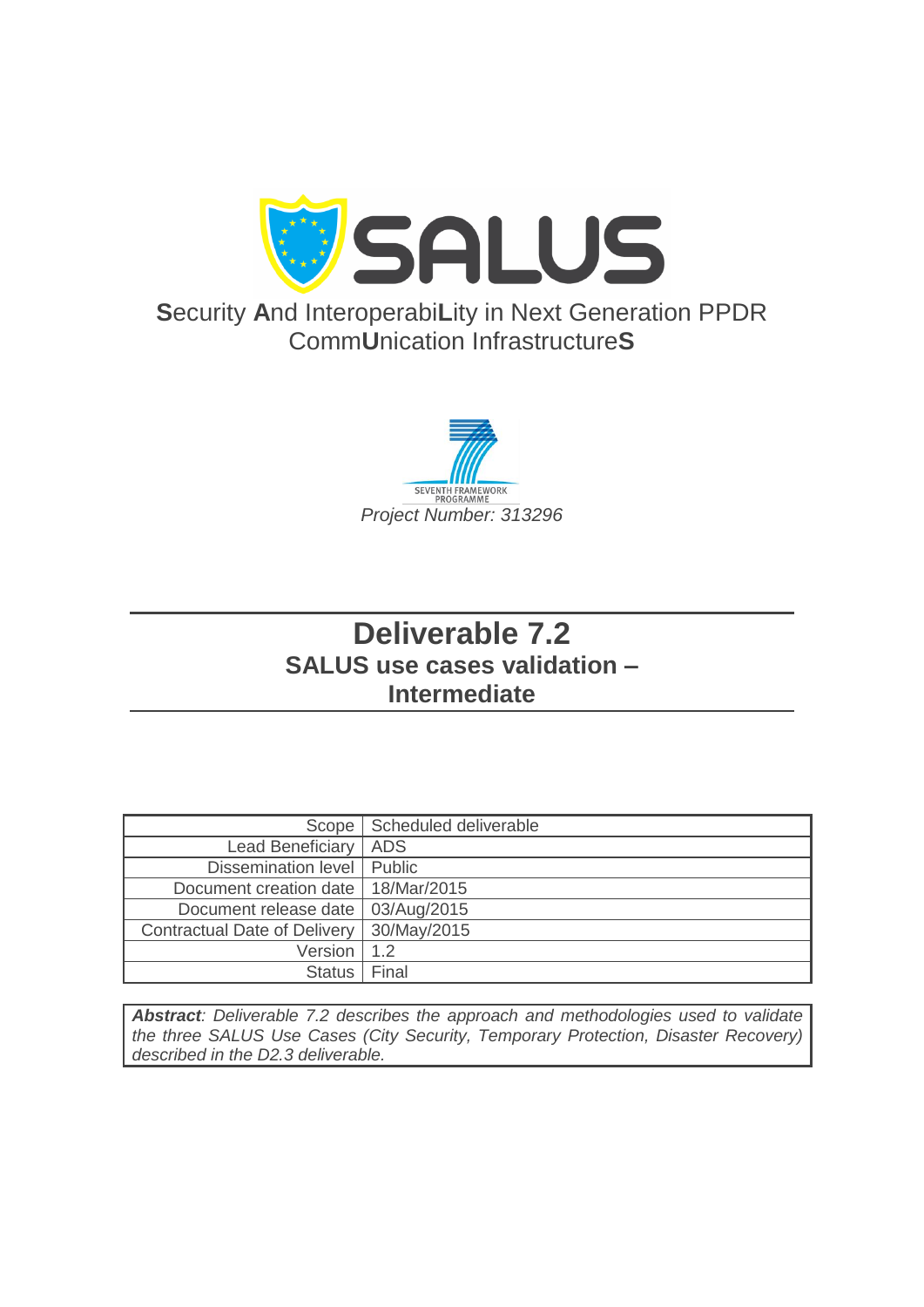



# **AUTHORS**

| <b>Name</b>               | <b>Organisation</b> | <b>Email</b>                      |
|---------------------------|---------------------|-----------------------------------|
| <b>Daniel ZERBIB</b>      | <b>ADS</b>          | daniel.zerbib@airbus.com          |
| Paulo Simões              | <b>ONE</b>          | psimoes@onesource.pt              |
| Edmundo Monteiro          | <b>ONE</b>          | edmundo.monteiro@gmail.com        |
| Luis Cordeiro             | <b>ONE</b>          | cordeiro@onesource.pt             |
| <b>Bruno Sousa</b>        | <b>ONE</b>          | bmsousa@onesource.pt              |
| Konstantia Barbatsalou    | <b>ONE</b>          | konstantia@dei.uc.pt              |
| Hugo Fonseca              | <b>ONE</b>          | htfonseca@onesource.pt            |
| Georgios Charalampopoulos | <b>UPAT</b>         | giwrgoscharalampopoulos@gmail.com |
| Panagiotis Galiotos       | <b>UPAT</b>         | pgaliot@gmail.com                 |
| <b>Frank Brouwer</b>      | <b>FIGO</b>         | frank.brouwer@figonet.com         |
| Dragan Olcan              | UB                  | olcan@etf.rs                      |
| Branko Kolundzija         | UB                  | kol@etf.rs                        |
| <b>Rick Hofstede</b>      | <b>UTWENTE</b>      | r.j.hofstede@utwente.nl           |
| David Jelenc              | UL                  | david.jelenc@fri.uni-lj.si        |
| Hugo Marques              | IT                  | hugo.marques@av.it.pt             |
| Georgios Mantas           | IT                  | gimantas@av.it.pt                 |
| Luis Pereira              | IT                  | luis.pereira@av.it.pt             |

# **QUALITY ASSURANCE TEAM**

| <b>Name</b>        | <b>Organisation</b> | <b>Email</b>                         |
|--------------------|---------------------|--------------------------------------|
| <b>Bruno Sousa</b> | ONE                 | bmsousa@onesource.pt                 |
| Nuwan Weerasinghe  | ΚU                  | nuwan.weerasinghe@kingston.ac.uk     |
| Peter Wickson      | <b>AW</b>           | peter.wickson@airwavesolutions.co.uk |
| Hugo Marques       |                     | hugo.marques@av.it.pt                |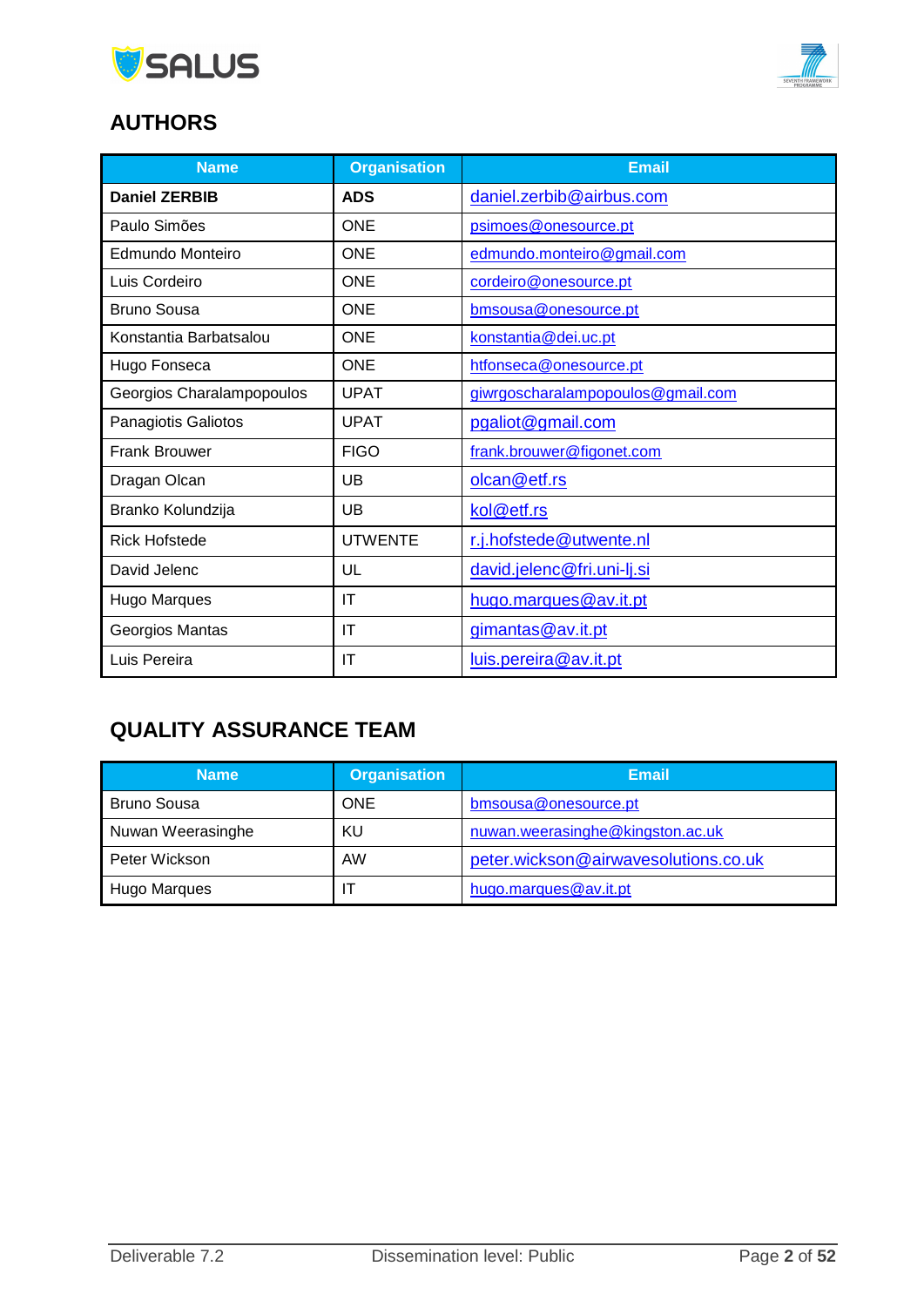



### <span id="page-2-2"></span>**EXECUTIVE SUMMARY**

The main objective of this document is to describe the validation methodology of the three SALUS Use Cases developed in WP2 (see D2.3 [9]):

- Scenario 1 City Security, based around a developing riot
- Scenario 2 Temporary Protection, based on an Olympic-style sporting event
- Scenario 3 Disaster Recovery, based around heavy flooding involving two countries

Considering the SALUS Use Cases make use of the applications, features and services of the SALUS platform (first prototype described in D7.1), this document will also be used to feed D7.3 (SALUS PPDR platform – Final) and D7.4 (SALUS use cases validation – Final). The relation between this document and its final version (D7.4) is depicted in [Figure 1,](#page-2-0) whilst [Figure 2](#page-2-1) highlights the governing intention from this document focusing on the "Use Case validation".



Figure 1 – Relation between WP7 documents and the SALUS Use Cases Validation

<span id="page-2-0"></span>

<span id="page-2-1"></span>Figure 2 – Relation between the SALUS Use Cases and the SALUS PPDR platform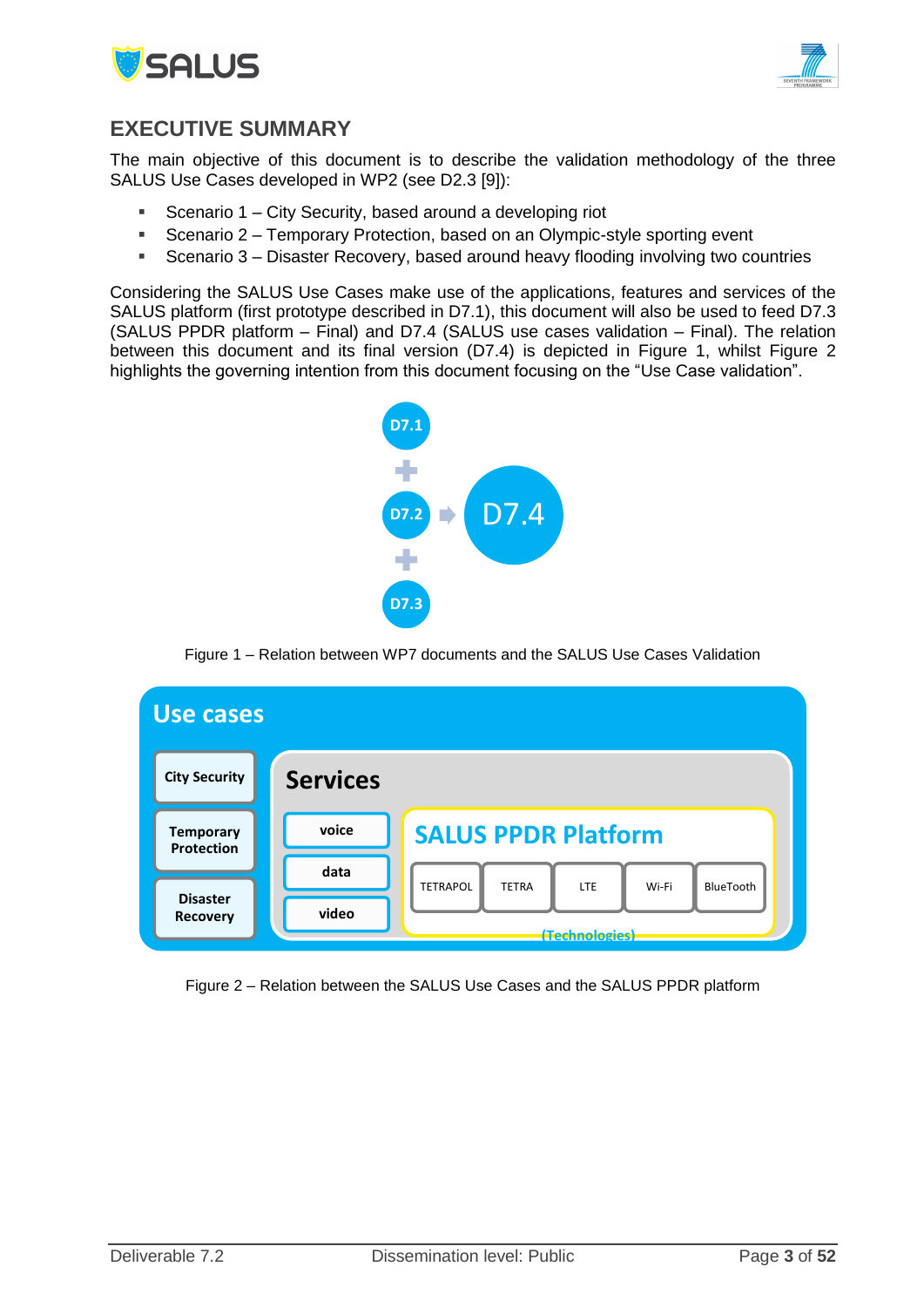



# <span id="page-3-0"></span>TABLE OF CONTENTS

| 1              |                                                                  |  |
|----------------|------------------------------------------------------------------|--|
| $\overline{2}$ |                                                                  |  |
| 2.1            |                                                                  |  |
| 3              |                                                                  |  |
| 3.1            |                                                                  |  |
| 3.2            |                                                                  |  |
| 3.3            |                                                                  |  |
| $\overline{4}$ |                                                                  |  |
| 4.1            |                                                                  |  |
| 4.1.1          |                                                                  |  |
| 4.1.2          |                                                                  |  |
| 4.1.3          |                                                                  |  |
| 4.1.4          |                                                                  |  |
| 4.2            |                                                                  |  |
| 4.2.1          |                                                                  |  |
| 4.2.2          |                                                                  |  |
| 4.2.3          |                                                                  |  |
| 4.2.4          |                                                                  |  |
| 4.3            |                                                                  |  |
| 4.3.1          |                                                                  |  |
| 4.3.2          |                                                                  |  |
| 4.3.3          |                                                                  |  |
|                |                                                                  |  |
| 5              |                                                                  |  |
| 6              | A SUMMARY OF THE HARDWARE AND SOFTWARE FOR THE VALIDATION OF THE |  |
|                |                                                                  |  |
|                |                                                                  |  |
|                |                                                                  |  |
|                |                                                                  |  |
| A.1            | SALUS PPDR PLATFORM - FIRST SYSTEM PROTOTYPE FUNCTIONALITIES  44 |  |
| A.2            | SALUS PPDR PLATFORM - FIRST SYSTEM PROTOTYPE DEMONSTRATION       |  |
| A.2.1          |                                                                  |  |
| A.2.2          |                                                                  |  |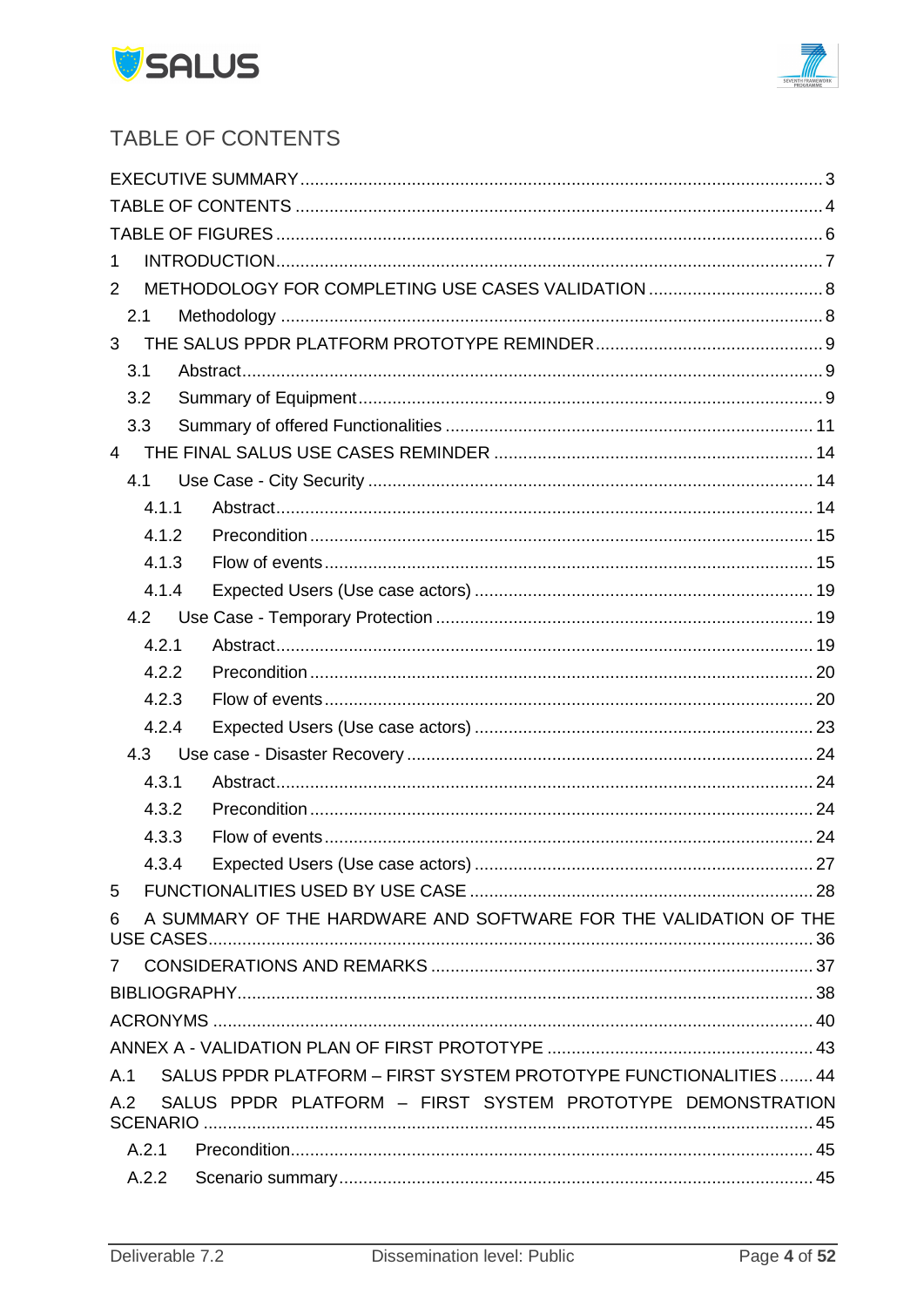

| A.2.3 |  |
|-------|--|
|-------|--|

 $\sqrt{1}$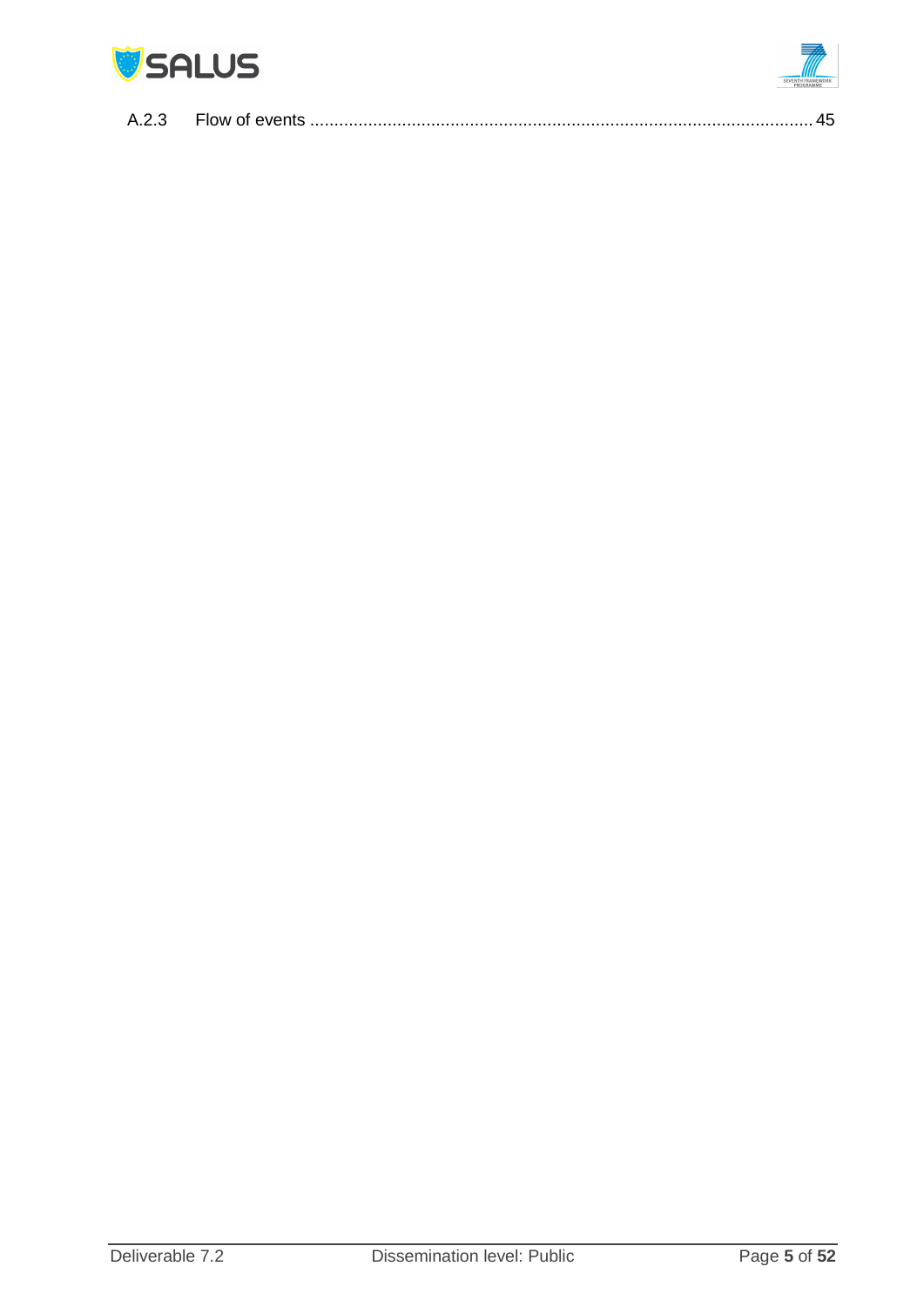



# <span id="page-5-0"></span>**TABLE OF FIGURES**

| Figure 1 – Relation between WP7 documents and the SALUS Use Cases Validation3 |  |
|-------------------------------------------------------------------------------|--|
| Figure 2 – Relation between the SALUS Use Cases and the SALUS PPDR platform 3 |  |
|                                                                               |  |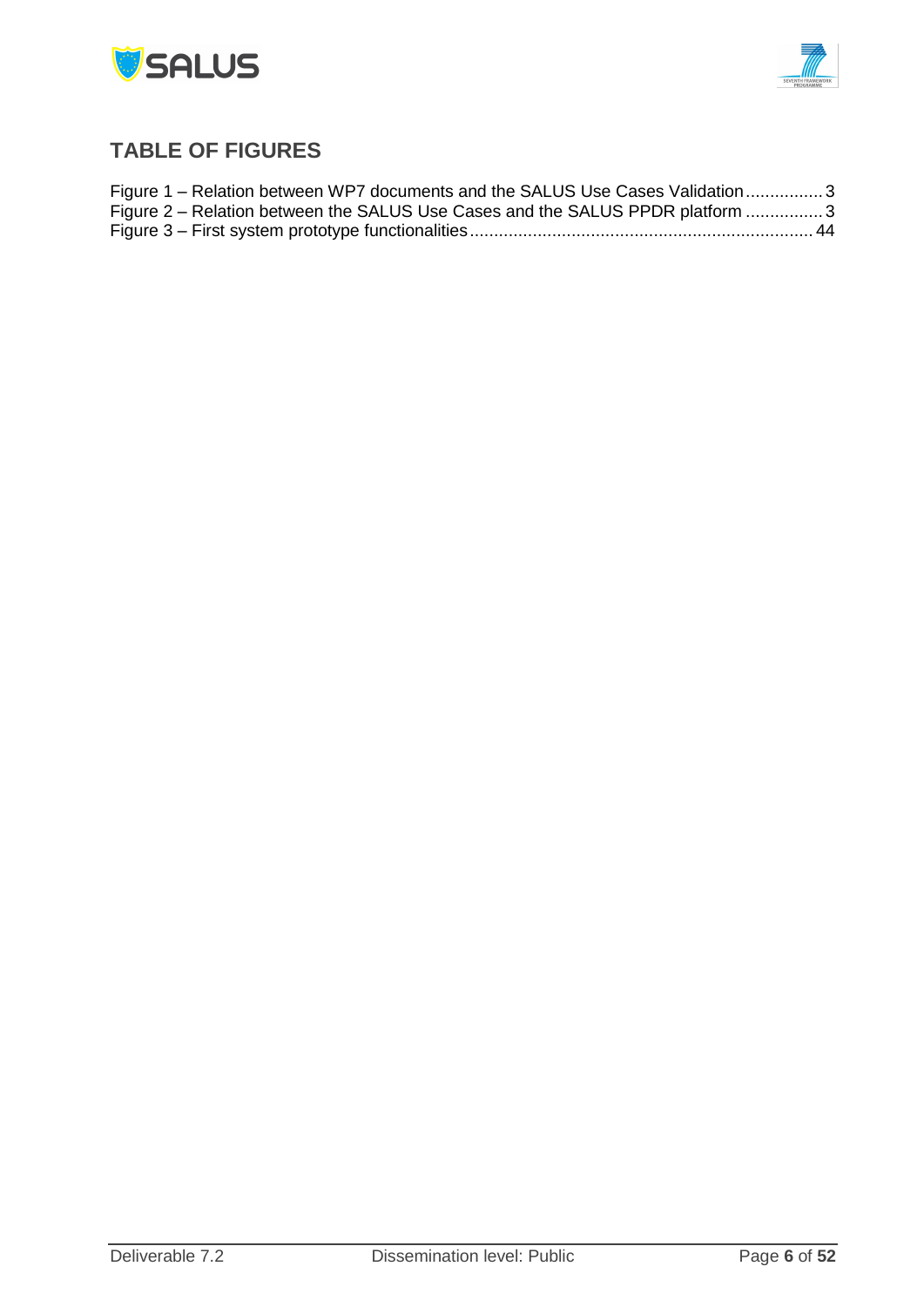



### <span id="page-6-0"></span>**1 INTRODUCTION**

Public Protection and Disaster Relief (PPDR) agencies in EU member states are relying on digital Private Mobile Radio (PMR) networks for mission-critical voice and data communication. These networks are highly resilient and dimensioned to cope with crisis and emergency situations, and are well protected against monitoring and intrusion by means of encryption, authentication and integrity. The two main standards for digital PMR networks in Europe are TETRA (TErrestrial Trunked RAdio) and TETRAPOL.

These networks provide a secure and resilient mobile voice and data infrastructure, with features matched to the special requirements of PPDR, including broadcast, dynamic secure groups, push to talk, call priority and secure roaming. However, here are significant interoperability technological difficulties when using both technologies. Additionally, these networks provide limited inter-technology coverage (i.e. interoperability between different technologies) providing very ineffective management of emergency events, both at the national level and in cross-border regions.

The main goal of SALUS is to design, implement and evaluate a next generation communication network for Public Protection and Disaster Relief (PPDR) agencies, supported by network operators and industry [11]. To achieve this goal, this network needs to fully support the operational activities of the end user communities. The SALUS platform design is considered as achieved (see D7.1) and is not in the scope of this document. This document aims to describe the approach and methodologies used to validate the three SALUS Use Cases, based on operational scenarios and the storyboards detailing these Use Cases.

The use cases themselves were already developed and specified in WP2 (D2.3 [9]). The functionalities on which those use cases rely are described in D2.3 and D7.1 documents. Following this introduction, Section 2 describes the methodology used for completing the final use cases. Section 3 then describes each use case, providing information on pre-conditions, flow of events and involved actors. Section 4 provides a table that summarises all the required functionality for the successful response to the event, and Section 5 ends this report with final remarks.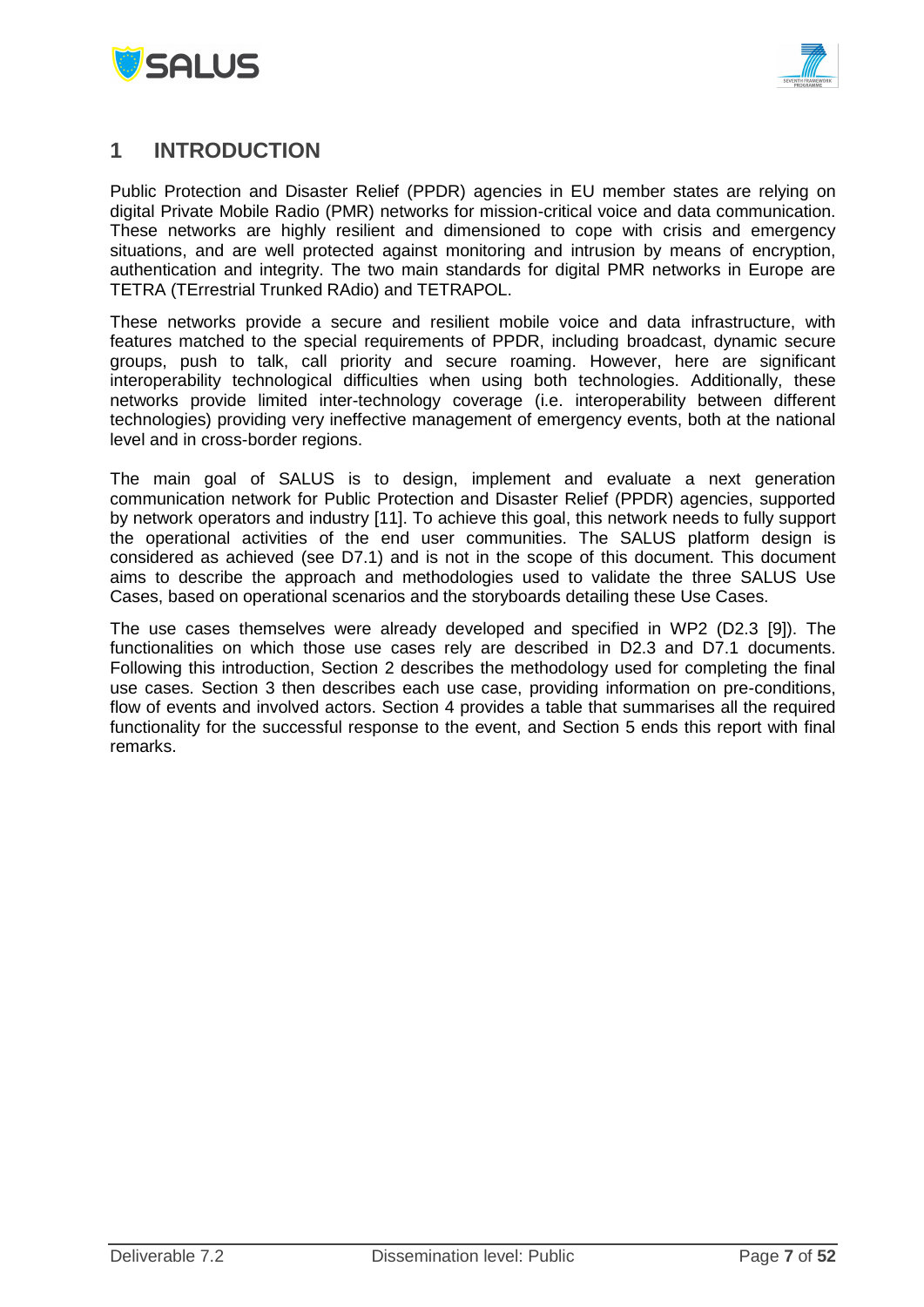



## <span id="page-7-0"></span>**2 METHODOLOGY FOR COMPLETING USE CASES VALIDATION**

The aim of this document and thus of this methodology is not to technically validate the SALUS Platform and its sub systems. It is assumed here each sub system is technically unitary validated, and that the SALUS platform, as a "system of systems" has been preliminary integrated and validated.

The SALUS platform provides a set of products, technologies, hardware, software and protocols enabling many features and actions. The SALUS platform is described further in chapter 3.

The SALUS project has prepared (in WP2), three Use Cases to represent a range of situations where the SALUS platform may show its efficiency, compared to legacy systems. These Use Cases are described in chapter 4.

#### <span id="page-7-1"></span>**2.1 Methodology**

The three SALUS Use Cases were preliminary validated through feedback received from multiple PPDR organizations to SALUS questionnaires (see Deliverables D2.1, D2.2, D2.3 and D2.4). Feedback from multiple PPDR organizations and key experts on this area was also collected during the 1-Day-Seminar on the Future of Communications organised by PSCE & TCCA and during the 1<sup>st</sup> SALUS Conference. From this feedback it was possible to validate how real the Use Cases were and the proposed sequence of events. From this assumption three final storyboards were defined. These storyboards were established with:

- A timeline;
- Initial and evolving situation:
- Stakeholders (number, competences, localisation, …);
- Actions performed;
- Result (situation) expected;
- Result (situation) achieved.

The aim of the storyboards is to simulate some customer field tests, and to ensure that the expected features are available. The step-by-step description of each action is the way to validate them. The detailed storyboards describe who, how, when will manage and front the disaster events planned in each of the 3 use cases.

Thus, the validation methodology relies on:

- 3 detailed storyboards reflecting the 3 Use Cases;
- <sup>3</sup> operational tests, based on those storyboards and on the final platform;
- At each step of a played storyboard, an operational result is obtained and compared to the expected result.

The methodology plans for Use Case validation results. These results are the 3 validation results reflecting the 3 operationally tested Use Cases. In these results, it may be noticed if the SALUS platform provides or not the expected service which is a qualitative result. We may get some quantitative or subjective results such as (e.g.):

- Clear voice or not;
- Smooth or delayed video;
- **Fast or slow mobility/roaming/handover.**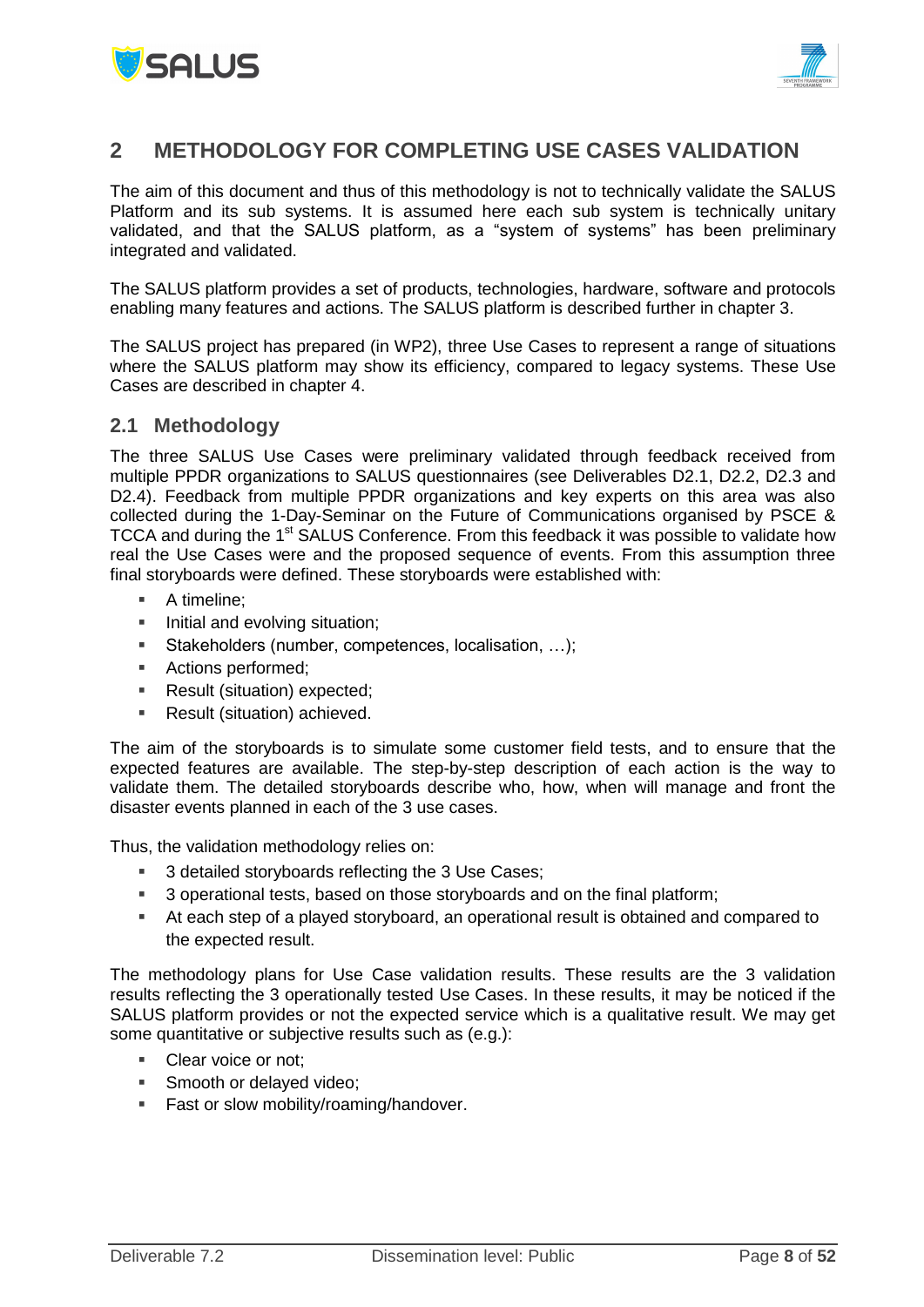



### <span id="page-8-0"></span>**3 THE SALUS PPDR PLATFORM PROTOTYPE REMINDER**

#### <span id="page-8-1"></span>**3.1 Abstract**

This section presents the summary description of the SALUS PPDR platform prototype. The following subsections summaries describe the equipment used, as well as the list of the functionalities that the platform will offer. Regarding the functionalities presented, they are separated by first prototype and final prototype.

### <span id="page-8-2"></span>**3.2 Summary of Equipment**

This subsection presents the equipment's that were used during the first prototype of the SALUS PPDR platform. Table 1 summarizes the equipment used in the demonstration.

| <b>Partners</b> | <b>Equipment</b>                     | <b>Description</b>                                                                       |
|-----------------|--------------------------------------|------------------------------------------------------------------------------------------|
| <b>ALU-I</b>    | Mobile Video                         | Mobile wearable camera                                                                   |
| ALU-I           | <b>SCP Server</b>                    | Server for the secure storage of files                                                   |
| <b>ALU-I</b>    |                                      | Application that allows the management                                                   |
|                 | Video Management System              | of the video assets                                                                      |
| <b>ALU-I</b>    | eNB, PDN GW                          | Components of the LTE Infrastructure                                                     |
| <b>ADS</b>      | <b>CCAPI Client/Server</b>           | n/a                                                                                      |
| <b>ADS</b>      | <b>TETRAPOL AG-R</b>                 | Sub part from the IDR                                                                    |
| <b>ADS</b>      | <b>TETRAPOL IDR</b>                  | Independent digital repeater                                                             |
| <b>ADS</b>      | <b>TETRAPOL Terminal</b>             | Tetrapol hand portable terminal                                                          |
| <b>FhG</b>      | CC App#1 and App#2                   | n/a                                                                                      |
| <b>FhG</b>      | Drone                                | Multi-Copter                                                                             |
| <b>FhG</b>      | <b>Mobile Ground Station</b>         | n/a                                                                                      |
| <b>FIGO</b>     | Back Office Node (BON)               | Virtual machine running in the ALU-I<br>network                                          |
|                 |                                      | Network management software running                                                      |
| <b>FIGO</b>     | Central Management System (CMS)      | on the FIGO BON                                                                          |
|                 |                                      | Each capable of simultaneously                                                           |
| <b>FIGO</b>     | Mobile Node (MN)                     | maintaining the following connections:                                                   |
|                 |                                      | 2xLTE + 2xWLAN mesh (802.11n) +                                                          |
|                 |                                      | WLAN AP (802.11g)                                                                        |
|                 |                                      | Virtual machine running in the ALU-I                                                     |
| ΙT              | <b>AAuC Server</b>                   | network. It is responsible for mobile node                                               |
|                 |                                      | (MN) authentication and authorization on                                                 |
|                 |                                      | the Wi-Fi networks                                                                       |
|                 |                                      | Virtual machine running in the ALU-I                                                     |
| IT              | <b>PKI Server</b>                    | network. It is responsible for certifying the<br>public keys of SALUS users, services or |
|                 |                                      | devices.                                                                                 |
|                 |                                      | Virtual machine running in the ALU-I                                                     |
|                 |                                      | network. It provides voice over IP (VoIP)                                                |
|                 |                                      | services, specifically for PPDR                                                          |
| IT              | <b>SALUS IP Communication Server</b> | communications. It allows push-to-talk                                                   |
|                 |                                      | and group call communications over IP                                                    |
|                 |                                      | networks.                                                                                |
|                 |                                      | CML protocol running on 3 Android                                                        |
| KU              | Rugged Device / Tablet               | devices. Multi-hop functionality in Mobile                                               |
|                 |                                      | ad hoc Network.                                                                          |
|                 |                                      | Backpack with the body kit sensors, with                                                 |
| <b>ONE</b>      | <b>HUCare Backpack</b>               | support for LTE networks, HD video                                                       |
|                 |                                      | camera, audio and panic button.                                                          |
|                 |                                      | <b>Command Control Centre component</b>                                                  |
| <b>ONE</b>      | <b>HUCare Control</b>                | that displays information of multiple                                                    |
|                 |                                      | sensors sources, which are present in the                                                |

Table 1 – Mapping of the equipment of the first prototype.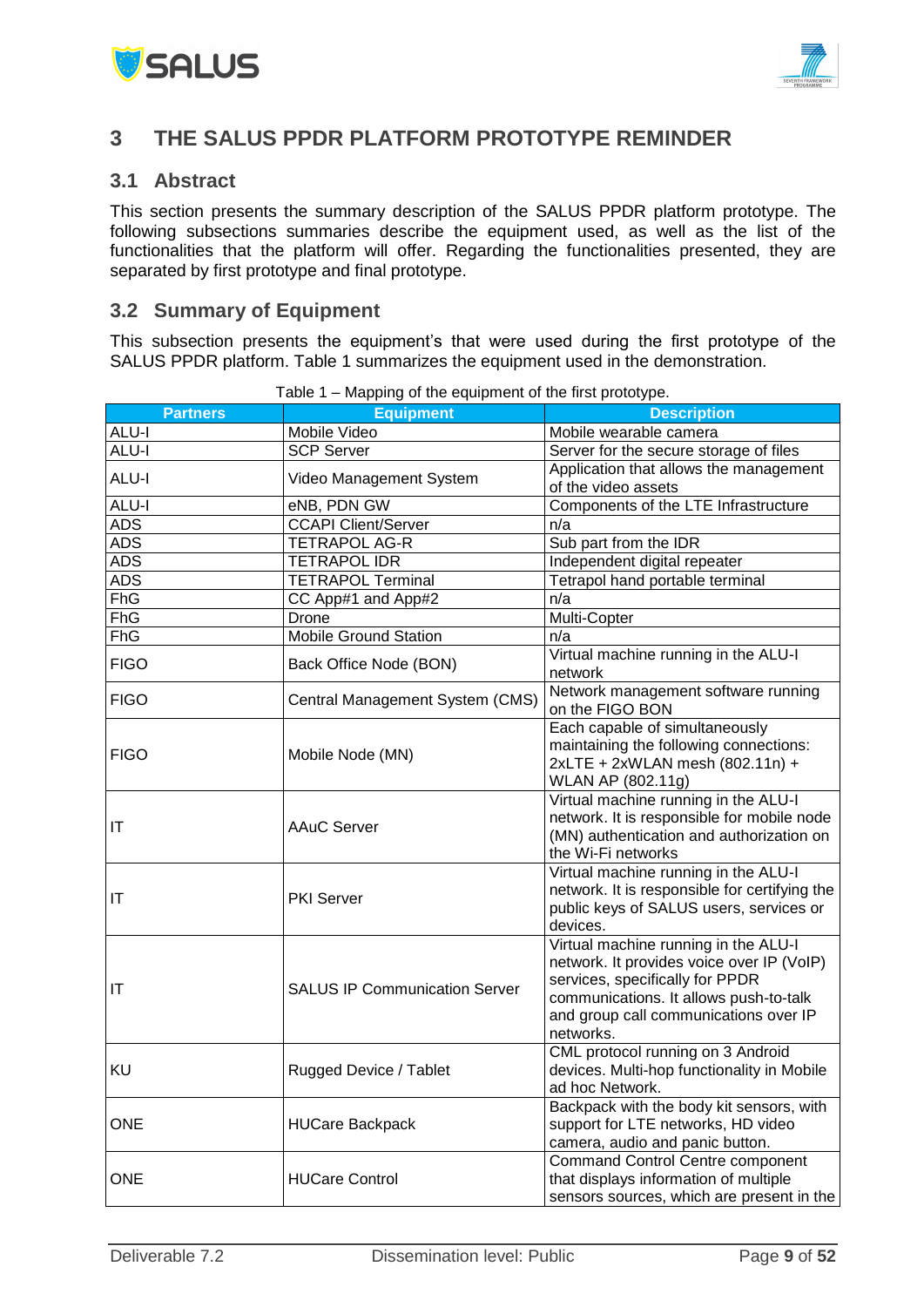



| <b>Partners</b>  | <b>Equipment</b>                        | <b>Description</b>                                                                                                                                                                                     |
|------------------|-----------------------------------------|--------------------------------------------------------------------------------------------------------------------------------------------------------------------------------------------------------|
|                  |                                         | elements of the PPDR entities.                                                                                                                                                                         |
| <b>ONE</b>       | <b>HUCare Server</b>                    | Server to support the exchange<br>information between the HUCare<br>Backpack and the HUCare Control. Also<br>supporting processing and gathering of<br>sensor information.                             |
| <b>ROH</b>       | <b>Gateway Server</b>                   | n/a                                                                                                                                                                                                    |
| <b>ROH</b>       | LDS Chameleon Dispatcher                | n/a                                                                                                                                                                                                    |
| <b>ROH</b>       | Mobile Dispatcher                       | n/a                                                                                                                                                                                                    |
| $R\overline{OH}$ | <b>TETRA Base Station</b>               | n/a                                                                                                                                                                                                    |
| <b>ROH</b>       | TETRA LTE TeTRA Node GW                 | relay for LTE                                                                                                                                                                                          |
| <b>ROH</b>       | <b>TETRA Terminal</b>                   | Tetra hand portable terminal                                                                                                                                                                           |
| ROH              | <b>TetraLink</b>                        | n/a                                                                                                                                                                                                    |
| <b>ROH</b>       | <b>TETRANODE NMS</b>                    | n/a                                                                                                                                                                                                    |
| UB               | Man Down Sensor                         | Android smart-phone                                                                                                                                                                                    |
| UB               | Man Down Server                         | Windows smart-phone                                                                                                                                                                                    |
| UB               | Sensor data server                      | Web server installed on a notebook that<br>forwards sensor data to CCC                                                                                                                                 |
| <b>UBITEL</b>    | Mobile Terminal (Android<br>Smartphone) | Android app that captures the SSID<br>frames from the access points nearby<br>and forwards this lit to the localisation<br>server                                                                      |
| <b>UBITEL</b>    | SmartPlug (Wi-Fi micro-access<br>point) | Device in a pre-defined location that<br>sends SSID frames and, thus, it is<br>possible to triangulate the mobile node in<br>the indoor environment based on the<br>signal quality to all of the nodes |
| <b>UBITEL</b>    | Localisation Server (PC)                | The web-oriented app that captures the<br>packets from the mobile terminal and<br>post process them in order to estimate<br>the terminal location on a map                                             |
| <b>UBITEL</b>    | Localisation Client (PC/Laptop)         | Client with open browser to show the<br>mobile terminal location on a map (can<br>be any computer with web-browser and<br>access to Localisation Server)                                               |
| UL               | Message Broker                          | MB service that runs inside a docker<br>container.                                                                                                                                                     |
| UL               | Mobile sensor app                       | Android app that streamed location data<br>and heartrate signal to a sensor CCC<br>application. It also displayed the position<br>of units on the map.                                                 |
| UL               | CCC sensor app                          | Meteor application that showed the<br>location of forces on the map and their<br>heart rate signals.                                                                                                   |
| UL               | CCC control app                         | Java application that remotely<br>manipulated the mobile sensor apps: it<br>switched on and off location and heart<br>rate sensors and it sent key points of<br>interest to mobile sensor apps.        |
| <b>UPAT</b>      | Client                                  | Linux Netbook running myMONSTER<br>Telco Communicator Suite (TCS).                                                                                                                                     |
| <b>UPAT</b>      | OpenEPC + MIH                           | Desktop running multiple virtual<br>machines to simulate the components of<br>the Evolved Packet Core (EPC), enodeb,<br>epdg, pgw,sgw and epc-enablers.                                                |
| <b>UTWENTE</b>   | Flow exporter                           | Virtual machine running a flow exporter<br>for transforming a SPAN session (i.e.,<br>traffic mirrored by a switch) into flow data<br>using NetFlow/IPFIX.                                              |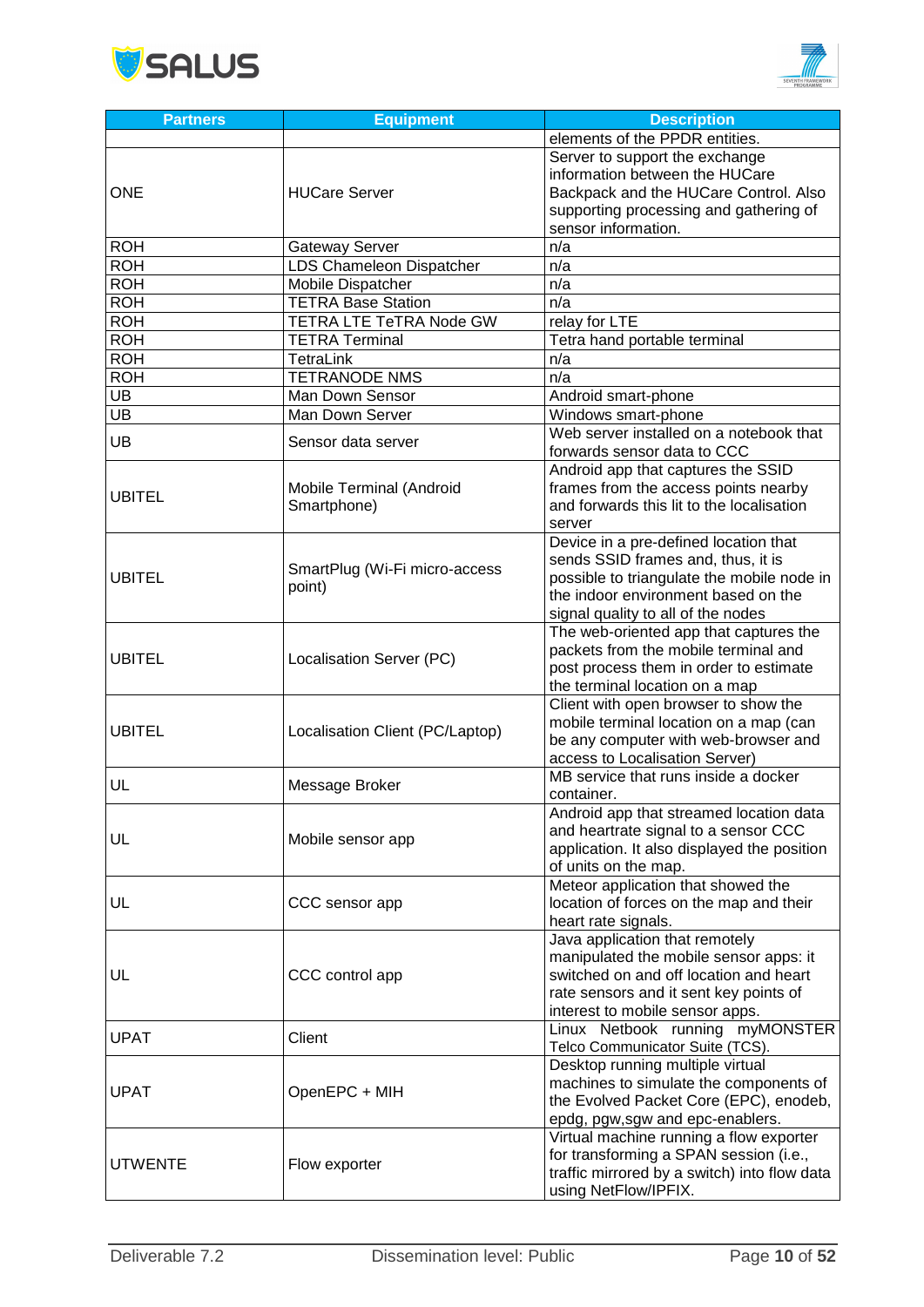



| <b>Partners</b> | <b>Equipment</b>     | <b>Description</b>                                                                           |
|-----------------|----------------------|----------------------------------------------------------------------------------------------|
| <b>UTWENTE</b>  | Flow collector + IDS | Virtual machine acting as a flow collector<br>and running the flow-based IDS<br>(SSHCure).   |
| lUTWENTE        | LMA/MAG              | Laptop running several VMs that run the<br>Corresponding Node, LMA and MAGs<br>respectively. |
| IUTWENTE        | <b>MN</b>            | Laptop that acts as Mobile Node                                                              |

### <span id="page-10-0"></span>**3.3 Summary of offered Functionalities**

The first prototype did not implement all the proposed functionalities to be supported by the diverse SALUS components. Table 2, below, summarizes the mapping of functionalities demonstrated in the first prototype and the ones to be demonstrated in the final prototype.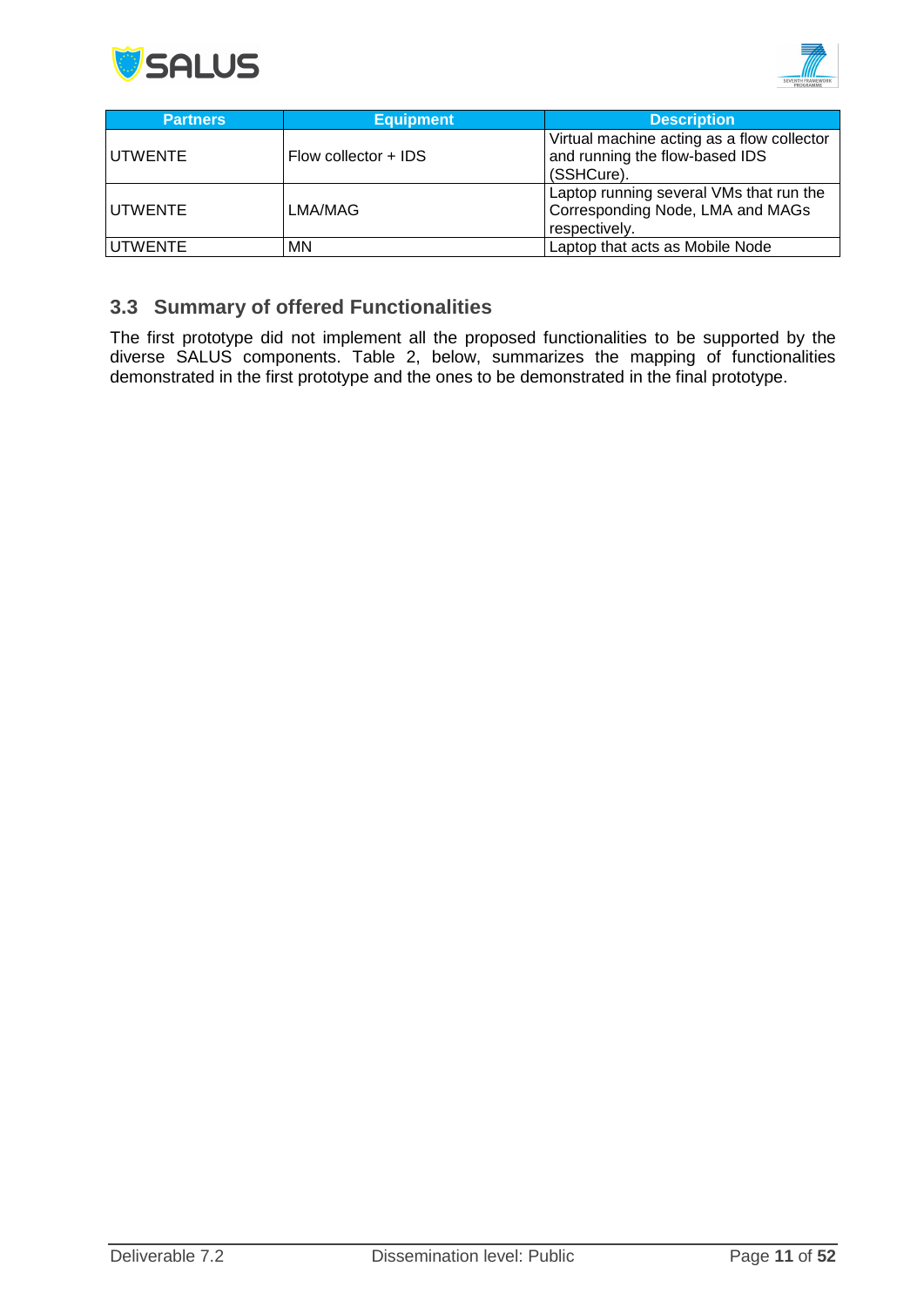



#### Table 2 – Mapping of functionalities between first and final prototypes.

| <b>Partners</b>                    | <b>Functionality</b>                                                                  | <b>First Prototype</b>                                                                                                                                                | <b>Final Prototype</b>                                                                                                                               |
|------------------------------------|---------------------------------------------------------------------------------------|-----------------------------------------------------------------------------------------------------------------------------------------------------------------------|------------------------------------------------------------------------------------------------------------------------------------------------------|
| UL and all<br>with<br>sensors      | Integration of sensor information in the<br>SALUS CCC application                     | Each partner with sensors provides its own CCC<br>application to view sensor information                                                                              | Sensor information will be integrated in the CCC<br>application for complete situation awareness. TBC if a<br>single or many applications are needed |
| UL                                 | Security in the MB.                                                                   | The message exchange with the MB is not<br>secured.                                                                                                                   | MB will implement security mechanisms defined in the<br>SALUS security architecture.                                                                 |
| UTWENTE,<br><b>UPAT</b>            | <b>Mobility Management Components</b>                                                 | The Mobility Management Components support<br>Vertical and Horizontal Handovers between Wi-<br>Fi and LTE with IPv4                                                   | The Mobility Management components are integrated<br>through MIH to allow Vertical Handovers between Wi-Fi<br>and LTE with IPv6                      |
| <b>UPAT</b>                        | Mobility Management Component with<br>secure MIH                                      |                                                                                                                                                                       | Integration of 802.21A in the MIH module, in order to<br>provide the required security between the exchange<br>messages.                             |
| KU                                 | Secured ChaMeLeon routing protocol<br>running on android devices for<br><b>MANETs</b> | ChaMeLeon routing protocol is deployed in a<br>Wi-Fi Rugged device but not integrated with<br><b>SALUS System</b>                                                     | Integration of Secured ChaMeLeon driven ad-hoc network<br>with SALUS System                                                                          |
| <b>FIGO</b>                        | Ad-hoc network as range extension for<br>mobile network                               | LTE + 802.11n based solution creating a basic<br>range extension.                                                                                                     | Enhanced range extension system including 5 GHz-based<br>mesh solution and enhanced performance management.                                          |
| UL, FhG<br>and all with<br>sensors | Sensor Message format                                                                 | Partners using the Message Broker or other<br>mechanism can specify their own message<br>format for sensors. For instance, can be based<br>on JSON, on XML, or other. | A common message format will be defined to be supported<br>by the diverse sensor applications                                                        |
| $\mathsf{I}\mathsf{T}$             | <b>Certification services</b>                                                         | Certificate services for authentication of SALUS<br>users and secure servers                                                                                          | Additional certificate services for authentication of SALUS<br>clients (fixed and mobile devices) and IPSec                                          |
| $\mathsf{I}\mathsf{T}$             | Authentication service for SALUS<br>PPDR devices                                      | Limited authentication capabilities of MN (Wi-Fi)<br>devices                                                                                                          | Full capability for authenticating MN devices in any SALUS<br>Wi-Fi network                                                                          |
| $\mathsf{I}\mathsf{T}$             | Voice over IP support                                                                 | Voice over IP support within all SALUS IP<br>networks                                                                                                                 | Additional support for voice calls with external networks<br>(PSTN or ISDN)                                                                          |
| ROH and<br><b>ADS</b>              | <b>TETRA TETRAPOL interoperability</b>                                                | Human operator                                                                                                                                                        | Voice in / voice out                                                                                                                                 |
| <b>ROH</b> and<br>ALU-I            | PMR-over-LTE support of multicast in<br><b>CVDP</b> relay                             | CVDP relay only support unicast signalling                                                                                                                            | CVDP relay supports multicast signalling                                                                                                             |
| ROH and<br>ALU-I                   | Integration of Mission-Critical Push to<br>Talk over LTE in CVDP architecture         | Available provided update by Rohill on pre-<br>integrated equipment in ALU-I premises                                                                                 | Integration of Mission-Critical Push to Talk over LTE in<br><b>CVDP</b> architecture                                                                 |
| UTWENTE,<br>ONE, KU                | <b>Intrusion Detection Systems</b>                                                    | The flow-based IDS (UTWENTE) will be<br>demonstrated.                                                                                                                 | IDSes by UTWENTE and ONE, featuring inter-IDS<br>communications, based on the local/global Security<br>Manager.                                      |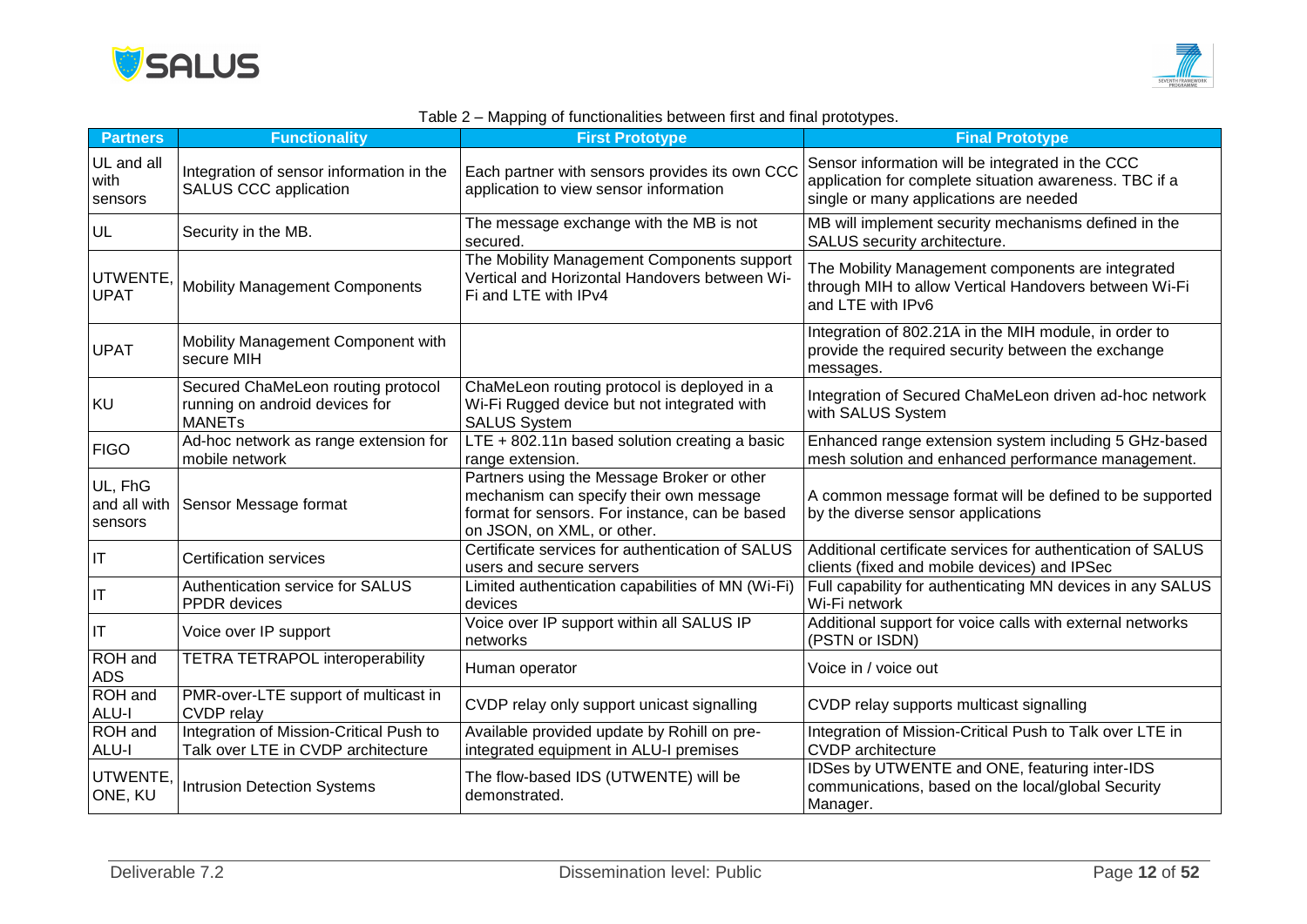



| <b>Partners</b> | <b>Functionality</b>                                                                                           | <b>First Prototype</b>                                                                                                       | <b>Final Prototype</b>                                                                                                                                                   |
|-----------------|----------------------------------------------------------------------------------------------------------------|------------------------------------------------------------------------------------------------------------------------------|--------------------------------------------------------------------------------------------------------------------------------------------------------------------------|
| <b>ONE</b>      | <b>Mobile Forensics</b>                                                                                        | N/A                                                                                                                          | Integration of Mobile Forensics functionalities in the<br>Intrusion Detection System of SALUS.                                                                           |
| <b>UBITEL</b>   | Indoor localisation service for end-user<br>mobile devices                                                     | Proof-a-concept prototype with the localisation<br>server, capable of estimating mobile devices<br>localisation in real-time | Localisation service Is integrated with Message Broker and<br>other necessary SALUS security Mechanisms as well as<br>with common operators' visual interfaces           |
| <b>UB</b>       | Sensor data: man-down application,<br>detection of man-down situation using<br>motion sensors in smart-phones. | The possibility to detect man-down situation will<br>be demonstrated with additional basic info and<br>plot on the map.      | The application will use the common message format for<br>communication with SALUS CCC.                                                                                  |
| <b>UB</b>       | Wi-Fi physical layer jamming                                                                                   |                                                                                                                              | Demonstration of Wi-Fi jamming on physical layer using<br>strong electromagnetic field.<br>Detection and estimation of jamming area using<br>smartphones.                |
| FhG             | <b>Command Control Centre Applications</b>                                                                     | Situation<br>display, UAV tracking and<br>Video<br>Display                                                                   | Situation awareness (i.e. integration of status from<br>sensors); PPDR Force Tracking                                                                                    |
| <b>ADS</b>      | <b>TETRAPOL Network connection</b>                                                                             | Tactical bubble with Control Room interface                                                                                  | Projectable TETRAPOL network, similar to an actual<br>network, with its Control Room interface                                                                           |
| ALU-I / IT      | <b>SALUS Dynamic QoS Controller</b>                                                                            | Not ready                                                                                                                    | Enables to create and/or modify service data flow policies<br>and charging rules for each network user (UE) or group of<br>UEs in real-time and for each type of service |
| ALU-I           | 1x 9773 LMC                                                                                                    | ePC micro-core LTE available                                                                                                 | ePC micro-core LTE available                                                                                                                                             |
| ALU-I           | 1x enodeB                                                                                                      | ePC micro-core LTE available                                                                                                 | No change                                                                                                                                                                |
| ALU-I           | 1x Band 20 RRH                                                                                                 | ePC micro-core LTE available                                                                                                 | No change                                                                                                                                                                |
| ALU-I           | 1x Usb 4G dongle                                                                                               | Available                                                                                                                    | No change                                                                                                                                                                |
| ALU-I           | 3x galaxy S3 4G band 20                                                                                        | Available                                                                                                                    | No change                                                                                                                                                                |
| ALU-I           | 3x GalaxyTab 4G band 20                                                                                        | Available                                                                                                                    | No change                                                                                                                                                                |
| ALU-I           | <b>VMS</b> solution                                                                                            | <b>Based on Milestone</b><br>Available                                                                                       | No change                                                                                                                                                                |
| ALU-I           | PTT solution                                                                                                   | Based on Rohill<br>Available                                                                                                 | No change                                                                                                                                                                |
| <b>ONE</b>      | <b>HUCare</b>                                                                                                  | Integrated with MB                                                                                                           | Supporting security mechanisms defined in SALUS                                                                                                                          |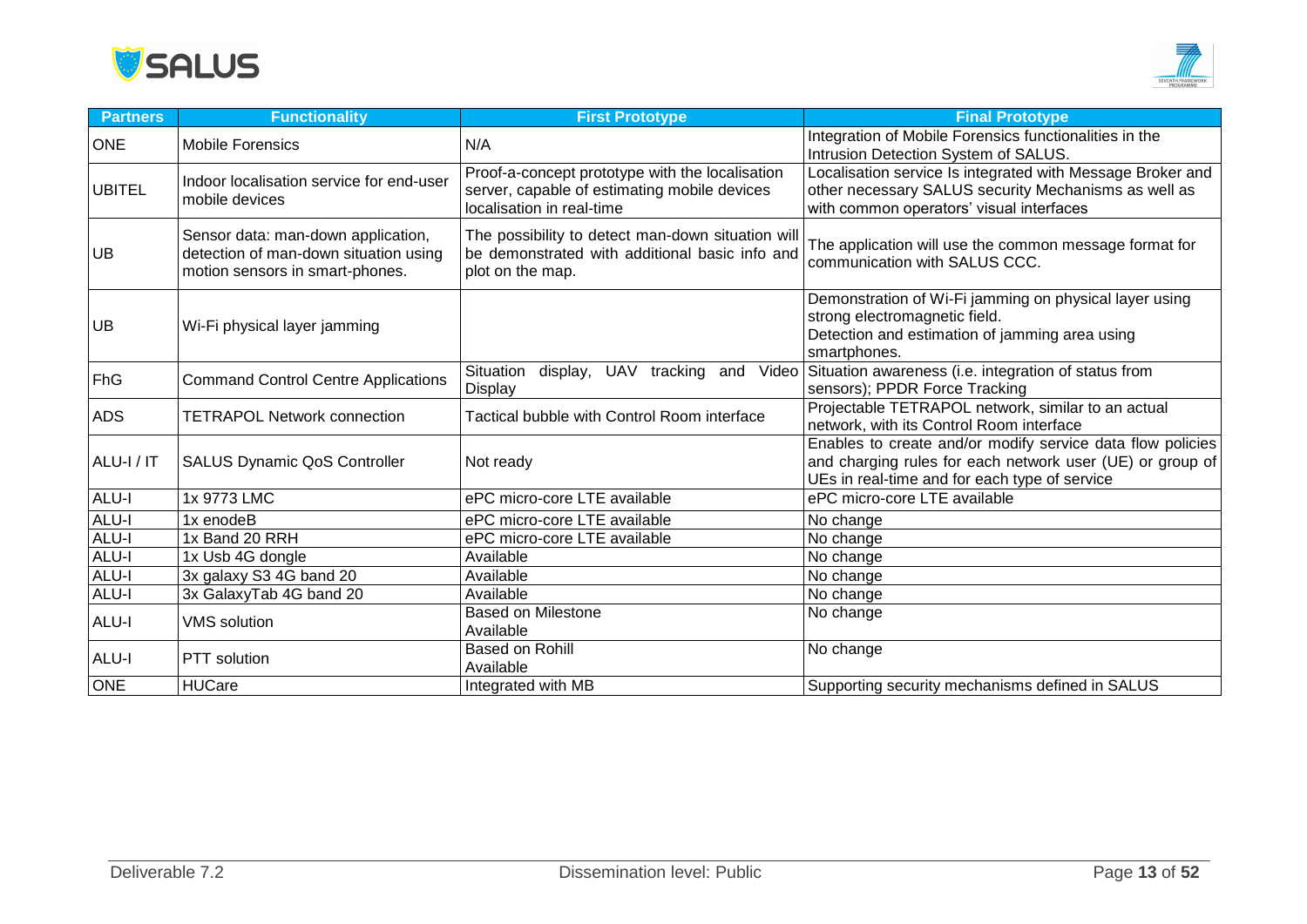



# <span id="page-13-0"></span>**4 THE FINAL SALUS USE CASES REMINDER**

In this chapter we reuse some words from the D2.3 deliverable [9]- Use Case Final. It is indeed necessary to remind the results from WP2, to allow easier readability and comprehension.

This section describes the three SALUS use cases based on the three SALUS scenarios (City Security, Temporary Protection and Disaster Recovery). Starting from the use case description provided in the D.3 document, to ensure readability and comprehension,

These three types of operational scenarios were considered in SALUS as they were the basis of the study the German Ministry of Interior has produced (2010/11) to evaluate the amount of data to be transmitted and therefore the spectrum requirements for PPDR's future wireless broadband networks.

Each use case will have its own sequence of events; however similar events may occur during the first days of the crisis:

- Surveillance for security purposes (limitation of criminality);
- **Investigation actions to evaluate the current status on the crisis;**
- Broadcast information to the public (through television, radio and other means);
- Reparation attempts for some parts of the communication network infrastructure;
- Deployment of ad-hoc communication and possibly broadcast infrastructures after an engineering phase (i.e. performed by the military or the operators).
- Reorganization of the cohabitation between the deployed and existing communication networks in the neighbourhood of the crisis zone.

<span id="page-13-1"></span>The following subsections will provide the details for each particular SALUS use case.

#### **4.1 Use Case - City Security**

#### <span id="page-13-2"></span>**4.1.1 Abstract**

The City Security use case is based on the City Security scenario, which considers the management of a public disorder event (a peaceful protest which escalates into a full-scale riot) with permanently deployed PPDR infrastructure in a city location. The development of this use case builds on the secure communications needs for voice, video and other data applicationsservices capabilities used predominantly by Police, Fire and Ambulance during normal day to day activities, typically supported today by a combination of their current PMR solution (TETRA or TETRAPOL) and commercial network technologies (2G/3G/LTE).

This use case identifies the services used and the technologies that the PPDR end users are reliant upon, and how the availability of these services is impacted upon by a significant security incident in the city.

These services will include capabilities such as remote controlled closed-circuit television (CCTV), aerial surveillance from a helicopter or fixed wing aircraft, automatic vehicle and personnel location, finger print scanning, and database searching for example.

This use case addresses the interoperability with state-of-the-art technologies (e.g. LTE, long range Wi-Fi ad-hoc networks, body area networks (BAN), and private mobile radio (PMR broadband) in order to provide novel operational capabilities, and how these address the shortfall in necessary mission critical services as a consequence of the security incident. In defining the enhancement of services, this use case will identify the security, interoperability, system integration and quality of service requirements as the Incident develops and evolves.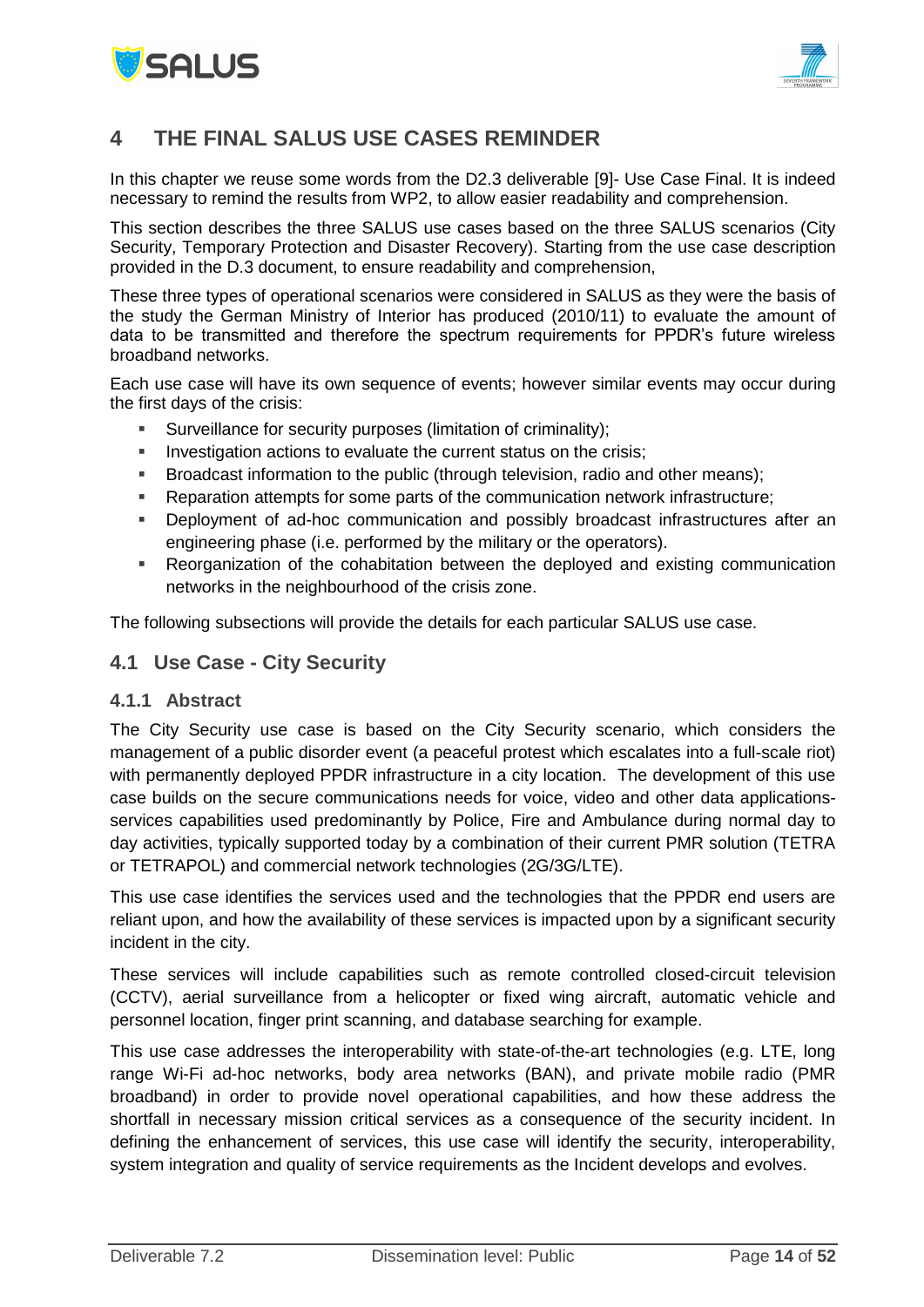



This will provide a baseline for the candidate technologies and actors to be validated in Task 7.2.

### <span id="page-14-0"></span>**4.1.2 Precondition**

- The protest starts off very peacefully. [1]
- The very small group of protesters (< 20 people) have notified the police of their intent as a courtesy as they have previously done.
- No trouble is expected as the same protest has taken place a number of times in the past with no incident. However police public order trained support units are on patrol and to the locality. [7]
- The scenario takes place in a country where public CCTV is accepted and used by public organisations such as the police and local councils.
- Strategic command / Emergency Operations Centre not required for initial protest [12]
- In order to accommodate public safety communications and control the following facilities are in place:
	- o PPDR specific TETRA network, to be used by operational forces of police, ambulance services, fire brigades in "business as usual" mode.
	- $\circ$  Commercial LTE network with reserved capacity for PPDR services. The system also caters public and other professional users.
		- **10 MHz of spectrum is reserved for PPDR only.**
		- 10 MHz of additional spectrum is available for PPDR on demand.
	- o Control room facilities ("standard" BAU). However the room is initially staffed for BAU and therefore not staffed by strategic commanders of police, fire brigade, ambulances.
	- $\circ$  PPDR data communication facilities that allow role based access to information.

#### <span id="page-14-1"></span>**4.1.3 Flow of events**

- CS1 A well planned (including the deployment of marshals) peaceful protest held, organised by a small group protesting against the latest set of government austerity measures. The route goes through popular shopping areas terminating at government buildings in the city centre.
- CS2 Intelligence sources did not anticipate any trouble and that the number of protesters attending would be small. Consequently, a small police team of 8 officers is deployed to maintain peace and ensure city centre access and security. The control room continuously tracks the location of the officers deployed via their GPS enabled handsets. Location updates are sent every 30s [person location].
- CS3 50 protesters attend
- CS4 Mid route, a group of 20 noisy youths appear and start to argue with the peaceful protesters.
	- Despite a small altercation between one of the youths and a protester which involved a punch being thrown, the 8 officers quickly calm the situation deciding not to make any arrests.
	- The youths disperse. The officers feel the situation is under control and so additional support is not called for.
	- The leading officer report about the (minor) incident to the Control Room. [Individual voice call].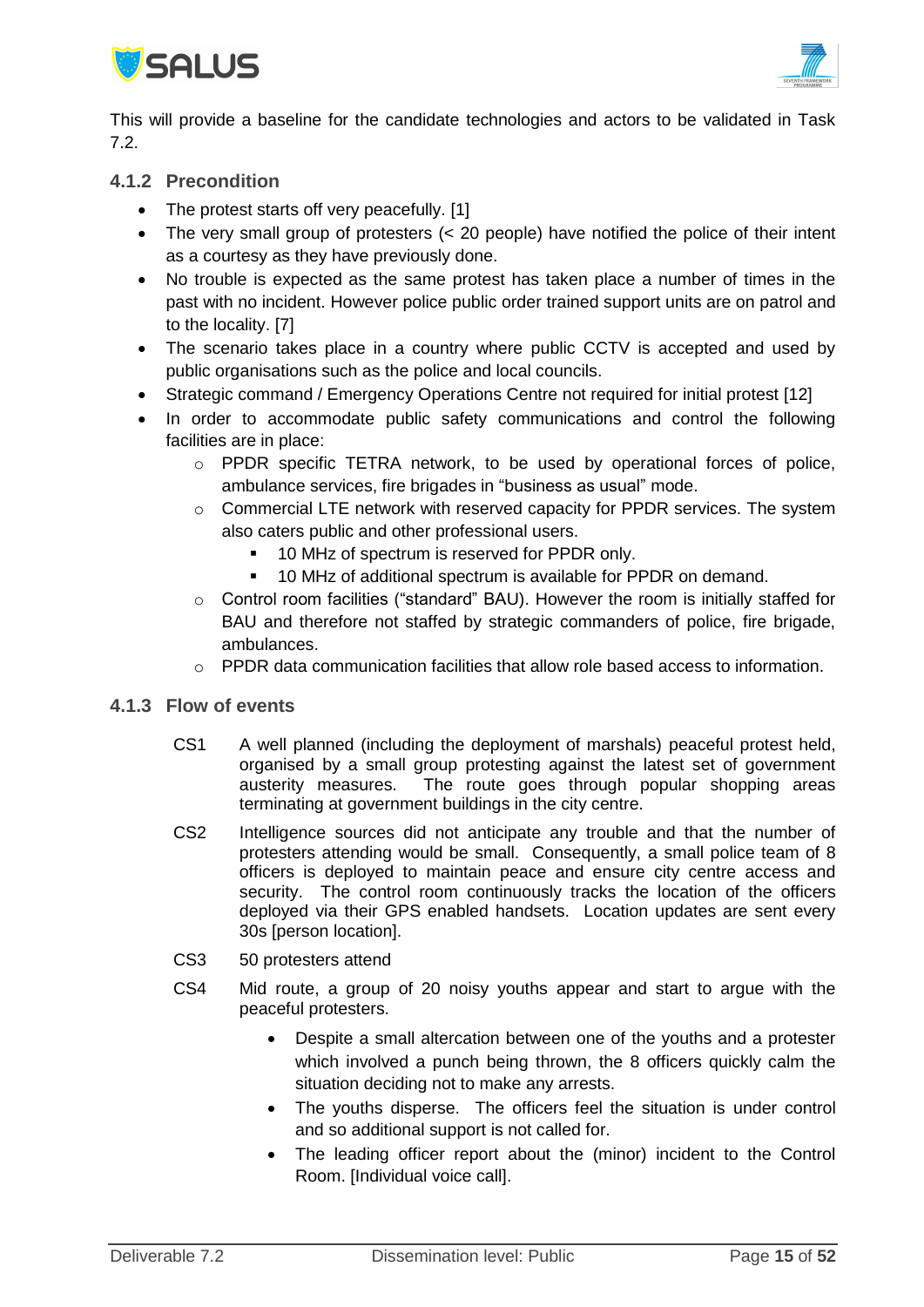



- CS5 Out of sight of the police and the protesters, one of the angry youths texts and tweets message to his friends. [1]
	- The text message is telling them to come to the protest for some 'fun'.
	- Some friends in a nearby pub have been drinking all day and they notify their friends who may be in the vicinity to come and join in for some 'fun' encouraging them to also invite their friends to the 'party'.
- CS6 Within 10 minutes some 40 youths have gathered and start heckling the protesters.
- CS7 Another one of the angry youths lunges at the protesters
	- 2 of the police officers intervene and restrain him.
	- This angers the other youths as the officers refuse to release their friend.
	- A group call is made requesting for additional resources and transport for [priority group voice calling] the youth restrained who has now been arrested.
- CS8 One of the police officers has become separated from his colleagues. The youths become aware of this and start to surround the officer. The officer sensing the potential danger of the developing situation presses his emergency button to summon assistance. The Emergency Button function automatically enables Video from the officers integrated helmet camera to be transmitted back to control as well as a short data message with the officers GPS (GALILEO) position information. The bandwidth requirements of other users operating on the same radio cell are reduced to ensure the video has the radio resources needed [emergency button with voice, GPS and video plus pre-empt and network prioritisation].
	- CCTV in the area are automatically activated, triggered by the officer pressing his emergency button and based on his location [Automatic CCTV activation].
- CS9 More youths start to arrive and the police notice some of them are starting to arm themselves with anything that they can readily lay their hands on including stones, bottles and glasses taken from the pub.
- CS10 Realising that the youths were not going to calm down a police officer calls the control for more resources [group voice calling].
	- A group call to the control room is made requesting more resources [group voice calling].
	- Using location tools the police control can see that there are response officers nearby [person and vehicle location] that can immediately assist and dispatches them to the scene.
	- These additional officers switch to the talk group being used to manage the incident. A call is in already in progress and their radios quickly attach and start receiving the communication [late entry into group call].
- CS11 The presence of additional officers arriving angers the youths further.
- CS12 More angry youths have responded to the text message.
	- Many have been in local bars and join in the trouble.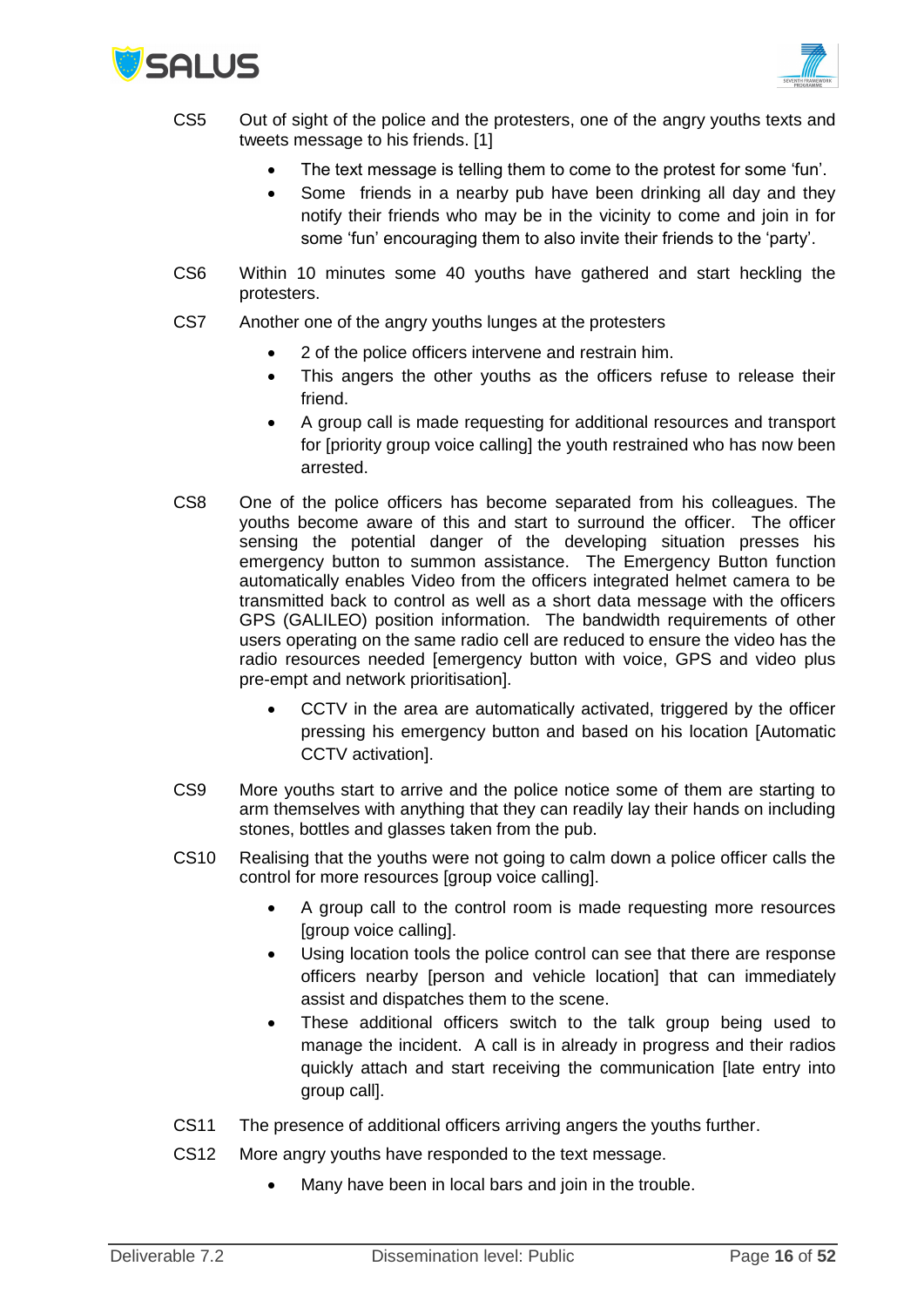



- These youths are armed with beer bottles and other weapons
- Some are armed with knives.
- They have mobile phones and are sending messages via text and social media.
- Some are capturing the scenes on video and performing real-time upload to Facebook, Twitter and YouTube.
- Some of them throw bottles at the police and the protesters causing some injuries.
- More youths appear from other pubs and surrounding buildings. They had received Facebook and Twitter messages and also seen footage on YouTube.
- The control room is informed about the injuries and calls for ambulance to be dispatched (telephone or radio interconnect of police and ambulance control room).
- CS13 Some of the youths see an opportunity in the developing situation to steal high value electrical goods displayed in a shop window and smash the window.
- CS14 The police leadership at the control room consider the situation to be more serious now, as there are now more than 150 youths and protesters on the street. Full strategic command in the Emergency Operations Centre (colocated with police Control Room) is installed. [7]
	- They access local CCTV camera in the area [CCTV access].
	- As not all the cameras covering the area are available due to maintenance, a suitable police officer is identified from his GPS coordinates [person location] to stream back to the control room video footage (controlled remotely from the control room) [live video streaming] to supplement footage from the CCTV system.
	- They can now see the full extent of the situation.
	- With direction from the control room, police officers at the incident are dispatched to arrest identified individuals including the "ring leader". Quality pictures captured from a video stream are sent (downloaded) to a small group of officers dispatched to arrest these individuals [group picture].
	- The arrested youths are detained in a police vehicle but in the struggle one of the youths becomes seriously hurt and is unconscious. A police officer on the ground calls the control room to request an ambulance. The officer is requested by ambulance control to carry out some basic assessment checks/treatment to help sustain life.
	- The police (in Emergency Operation Centre) use criminal intelligence databases [database access] to establish details of the offenders. They discover that they are known trouble makers.
- CS15 Teams of riot police are called in.
	- The police realise that the crowds are growing.
	- More officers are dispatched and more rioters also appear.
	- Some of the officers deployed are unfamiliar with the location. They receive KML files (Keyhole Mark-up Language) from dispatch and use Google Street Maps to familiarise themselves with the area and the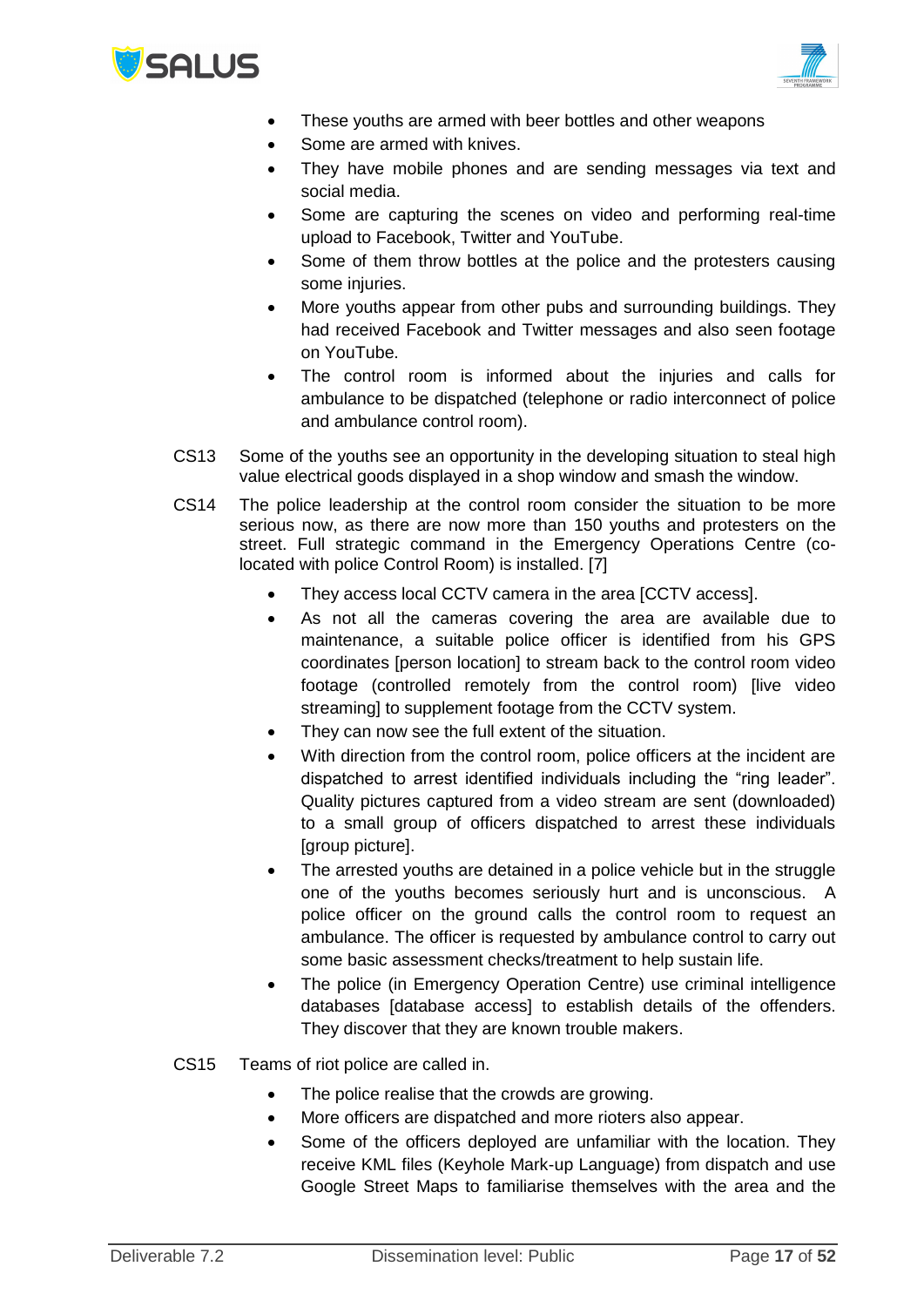



position of their colleagues. [Internet access].

- CS16 A full scale riot is declared, as youths start looting local shops and start setting fires to cars and other property. [1] [23]
	- Police officers are chasing youths into a building and lose their LTE coverage but their devices pick up a Wi-Fi hotspot provided within the building [seamless handover from LTE to Wi-Fi].
	- The fire services are called in, as are more police and ambulance resources.
- CS17 Reports received that trouble has broken out outside the police station in a neighbouring city centre police station.
	- It is clear that the incident is linked to the first incident.
	- It is also evident that social media was used to start the second incident.
	- The police control room monitor internet activity via the social networks [internet access].
	- The police use augmented reality to help identify areas/shops that may come under attack [augmented reality] and to help them to bring the situation under control.
	- A strategic, tactical, operational command structure is established between police, fire and ambulance.
	- Resources are also requested from neighbouring police forces. Their radios are remotely programmed with the appropriate talk groups being used [DGNA].
- CS18 A small group of police officers in attendance at the scene are dispatched to protect ambulance and fire officers [interoperability between different PPDR organisations] attempting to affect the rescue of a person trapped in a smouldering car that was intentionally driven into the front of a locked shop displaying high value electrical items. The fire officers consult a remote database [database access] of recommended places to cut the vehicle in order to gain access.
- CS19 Reports of more disturbances in other parts of the country. Now further afield
	- More police fire and ambulance resources are dispatched.
	- Some are wearing body armour with sensors [WBAN]. [27]
	- A gang of youths burned down a local post office. They then run into a nearby underground car park. There is no PPDR coverage in the car park.
	- Use of firearms suspected. SWAT teams are called and are instructed to switch their radios to DMO and remain in contact with the control via a gateway [DMO gateway].
	- Attacks were carried out on police cars, a busses and local businesses and homes.
	- Police officers from the Territorial Support Group attended the disorder.
	- The police set up various cordons around the trouble spots.
	- Shops windows were smashed and the shops looted by rioters.
	- Fireworks, petrol bombs and other missiles were thrown at police.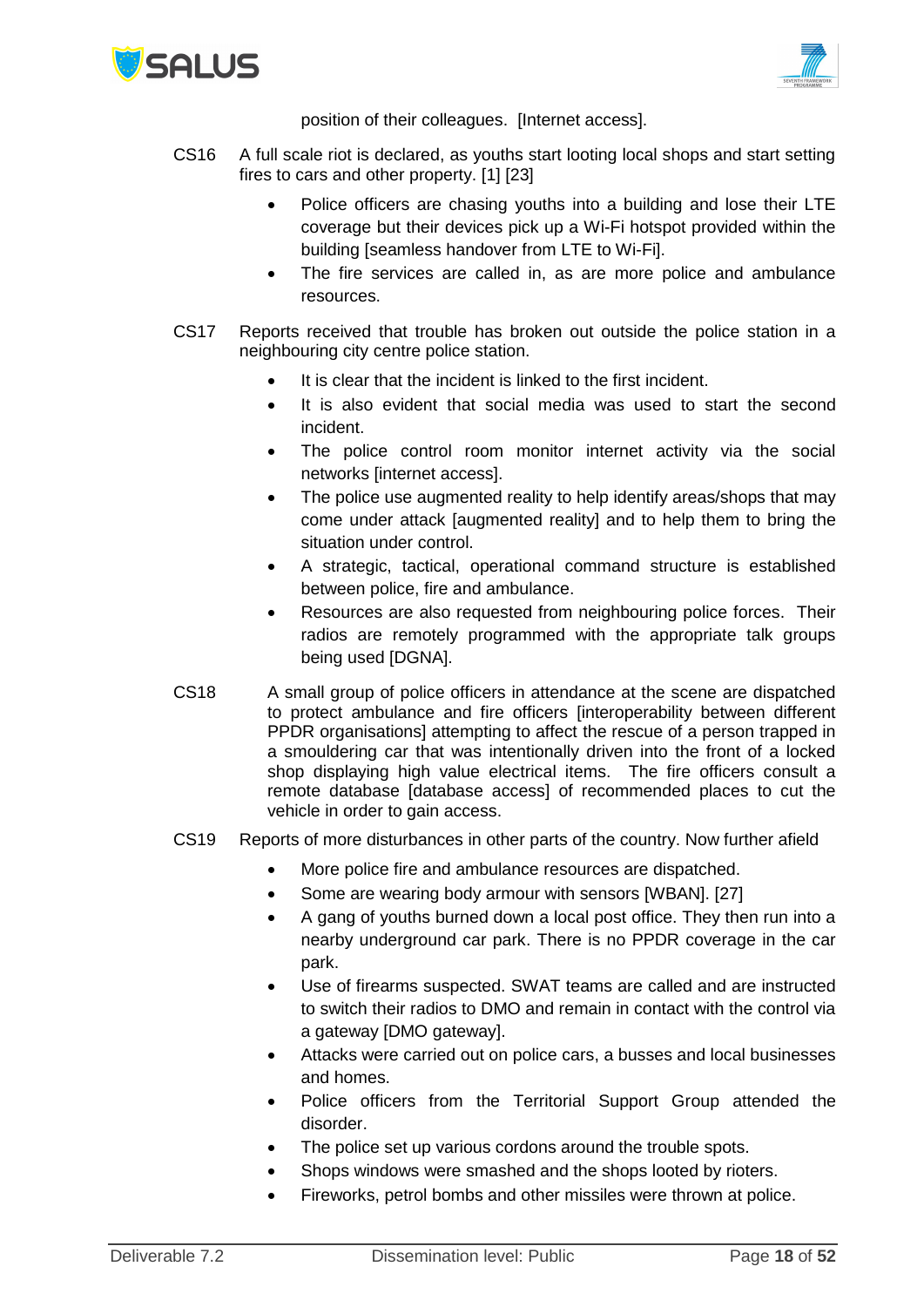



- Twenty-six officers are now injured, including one who sustained head injuries.
- Fire-fighters experienced difficulty reaching a burning building because of the disorder.
- CS20 The incidents last for 4 days and spread in over 15 towns and cities across the country. [17] [22]
	- In total, additional police resources required increased to several thousands.
	- They eventually managed to regain control making several arrests.
	- The ring leaders were identified using criminal intelligence databases.
	- Location services were used for tracking and directing of resources [person and vehicle location].
	- CCTV footage was broadcast to several resources [video broadcast].
	- WBANs were used to identify officers down and other users in trouble [WBAN]. [27]

### <span id="page-18-0"></span>**4.1.4 Expected Users (Use case actors)**

In the City Security use case, the following users have been identified:

| Police (Gendarmerie)<br>٠<br>Overt<br>$\circ$<br>Covert<br>$\circ$<br>Mutual aide/out of area forces<br>$\circ$<br>Ambulance services, incl.<br>volunteer<br>٠<br>organizations as red cross<br>Fire Brigades<br>٠ | Security Services (covert)<br>Transport<br>Military<br>٠<br><b>CCTV</b> operators<br>Traffic management<br>п.<br>Mayor's office in the City Hall,<br>٠<br>Defence, civil defence |
|--------------------------------------------------------------------------------------------------------------------------------------------------------------------------------------------------------------------|----------------------------------------------------------------------------------------------------------------------------------------------------------------------------------|

Table 3 - List of users for the City Security use case

### <span id="page-18-1"></span>**4.2 Use Case - Temporary Protection**

#### <span id="page-18-2"></span>**4.2.1 Abstract**

The Temporary Protection use case is based on the Temporary Protection scenario which considers the management of public disorder in a sports arena with a combination of permanent and temporary PPDR infrastructure. The development of this use case will define the technologies used to provide portable secure communications needs for voice, video and data applications-services capabilities at major events. This use case defines the services that remain private to the Public Safety at the venue, such as remote controlled cameras, detection of threats (chemicals, explosives etc), criminal intelligence and patient records, whilst also addressing the need to share and interoperate with local PMR solutions where appropriate.

This use case addresses the interoperability with state-of-the-art technologies (e.g. LTE, long range Wi-Fi ad-hoc networks, BANs, and PMR broadband) and emerging technologies in order to provide novel operational capabilities that meet the security and privacy needs of the relevant event management and support. This will provide a baseline for the candidate technologies and actors to be validated in Task 7.4.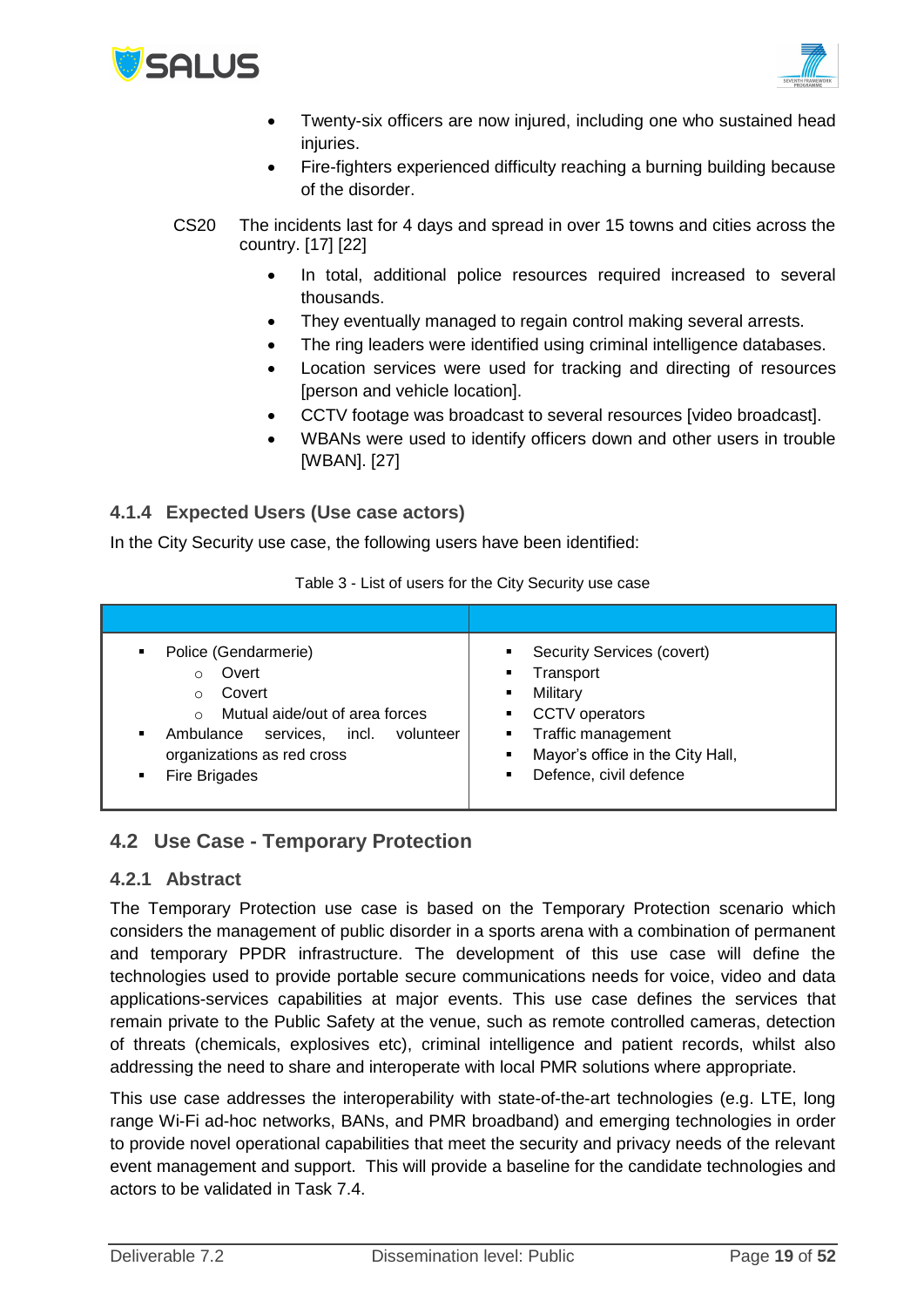



### <span id="page-19-0"></span>**4.2.2 Precondition**

- A large scale multi-day sports event (e.g. Olympic Games) is taking place, spread over a number of venues.
- The total number of daily visitors to the complete event is around 50,000.
- The storyboard event occurs at a single venue, which can hold 50,000 spectators. The venue is filled before the event commences. [6]
- Evacuation plans that have been pre-tested are predefined, and stored in a data base.[7]
- The venue is secured with a large number of CCTV cameras, which can be monitored from a venue specific control room.
- An enhanced command and control structure (Emergency Operations Centre) is in place for the duration of the event at every city involved.
- A dedicated national coordination centre (e.g. the National Olympic Coordination Centre) is established for the coordination of the multi-agency safety and security operations throughout the country for the duration of the event.
- Teams, on an operational, tactical and strategic level, are in place and continuously available.
- In order to accommodate public safety communications and control, the following facilities are in place:
	- o PPDR specific TETRA network with additional capacity (compared to BAU), to be used by operational forces of police, ambulance services, and fire brigades.
	- o Commercial LTE network with reserved capacity for PPDR services. The system also caters to public and other professional users.
		- 10 MHz of spectrum is reserved for PPDR only.
		- 10 MHz of additional spectrum is available for PPDR on demand.
	- o Ad-hoc network equipment is available in first responder vehicles.
	- $\circ$  EOC facilities. The room is staffed by commanders of police, fire brigade, ambulances, and the venue security organisation.
	- $\circ$  PPDR data communication facilities that allow role-based access to information.

#### <span id="page-19-1"></span>**4.2.3 Flow of events**

- TP1 The sports arena is filled to the last seat, i.e. 50,000 spectators are in the venue. The match is progressing and the crowd is joyful though a bit anxious as it is a tight match.
- TP2 Using 112, an unknown person calls the local dispatch room, indicating that multiple bombs are placed at this specific venue. According to the message each bomb is said to explode after 30 minutes.[5]
	- All 112-calls are recorded. [Distant Voice recording] Call analysis [Distant speech recognition] identifies key words of interest, such as location, type of device, time, and the claiming group. A search engine searches for context related information in existing databases. [Database access]
	- All information is stored in the CCC. The various organisational levels have their own access to the CCC, roles, and rules based.
- TP3 The call-taker informs his superior (tactical level) of the threat, by calling and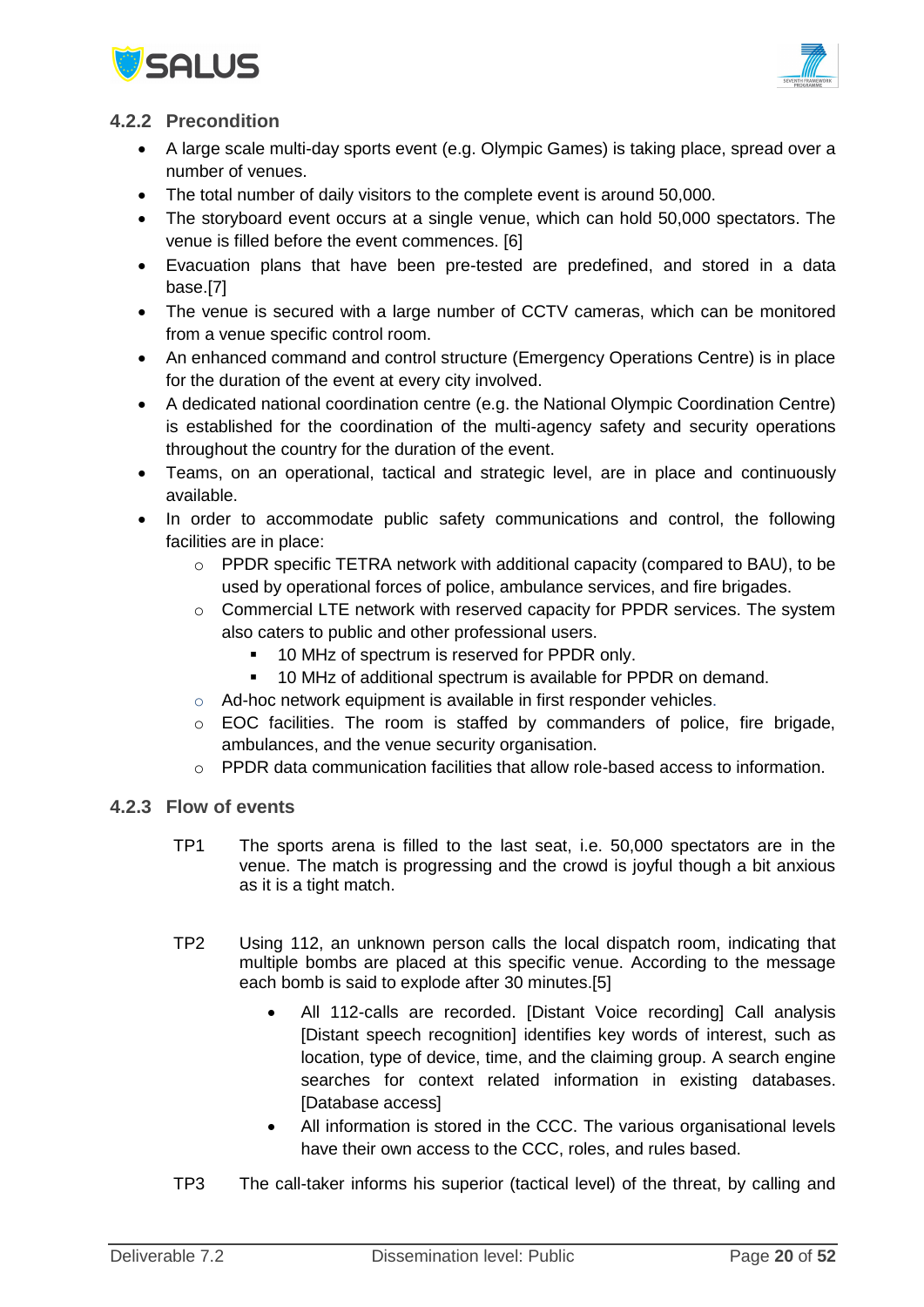



referring to the recorded data. [Multimedia call] [7]

- TP4 The tactical level officer informs the strategic team of the national coordination centre, including reference to the recorded data. [Multimedia call]
- TP5 The strategic team searches for other relevant information and evaluates the situation. [Database access] The national coordination centre takes the decision to start the evacuation of the venue, and commands the local control centre to start evacuation. [Multimedia call]
- TP6 The local command and control centre coordinates the evacuation procedure. The overall operation is under the management of the national coordination centre.
- TP7 In parallel, the bombers have communicated their bomb threat through social media.
	- Social media analysis tools find this stream of messages. [Social media analysis tool]
	- The evacuation has not yet started. The first spectators receive information on the threat, get nervous and start to go to the exit. This abnormal behaviour is detected by video cameras, using video content analysis to trigger and human expertise to validate. [CCTV]
- TP8 The predefined evacuation plan is started, including the following actions: [25]
	- All PPDR personnel locations are tracked. [Location service, 30 s updates]
	- Inform all tactical units that evacuation will take place, according to plan X. This plan is pre-defined. User specific information of this plan is sent to the involved tactical units. [Multimedia group call] Units to be informed include police, ambulance services, fire brigade, event security, transport, and the road operator.
	- The city council is briefed about the current situation. [Multimedia group call]
	- Telecom facilities are switched over to 'priority mode'. [Priority mode] (Public access is limited, bandwidth consuming applications are limited.)
	- Non-PPDR frequency bands are jammed to avoid explosives to be remotely controlled. [Jamming device]
	- Media partners are briefed, including a set of instructions on what is expected. [Multimedia multicast – this involves non PPDR telecom infrastructure]
- TP9 Operation units are instructed.
	- Operational staffs at the outer checkpoints are instructed to stop people coming in. The instructions are provided on a head-up display (e.g. google-glasses) [Multimedia multicast]. The instruction includes the message they have to give to the visitors, saying that "the next match is postponed for security reasons", redirection information, gathering points to be used, etc.
	- Gathering points are staffed.
	- Buses with visitors are directed to leave the area immediately.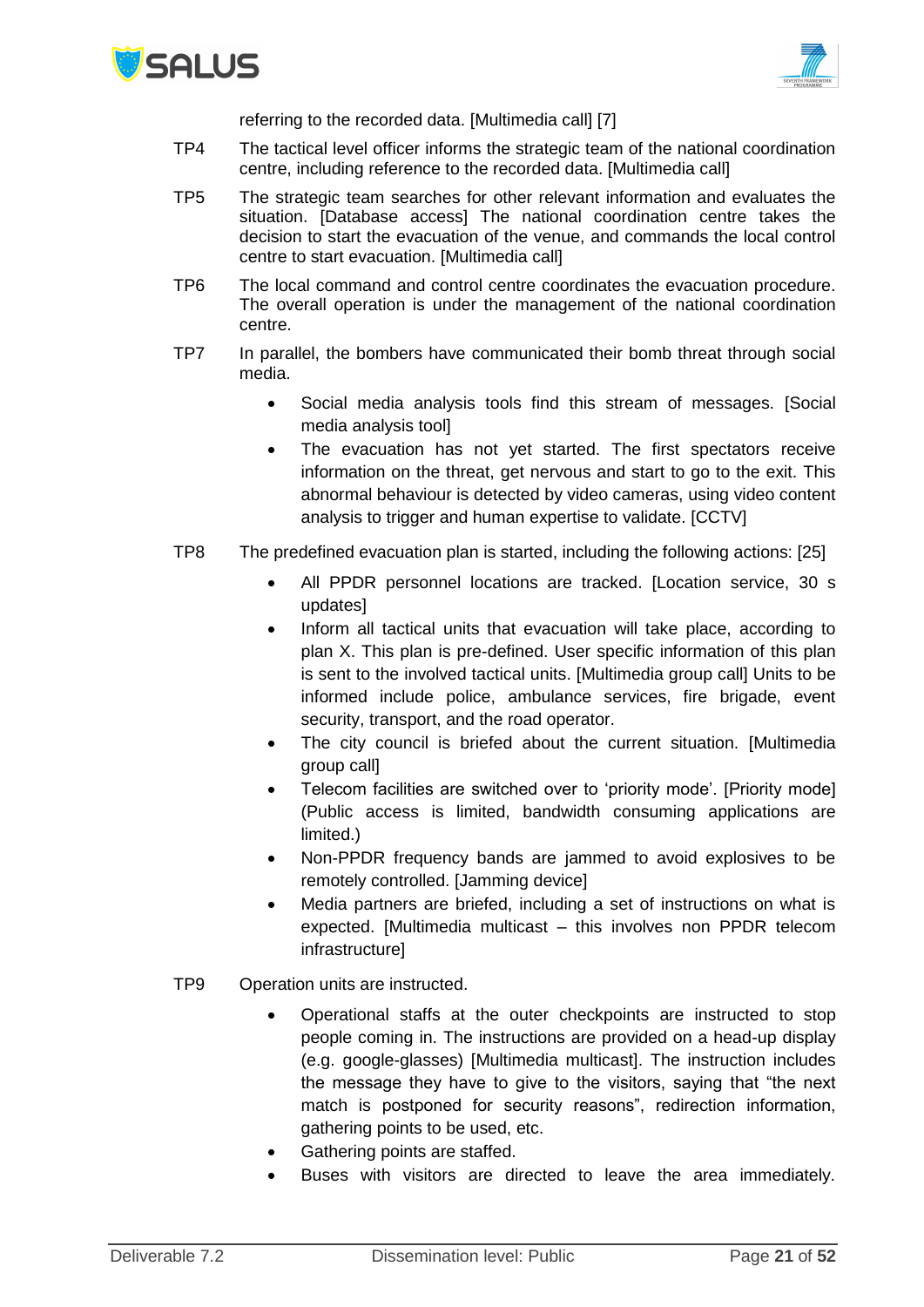



[multicast – this involves non PPDR telecom infrastructure]

- Additional ambulances and fire trucks are directed to the venue. [Location services & database access]
- Special (covert) forces are instructed to watch out for suspects. [multimedia multicast] They have received the briefing, including descriptions of possible suspects based on the analysis of the strategic team.
- Some additional drones are airborne [remote control, video streaming], to have a better view over the terrain.
- TP10 The sports event is stopped. The visitors are informed that the stadium will be evacuated for security reasons.
	- To inform the visitors the following media are used: Screens in and around the venue, loudspeakers, LTE broadcast services, and social media. [Multimedia broadcast, multiple technology]
- TP11 The first (small) bomb explodes creating limited damage. Some LTE-PPDR infrastructure has been destroyed, creating some dead spots. [15]
- TP12 Panic breaks out. People start to rush to the exits, with continuous very loud shouting.
	- The panic is mapped using intelligent sound analysis [sound analysis], video images [CCTV] plotted on a map [location services].
	- Venue security guards try to streamline the crowd, but with little success. A number of security guards get trapped and trampled on by the scared crowd. They press their emergency button. [Emergency service]
	- Security guards need to assist one another to streamline the crowd. They see each other's positions (autonomously) [Location services] and activities that are monitored through worn sensors [WBAN] in their head-up displays so that they can cooperate more easily. [27]
	- Some people get injured. Security guards separate the injured. They apply sensors to monitor the vital signs of the injured. [WBAN] These sensors become visible in a monitoring application in the CCC. [27]
	- Disabled people are tagged with location devices. [WBAN, location services] The amount of assistance for these people is monitored. Where needed, security personnel are directed to assist. [Location services & database access]
- TP13 Special Forces have identified suspects based on their behaviour. CCTV footage has been analysed to detect suspicious behaviour to identify possible bomb-setters. [CCTV] A combination of drones and fixed cameras start following these persons [video streaming], and plot their position on maps at the CCC [Location services]. The Special Forces are continuously updated to the current status of suspects [database access]. Intervention by special forces is directed to the most likely suspects, while other possible suspects remain tracked. [multimedia multicast]
- TP14 A second bomb explodes, blocking one of the entrances. An important evacuation route can no longer be used. The location of the explosion is filmed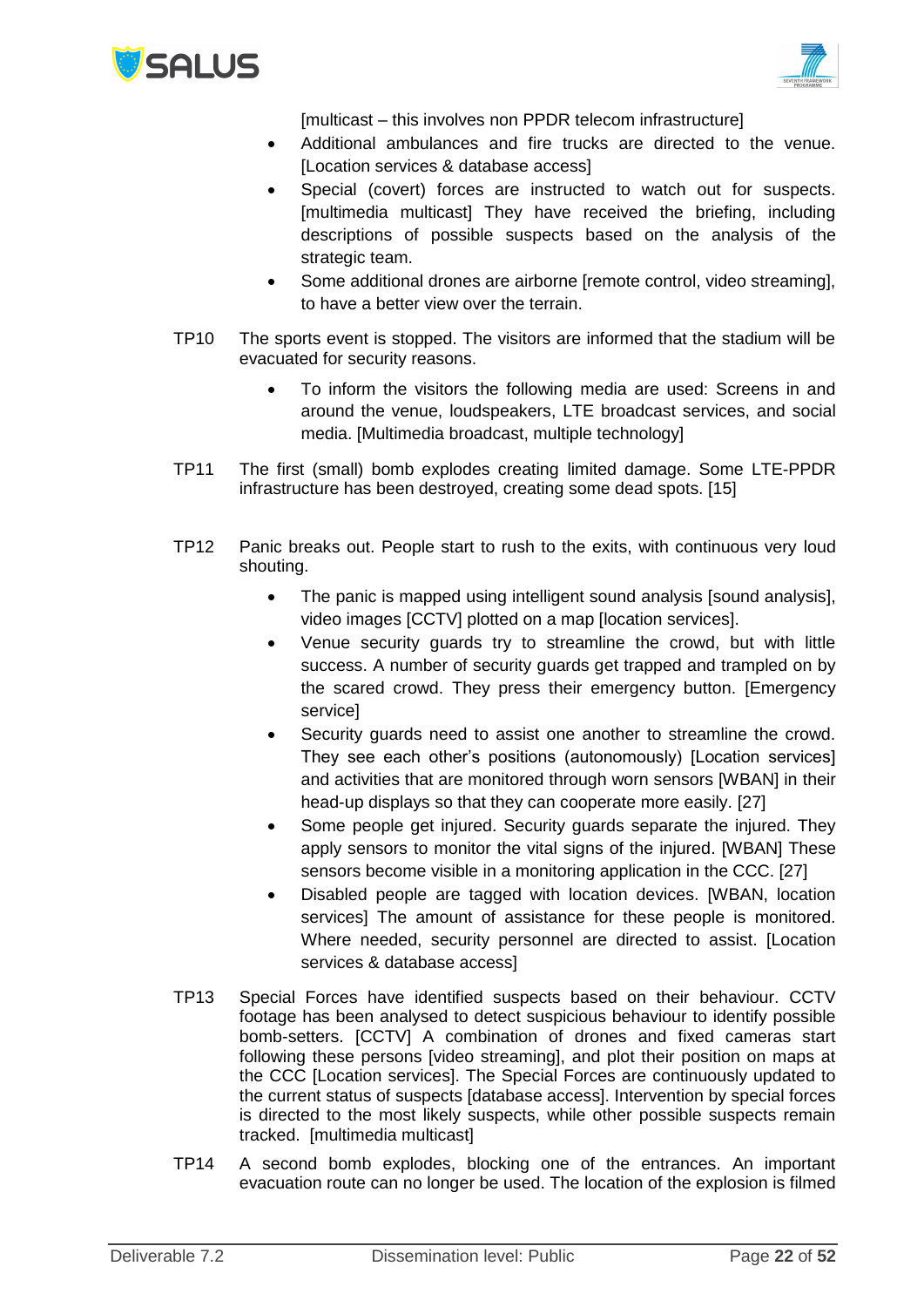



by numerous visitors. Videos are uploaded to social media. This footage is added to the common operational picture. [Internet access]

- The control room instructs a team to go the specific location to video the conditions. [video streaming]
- The evacuation plan is rearranged to take care of the new situation. [database access]
- The new plans for the evacuation are distributed to all operational teams, and partner organisations. [Multimedia multicast]
- Due to the rearrangements, ad-hoc network capacity is needed at unforeseen locations. [Ad-hoc networking and WLAN handover]
- TP15 The identified suspects are tracked down using various methods including fingerprints [database access] and taken into custody by the special forces. During this operation the Special Forces communicate among each other on their action and finings. [multimedia group call]
- TP16 The complete venue is being search systematically for explosives. The search is executed by a group of security personnel, making geo-tagged pictures or videos of possibly suspicious objects. [Location services, streaming video, augmented reality] A small team of bomb disposal experts examines in detail these objects using remote controlled robots, with video and sensors. [Remote control, multimedia call, augmented reality] A third bomb is found and disarmed.
	- During this search the location of all personnel involved is plotted. [Location services]
	- Not yet evaluated persons are estimated and plotted on the map, combined with cleaned areas. [Database access]
	- Progress on the operation is briefed to the strategic team, partner organisations, and media partners. [Multimedia multicast]

### <span id="page-22-0"></span>**4.2.4 Expected Users (Use case actors)**

In the Temporary Protection use case, the following users have been identified:

| Police                                                                           | Transport                               |
|----------------------------------------------------------------------------------|-----------------------------------------|
| Overt                                                                            | Military                                |
| $\Omega$                                                                         |                                         |
| Covert                                                                           | CCTV operators                          |
| $\circ$                                                                          | ٠                                       |
| Mutual aide/out of area forces                                                   | Traffic management                      |
| $\Omega$                                                                         | ٠                                       |
| Ambulance                                                                        | Hospitals                               |
|                                                                                  | ٠                                       |
| Fire Brigades                                                                    | Road operators                          |
| ٠                                                                                | ٠                                       |
| Security Services (covert)                                                       | Weather institutes                      |
| ٠                                                                                |                                         |
| Transport                                                                        | Nature conservation institutes          |
| ٠                                                                                |                                         |
| Civilian/event security                                                          | Utilities companies (power, gas, water) |
| ٠                                                                                | ٠                                       |
| City Councils                                                                    | Telecom operators                       |
| ٠                                                                                | ٠                                       |
| Alata Fire brigades and Ambulence involvement is low until Dou? coopering convre |                                         |

#### Table 4 - List of users for the Temporary Protection use case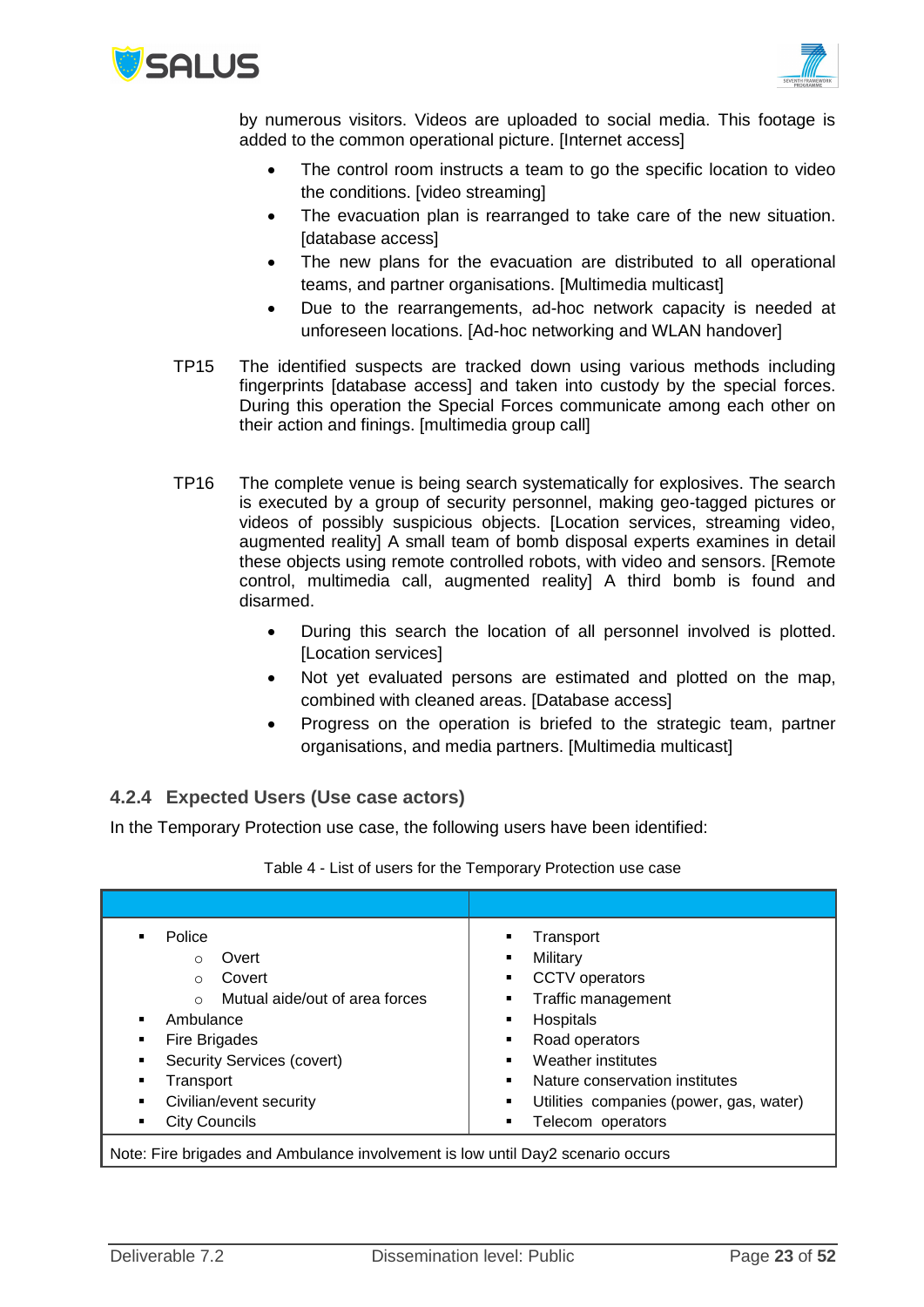



### <span id="page-23-0"></span>**4.3 Use case - Disaster Recovery**

### <span id="page-23-1"></span>**4.3.1 Abstract**

The Disaster Recovery use case is based on the analysis of the Disaster Recovery scenario, which considers PPDR communications requirements for both the short and medium terms where all existing infrastructure has been rendered unserviceable by a man made or natural disaster. Additionally the disaster scenario crosses geographical boundaries.

This use case focus on the secure communications needs for voice, video and data applications-services capabilities used by Rescue Workers, Military, Police, Fire, Ambulance and other rescue workers during a significant disaster where all or a major part of the existing PPDR communications infrastructure has been destroyed. The use case defines the capabilities and the services that are often established today using deployable communications networks that include PMR and cellular 2G/3G/LTE. The use identifies the applications and services that can be introduced using local deployable data networks, such as video from aircraft, and location based asset management and mapping. This will include how these can be securely integrated into existing deployable solutions, providing the PPDR with a holistic communications capability that addresses their voice, video and data needs both locally at the incident, as well as for remote situational awareness and management. Deployed communications would need to be able to deal with adverse environmental conditions and could include extreme wind speeds, large areas without energy/drinkable water etc., where integration with satellite as a primary communications mechanism or a transmission backhaul could be deployed. Biggest problem will be the maintaining of PPDR communications on 24/7 basis, despite all upcoming problems.

In defining the Disaster Recovery services, the use case also identifies the security, interoperability, system integration and quality of service requirements as the incident develops and evolves. This will provide a baseline for the candidate technologies and actors to be validated in Task 7.4.

#### <span id="page-23-2"></span>**4.3.2 Precondition**

- Country A has rolled out a permanent TETRAPOL-based radio network completed with dedicated overlay (LTE-based) to offer mission critical high speed broadband data services (including video) to end users. The PPDR users also rely on commercial mobile communication networks for non-mission critical high speed data services.
- Country B has rolled out a permanent TETRA-based radio network. Country B security forces rely on commercial mobile communication networks for high speed data services.
- Both dedicated networks are designed to be "state-of-the art" and power resilient (e.g. fuel for power generators). Within the area affect due to risk assessments and financial considerations PPDR site power resilience is less than in other areas at 6 hours.[3]
- Both countries A and B are equipped with state-of-the-art mobile communications networks designed to meet the needs of the general public. Power resilience is designed to meet standard commercial requirements at half an hour
- It is assumed that both countries A and B speak a common language and have agreed provisional plans for dealing with certain major cross border events.
- This is the first natural disaster for many years requiring cross-border co-operation.

#### <span id="page-23-3"></span>**4.3.3 Flow of events**

DR1 Following a prolonged period of heavy rain, a large river bursts its banks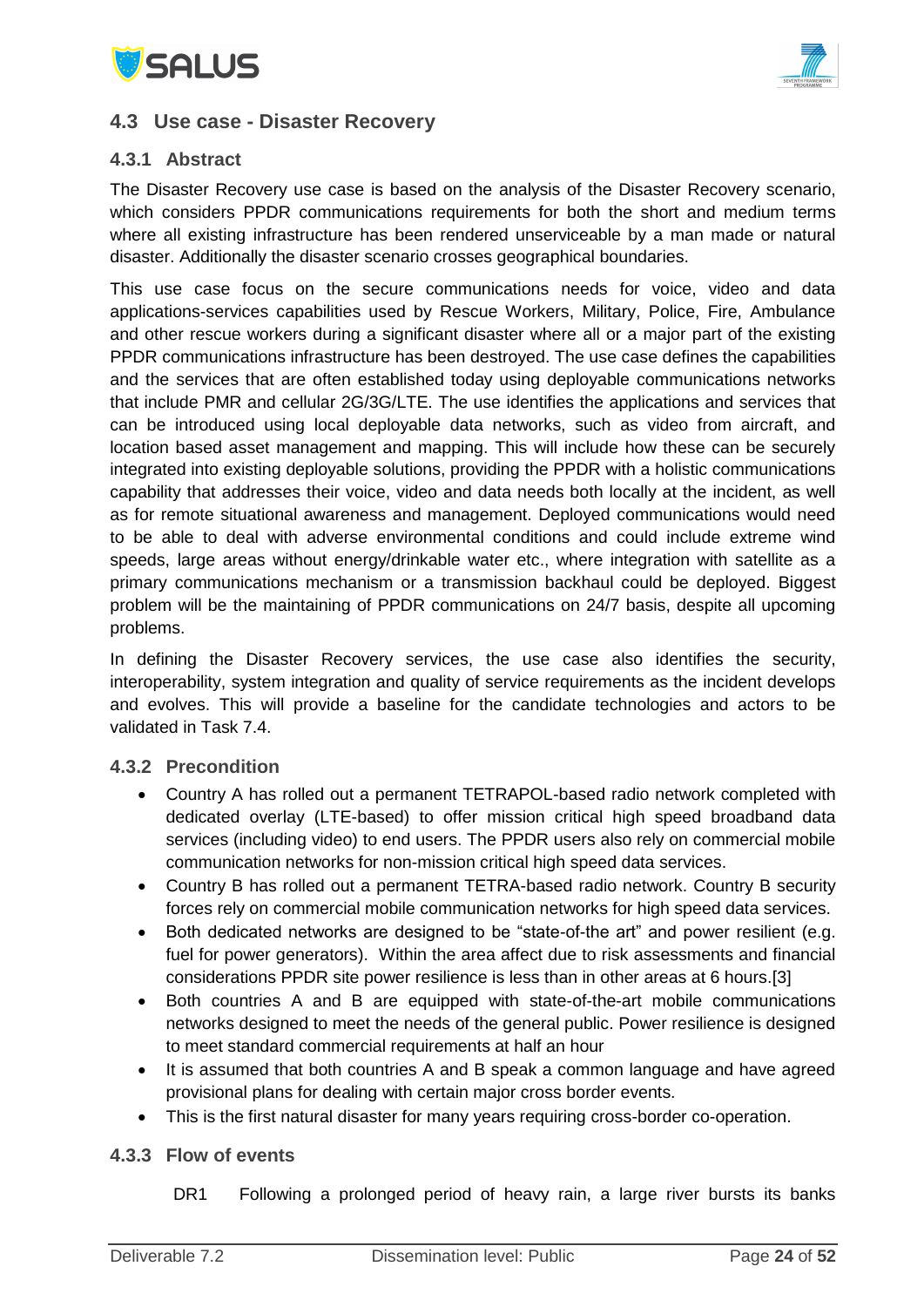



causing major flooding that extends over the border of Country A and Country B. Several houses, shops, light industrial factories and buildings become flooded, some roads are flooded also. A number of car and van drivers become trapped, either in their cars, or have managed to climb up onto the roofs. [16]

- As a result a high volume of 112 emergency calls [thru fixed lines or mobile phone networks] are received at the different control rooms of country A and country B.
- Given that the information from the meteorological office had forecast this heavy rain and risk of flooding, a strategic, tactical and operational command structure had already been established across A and country B. The Gold strategic command group (SCG) is led by the police and consists of senior representatives from police, fire and ambulance as well as civil authorities. There are also a number of Silver tactical command groups (TCGs) in place in a number of control rooms. These are also police-led.
- Immediately several police, fire and ambulance resources are deployed to the area in response to the 112 calls that have been received, under instruction from the silver commands [group calls & interoperability between TETRA and TETRAPOL]
- DR2 On arrival into the area the first responders realise that the number of stranded public and risk to life is greater than what has been reported. This is due to the fact that many people have been unable to make a 112 call because public mobile have become over loaded compounded by flooding affecting the fixed telephone network infrastructure.
	- This information is relayed to the TCG control rooms that immediately deploy additional resources [group calls & interoperability between TETRA and TETRAPOL]. The additional resources which include military arrive within 2 hours and join in the rescue operation. Prior to arrival their radios are automatically switched to the appropriate talk group [DGNA]
- DR3 Local schools, community and sports centres are identified as designated rest areas. They are closed for normal business and rescued people are transported there in ambulances. Make-shift medical facilities are also established as hospitals are too far away due to the poor road conditions. PPDR staff locations are tracked by the control rooms using GPS based location services [Location Services]
- DR4 The rainfall continues and an electricity sub-station becomes flooded causing a wide spread electricity outage affecting both public and PPDR base stations. After half an hour, the mobile phone networks fail preventing any more emergency 112 calls being made over the commercial mobile network. The PPDR sites are now reliant on their autonomous but limited power backup capability. The remoteness of the sites, weather conditions and health and safety concerns do not allow the sites to be refuelled and after 6 hours the PPDR systems covering the affected area also fail.
	- Field forces are trying to work using DMO capabilities but due to limited coverage, operation management begins to be really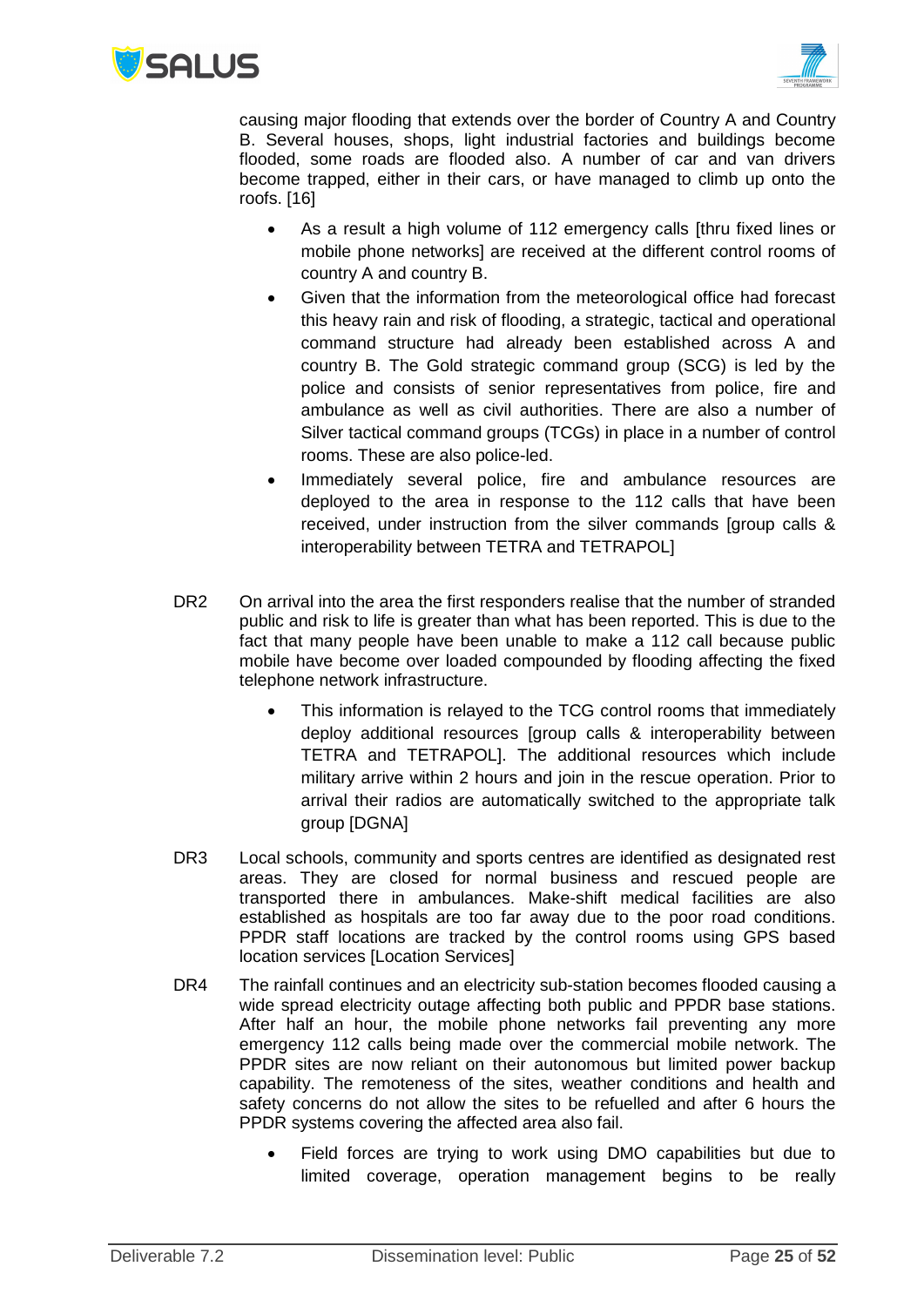



challenging [DMO].

- Transportable solutions equipped with TETRA, TETRAPOL, LTE, autonomous power and satellite backhaul capabilities are deployed to provide maximum PPDR coverage and capacity in strategic locations. [Transportable solutions]
- Deployable PPDR systems operate on discrete narrow band channels and therefore use reserved channels to enable them to be deployed anywhere for either coverage or capacity enhancements. Given the permanent PPDR system is no longer available the deployable capacity will be less than the one offered by the permanent infrastructure. [12]
- Access to the deployable LTE system is reserved for high priority suboperations and to limit some first responders using DMO [reserved access or mobile telecoms privilege access scheme (MTPAS)].
- DR5 Air support is deployed by way of helicopters equipped with camera providing aerial video images to the local control room (s) [Video streaming]
	- Air to ground communications is used between the control, air support and the resources on the ground [Air to ground voice and video]
- DR6 The rain continues, resulting in building collapses, more casualties and stranded people in their cars and buildings. The rescue continues:
	- Some emergency personnel are wearing sensors and their vital signs are monitored by the local control rooms as they enter into dangerous locations such as partially collapsed industrial buildings that might contain hazardous chemicals [BWAN]
- DR7 Several hours later, a high speed train is derailed due to railway line damage caused by land slide. More than 200 citizens are severely injured.[18]
	- Some resources are re-directed to the scene of the derailment and their radios are switch to a new talk group [group call][DGNA][interoperability]. Compared to the other operations in progress, this one becomes the one having the highest priority
	- When weather conditions permit, CCTV cameras connected to small drones are also deployed to provide aerial video images to the local control rooms and field commanders [Group video]
	- Paramedics on the scene transmit patient data and video back to the make-shift medical centres where instructions by voice are given on what treatment to apply at the scene [mobile data – sensor, video, voice]
- DR8 Charities' and volunteers are now also involved in the rescue operation and transporting of casualties to the rest areas
	- Police in the local control rooms use social networking to provide additional information [Internet access] to the public
- DR9 Although the rain has stopped, flooding and infrastructure remains widespread. The rescue and search for casualties continues for several days with temporary PPDR infrastructure in place for the duration of the incident.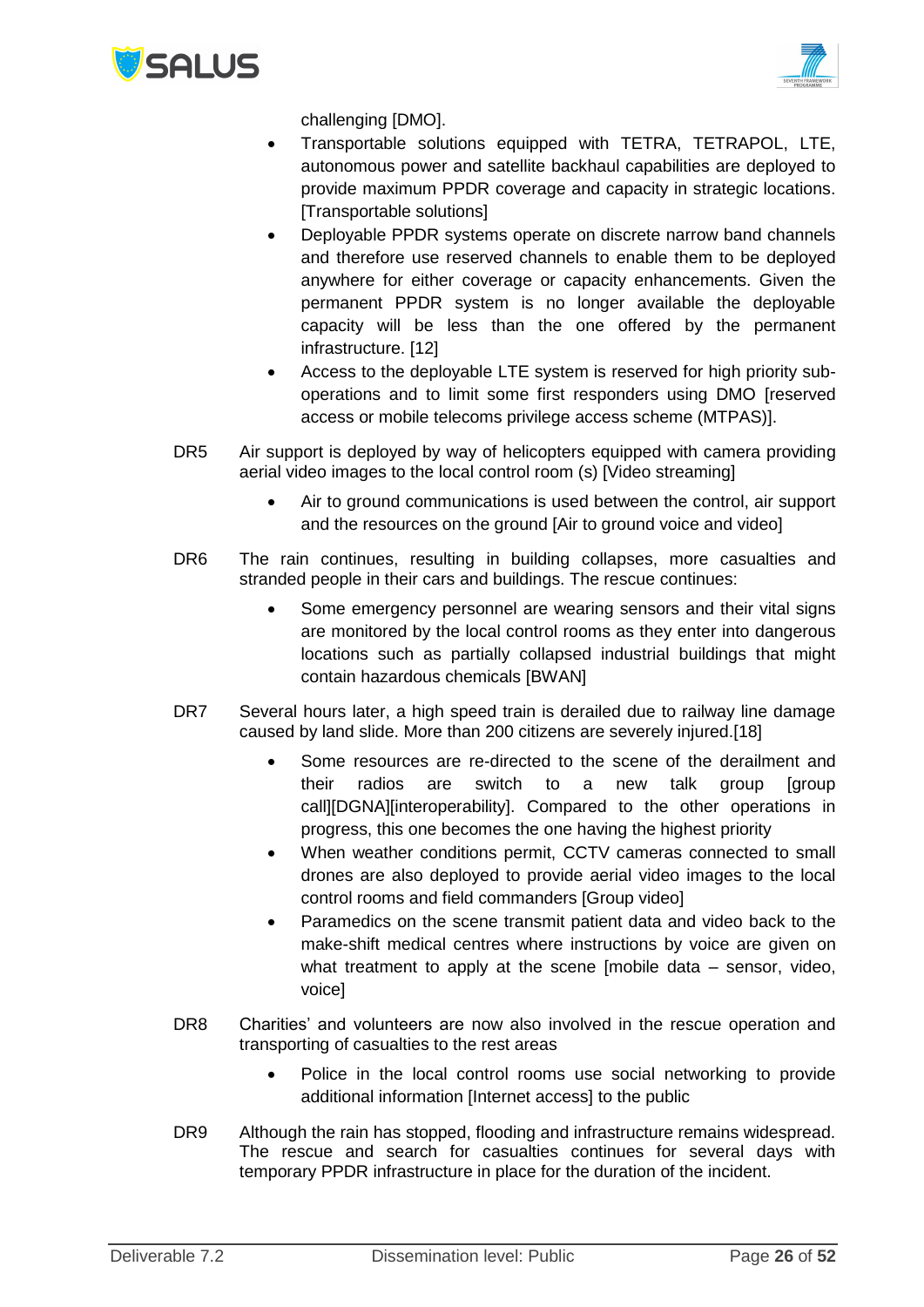



DR10 Only after a couple of weeks the PPDR mobile phone networks return to a normal mode of operation.

### <span id="page-26-0"></span>**4.3.4 Expected Users (Use case actors)**

In the Disaster Recovery use case, the following users have been identified:

|                                                                                                                                                                                                                                                                                                                                                                                         | Table 5 - List of users for the Disaster Recovery use case                                                                                                                                                                                                                                                                                                                       |
|-----------------------------------------------------------------------------------------------------------------------------------------------------------------------------------------------------------------------------------------------------------------------------------------------------------------------------------------------------------------------------------------|----------------------------------------------------------------------------------------------------------------------------------------------------------------------------------------------------------------------------------------------------------------------------------------------------------------------------------------------------------------------------------|
|                                                                                                                                                                                                                                                                                                                                                                                         |                                                                                                                                                                                                                                                                                                                                                                                  |
| Police (High involvement)<br>٠<br>Overt<br>$\circ$<br>Mutual aide/out of area forces<br>$\circ$<br>Ambulance (High involvement) including<br>٠<br>charity based services (e.g. Red Cross or<br>RNLI in the UK)<br>Fire Brigades (High involvement)<br>٠<br>Transport<br>Military<br>٠<br>Environment agency,<br>٠<br>Volunteer mountain rescue type units<br>٠<br>Highways agency,<br>٠ | CCTV operators<br>٠<br>Traffic management<br>٠<br>NGO/Volunteers<br>٠<br><b>Critical Infrastructure Operators</b><br>٠<br><b>Public Transport</b><br>٠<br>All sorts of Utility (Power, Gas, Water, )<br>٠<br><b>Telecom Operators</b><br>٠<br>Defence<br>Civil defence<br>٠<br>Hospitals<br>٠<br>evacuation<br>Temporary<br>medical<br>and<br>٠<br>centres<br>City councils<br>٠ |

Table 5 - List of users for the Disaster Recovery use case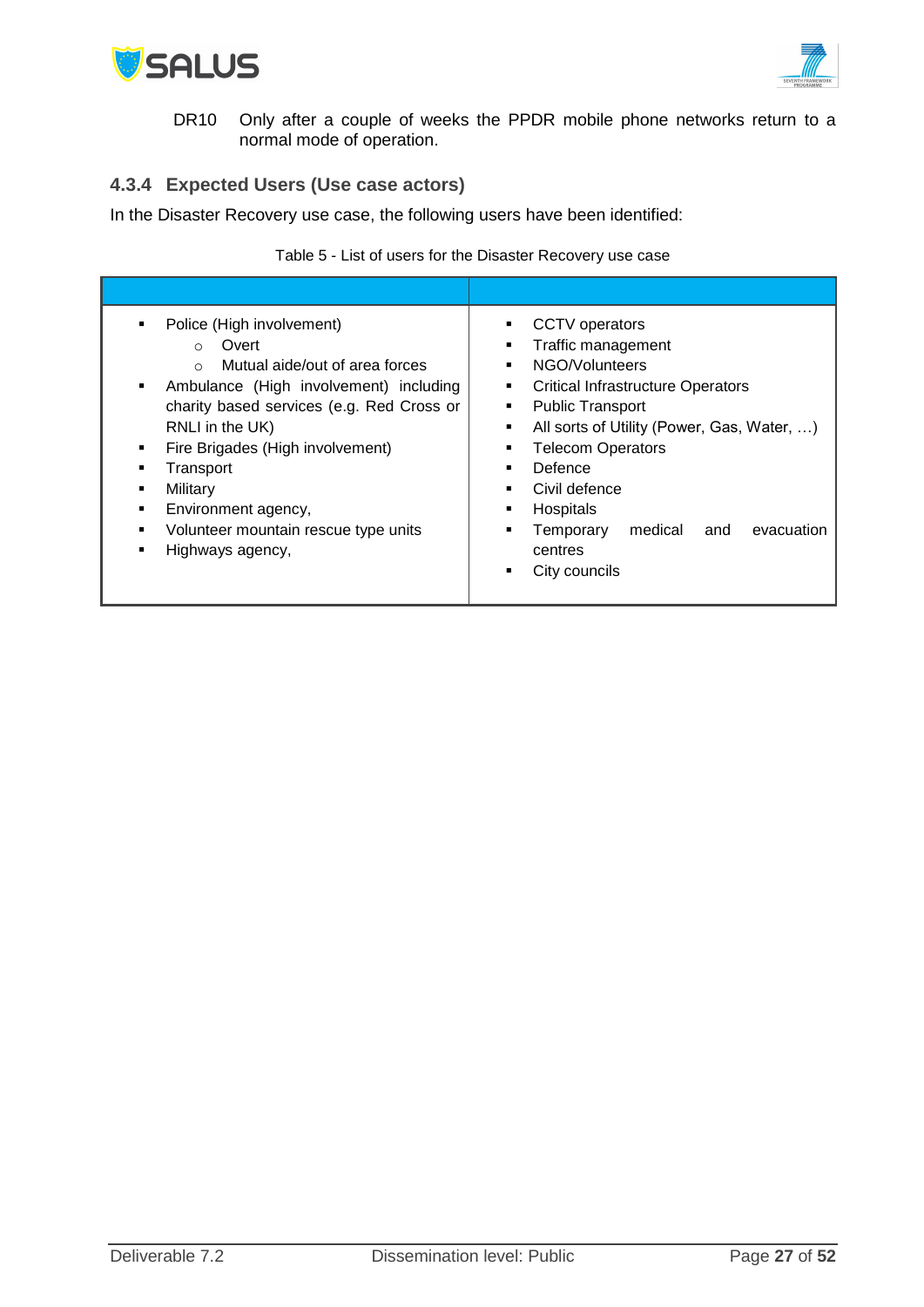



## **5 FUNCTIONALITIES USED BY USE CASE**

This section describes the SALUS platform functionalities that will be used and validated, for each use case. The driving idea to identify the features/functionalities and go through all of them is to stick to the storyboard relative to each of the three use cases. The storyboards were presented above, and a link to these storyboards is accessible through the "reference" number 'column #2 from the table).

Then, the table is divided in 3 parts:

- City Security for scenario 1 and CSi references (described in previous chapter)
- Temporary Protection for scenario 2 and TPi references (described in previous chapter)
- Disaster Recovery for scenario 1 and RCi references (described in previous chapter)

<span id="page-27-0"></span>

| No. | Ref.            | <b>Functionality</b>     | <b>Category</b>     | <b>Item</b>                       | <b>Actors</b>                     | <b>Information types</b>                  | <b>Validated</b><br>(first prototype) |
|-----|-----------------|--------------------------|---------------------|-----------------------------------|-----------------------------------|-------------------------------------------|---------------------------------------|
|     |                 |                          |                     | <b>Scenario 1 - City Security</b> |                                   |                                           |                                       |
|     | CS <sub>2</sub> | <b>APLS</b>              | Data applications   | Location services                 | Police officers<br>Police control | Location data                             | Yes                                   |
| 2   | CS7             | Individual voice call    | Point-2-point voice | Individual call                   | Police officers<br>Police control | 2-way voice traffic                       | yes                                   |
| 3   | CS <sub>8</sub> | Pre-emptive priority     | Emergency voice     | Pre-emptive priority              | Police officers<br>Police control | Priority indicator<br>2-way voice traffic | No                                    |
| 4   | CS <sub>8</sub> | Open microphone          | Emergency voice     | Open microphone                   | Police officers<br>Police control | Priority indicator<br>2-way voice traffic | No                                    |
| 5   | CS <sub>8</sub> | Video                    | Group video         | Group video streaming             | Police officers<br>Police control | Video data traffic                        | Yes                                   |
| 6   | CS <sub>8</sub> | Prioritisation for video | Group video         | Prioritisation within group       | Police officers<br>Police control | Priority indicator<br>Video data traffic  | <b>No</b>                             |
|     | <b>CS10</b>     | Group voice call         | Group voice         | Group call                        | Police officers<br>Police control | 2-way voice traffic                       | Yes                                   |
| 8   | <b>CS10</b>     | Late entry               | Group voice         | Group call                        | Police officers<br>Police control | 2-way voice traffic                       | Yes                                   |
| 9   | <b>CS10</b>     | <b>APLS</b>              | Data applications   | Location services                 | Police officers<br>Police control | Location data                             | Yes                                   |
| 10  | <b>CS10</b>     | <b>AVLS</b>              | Data applications   | Location services                 | Police officers in                | Location data                             | <b>YEs</b>                            |

#### - Table 6 – Functionalities per use case.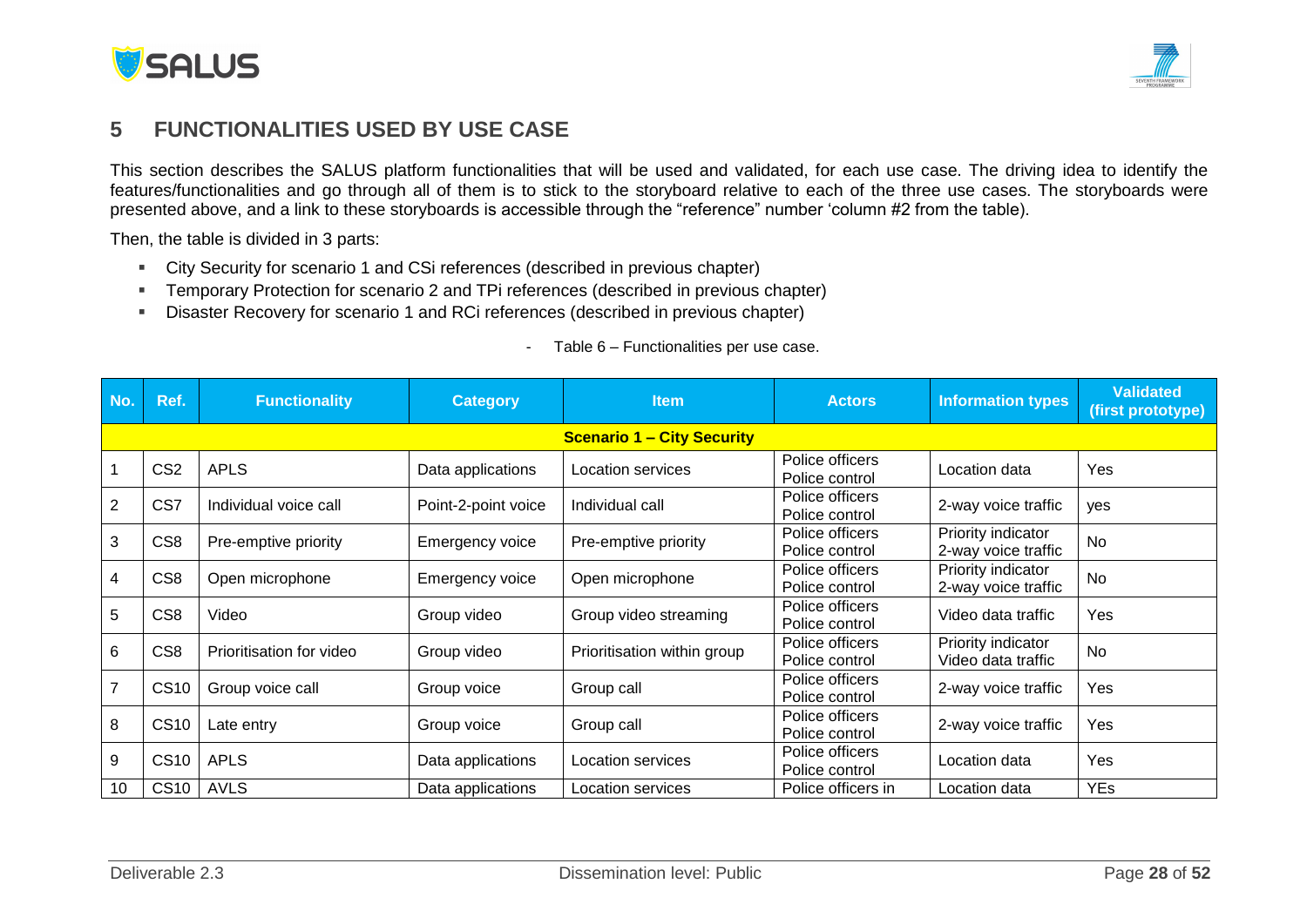



| No. | Ref.        | <b>Functionality</b>                  | <b>Category</b>        | <b>Item</b>                                       | <b>Actors</b>                                          | <b>Information types</b>                           | <b>Validated</b><br>(first prototype) |
|-----|-------------|---------------------------------------|------------------------|---------------------------------------------------|--------------------------------------------------------|----------------------------------------------------|---------------------------------------|
|     |             |                                       |                        |                                                   | vehicles<br>Police control                             |                                                    |                                       |
| 11  | <b>CS10</b> | Late entry                            | Group voice            | Late entry                                        | Police officers                                        | 2-way voice traffic                                | Yes                                   |
| 12  | <b>CS14</b> | <b>CCTV</b> access                    | Data applications      | Remote controlled CCTV                            | Police control                                         | Live video data<br>CCTV control data<br>(?)        | Yes                                   |
| 13  | <b>CS14</b> | <b>APLS</b>                           | Data applications      | <b>Location services</b>                          | Police officers<br>Police control                      | Location data                                      | Yes                                   |
| 14  | <b>CS14</b> | Live video streaming                  | $1-2-1$ video          | Video streaming                                   | Police officers<br>Police control                      | Live video data<br>from officer to<br>control room | Yes                                   |
| 15  | <b>CS14</b> | Group picture                         | Broadcast image        | Talk group related                                | Police officers<br>Police control                      | Picture images                                     | Yes                                   |
| 16  | <b>CS14</b> | Group voice call                      | Group voice            | Group call                                        | Police control<br>Police officers<br>Ambulance control | 2-way voice traffic                                | Yes                                   |
| 17  | <b>CS14</b> | Database access                       | Database<br>searching  | Operational database<br>search                    | Police officers                                        | Mobile data traffic                                | Mobile data: Yes<br>Database: No      |
| 18  | <b>CS15</b> | Internet access                       | Data applications      | Internet access                                   | Police officers                                        | Mobile data traffic                                | Yes                                   |
| 19  | <b>CS16</b> | Handover from LTE to<br>trusted Wi-Fi | Technology<br>handover | Technology handover<br>between different networks | Police officers                                        | Voice/data                                         | Data: Yes<br>Voice: No                |
| 20  | <b>CS17</b> | Internet access                       | Data applications      | Internet access                                   | Police control                                         | Mobile data traffic                                | Yes                                   |
| 21  | <b>CS17</b> | Augmented reality                     | Data applications      | Augmented reality                                 | Police officers                                        | Mobile data traffic                                | <b>No</b>                             |
| 22  | <b>CS17</b> | <b>DGNA</b>                           | Group voice            | Dynamic reassignment                              | Police officers<br>Police control                      | Configuration data                                 | No                                    |
| 23  | <b>CS18</b> | Interoperability                      | Interoperability       | Interoperability                                  | Police, fire and<br>ambulance teams                    | Voice traffic<br>between tetra and<br><b>LTE</b>   | <b>Between LTE</b><br>and TETRA: Yes  |
| 24  | <b>CS18</b> | Database access                       | Database<br>searching  | Operational database<br>search                    | Fire fighters                                          | Mobile data                                        | <b>No</b>                             |
| 25  | <b>CS19</b> | <b>WBAN</b>                           | Data applications      | Monitor personnel vital<br>signs                  | Police officers<br>Police control                      | Mobile data                                        | Yes                                   |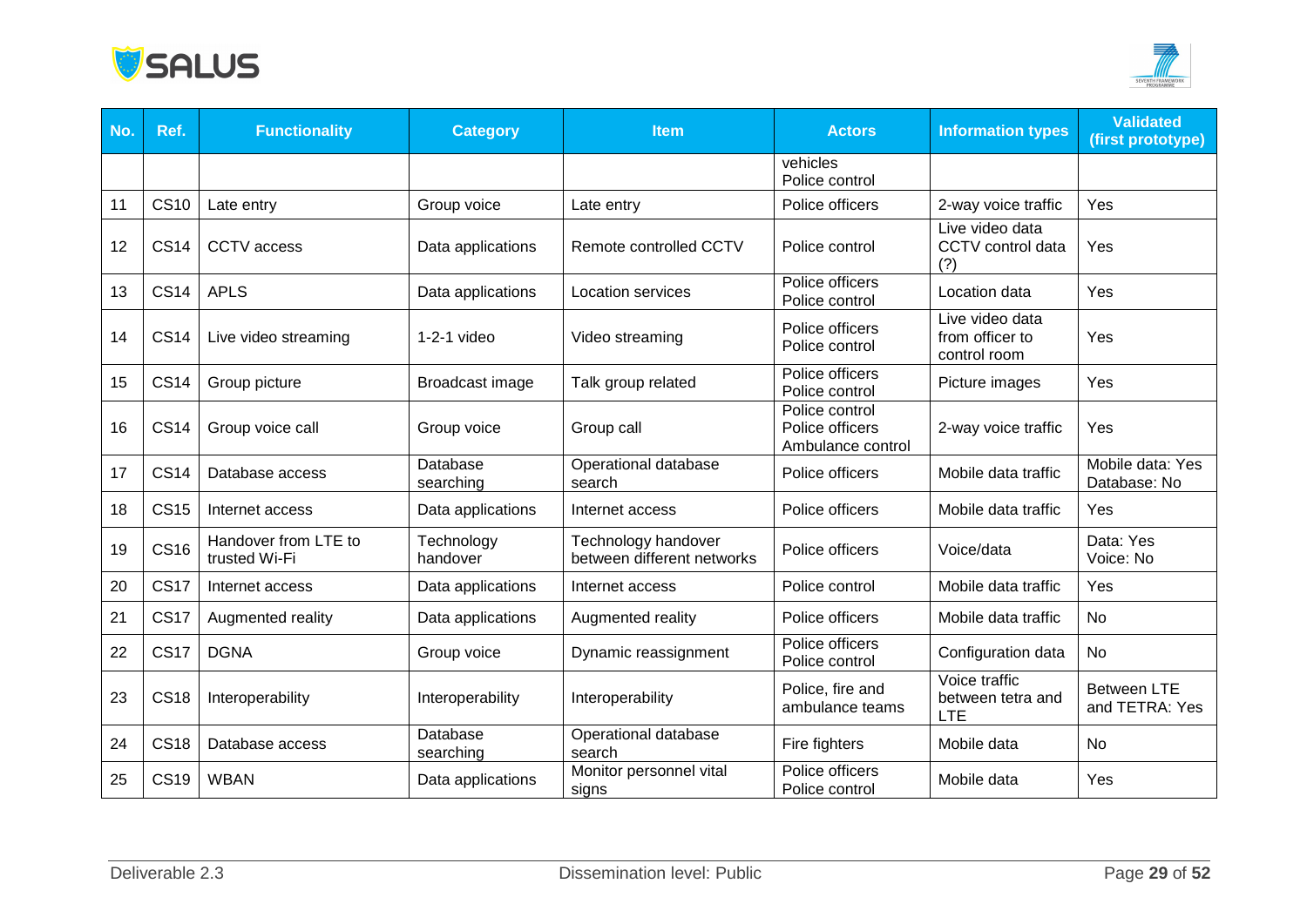



| No. | Ref.            | <b>Functionality</b>  | <b>Category</b>         | <b>Item</b>                              | <b>Actors</b>                                                      | <b>Information types</b> | <b>Validated</b><br>(first prototype)      |
|-----|-----------------|-----------------------|-------------------------|------------------------------------------|--------------------------------------------------------------------|--------------------------|--------------------------------------------|
|     |                 |                       |                         |                                          | Fire fighters<br>Fire control                                      |                          |                                            |
| 26  | <b>CS19</b>     | DMO gateway           | Mobile adhoc<br>network | DMO gateway                              | Police firearms<br>officers<br>Police control                      | Voice traffic            | Yes                                        |
| 27  | <b>CS20</b>     | <b>APLS</b>           | Data applications       | <b>Location services</b>                 | Police officers<br>Police control                                  | Location data            | Yes                                        |
| 28  | <b>CS20</b>     | Video broadcast       | Group video             | Group video streaming                    | Police officers<br>Police control                                  | Video data               | No                                         |
| 29  | <b>CS20</b>     | <b>WBAN</b>           | Data applications       | <b>Location services</b>                 | Police officers<br>Police control<br>Fire fighters<br>Fire control | Mobile data              | Yes (indoor and<br>outdoor)                |
|     |                 |                       |                         | <b>Scenario 2 - Temporary Protection</b> |                                                                    |                          |                                            |
| 30  | TP <sub>2</sub> | Voice Recording       | Individual voice        | Telephony call                           | Police control                                                     | 2-way voice traffic      | 2-way voice: yes<br>Voice recording:<br>no |
| 31  | TP <sub>2</sub> | Speech recognition    | Data applications       | Operational database<br>search           | Police control                                                     | Voice/data               | no                                         |
| 32  | TP <sub>2</sub> | Database access       | Database<br>searching   | Operational database<br>search           | Police control                                                     | Mobile data              | Mobile data: yes<br>Database: no           |
| 33  | TP <sub>3</sub> | Multimedia call       | Voice                   | Multimedia call                          | Police control                                                     | Voice/data               | yes                                        |
| 34  | TP4             | Multimedia call       | Voice                   | Multimedia call                          | <b>NOCC</b><br>Police control                                      | Voice/data               | yes                                        |
| 35  | TP <sub>5</sub> | Database access       | Database<br>searching   | Operational database<br>search           | <b>NOCC</b><br>Police control                                      | Data                     | <b>No</b>                                  |
| 36  | TP <sub>5</sub> | Multimedia call       | Voice                   | Multimedia call                          | <b>NOCC</b><br>Police control                                      | Voice/data               | yes                                        |
| 37  | TP7             | Social media analysis | Social media            | Internet access                          | <b>NOCC</b><br>Police control                                      | <b>Internet Data</b>     | Internet data: yes<br>Social media: no     |
| 38  | TP <sub>8</sub> | <b>APLS</b>           | Data applications       | <b>Location services</b>                 | <b>NOCC</b><br>All PPDR personnel                                  | Location data            | yes                                        |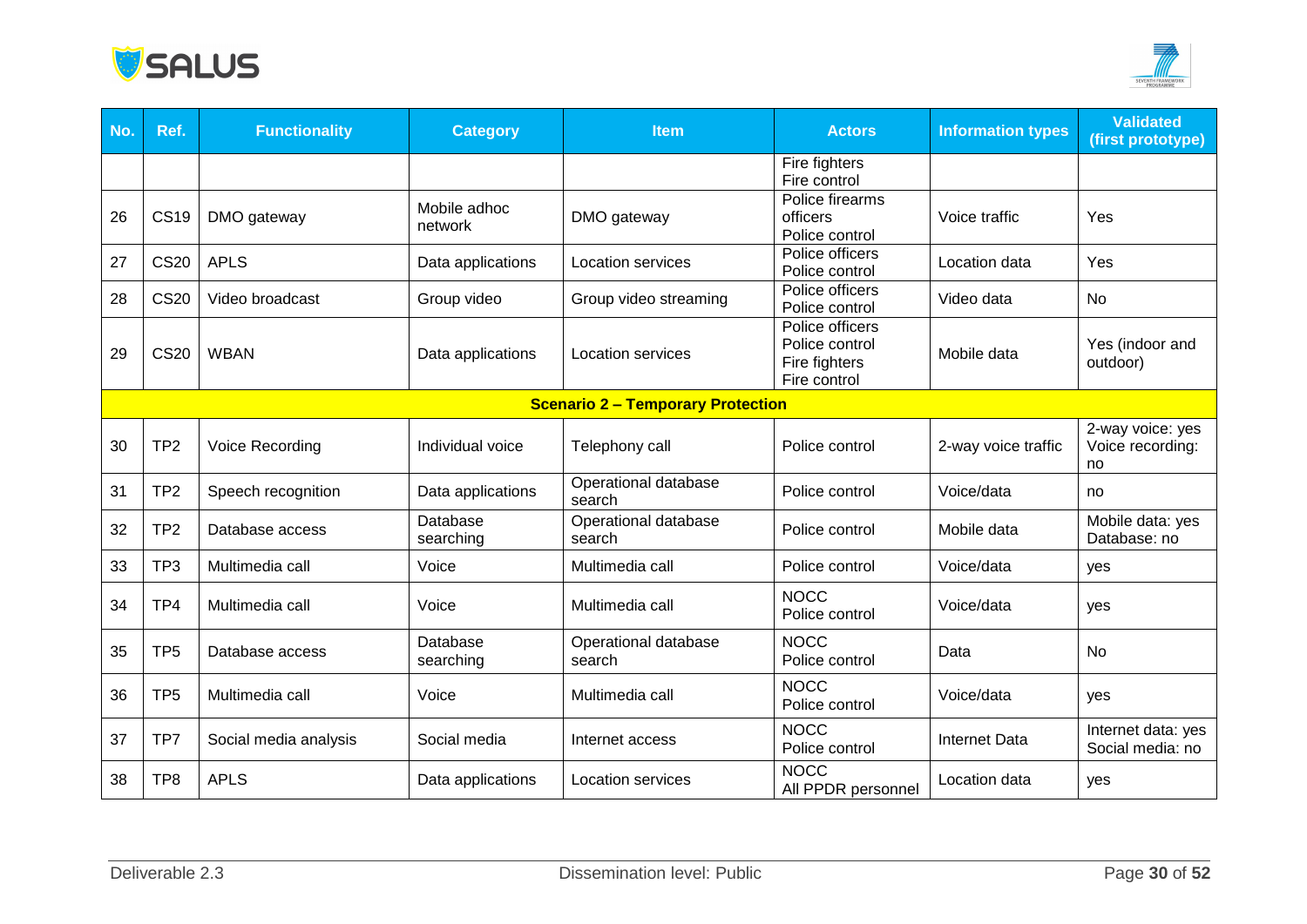



| No. | Ref.            | <b>Functionality</b>              | <b>Category</b>                  | <b>Item</b>                    | <b>Actors</b>                                                                                                       | <b>Information types</b> | <b>Validated</b><br>(first prototype)  |
|-----|-----------------|-----------------------------------|----------------------------------|--------------------------------|---------------------------------------------------------------------------------------------------------------------|--------------------------|----------------------------------------|
|     |                 |                                   |                                  |                                | Police control                                                                                                      |                          |                                        |
| 39  | TP8             | Multimedia group call             | Group voice/data                 | Group call                     | <b>NOCC</b><br>Police officers<br>Fire fighters<br>Ambulance crews<br>Event security<br>Transport<br>Road operators | 2-way Voice/Data         | Voice: yes<br>Data: no                 |
| 40  | TP8             | Multimedia group call             | Group voice/data                 | Group call                     | <b>NOCC</b><br>City council                                                                                         | 2-way Voice/Data         | Voice: yes<br>Data: no                 |
| 41  | TP8             | Priority Mode (MTPAS)             | Mobile network<br>prioritisation | <b>MTPAS</b>                   | <b>NOCC</b><br><b>PPDR Personnel</b>                                                                                | Voice/data               | no                                     |
| 42  | TP8             | <b>Frequency Jamming</b>          |                                  |                                | Radio Technical<br>Support                                                                                          | Radio Frequencies        | No                                     |
| 43  | TP <sub>8</sub> | Multimedia multicast              | Group voice/data                 | Multicast call                 | <b>NOCC</b><br>Media                                                                                                | 2-way Voice/Data         | Yes                                    |
| 44  | TP <sub>9</sub> | Multimedia multicast              | Group voice/data                 | Multicast call                 | <b>NOCC</b><br>Event security<br>Transport                                                                          | 2-way Voice/Data         | Yes                                    |
| 45  | TP <sub>9</sub> | <b>AVLS</b>                       | Data applications                | <b>Location services</b>       | <b>NOCC</b><br>Fire<br>Ambulance                                                                                    | Location data            | Location: yes<br>Vehicle system:<br>no |
| 46  | TP <sub>9</sub> | Database access                   | Database<br>searching            | Operational database<br>search | <b>NOCC</b><br>Fire<br>Ambulance                                                                                    | Data                     | No                                     |
| 47  | TP <sub>9</sub> | Multimedia multicast              | Group voice/data                 | Multicast call                 | <b>NOCC</b><br>Covert personnel<br>Transport                                                                        | 2-way Voice/Data         | Yes                                    |
| 48  | TP <sub>9</sub> | Remote control video<br>streaming | Group video                      | Group video streaming          | <b>NOCC</b>                                                                                                         | Video data traffic       | Yes                                    |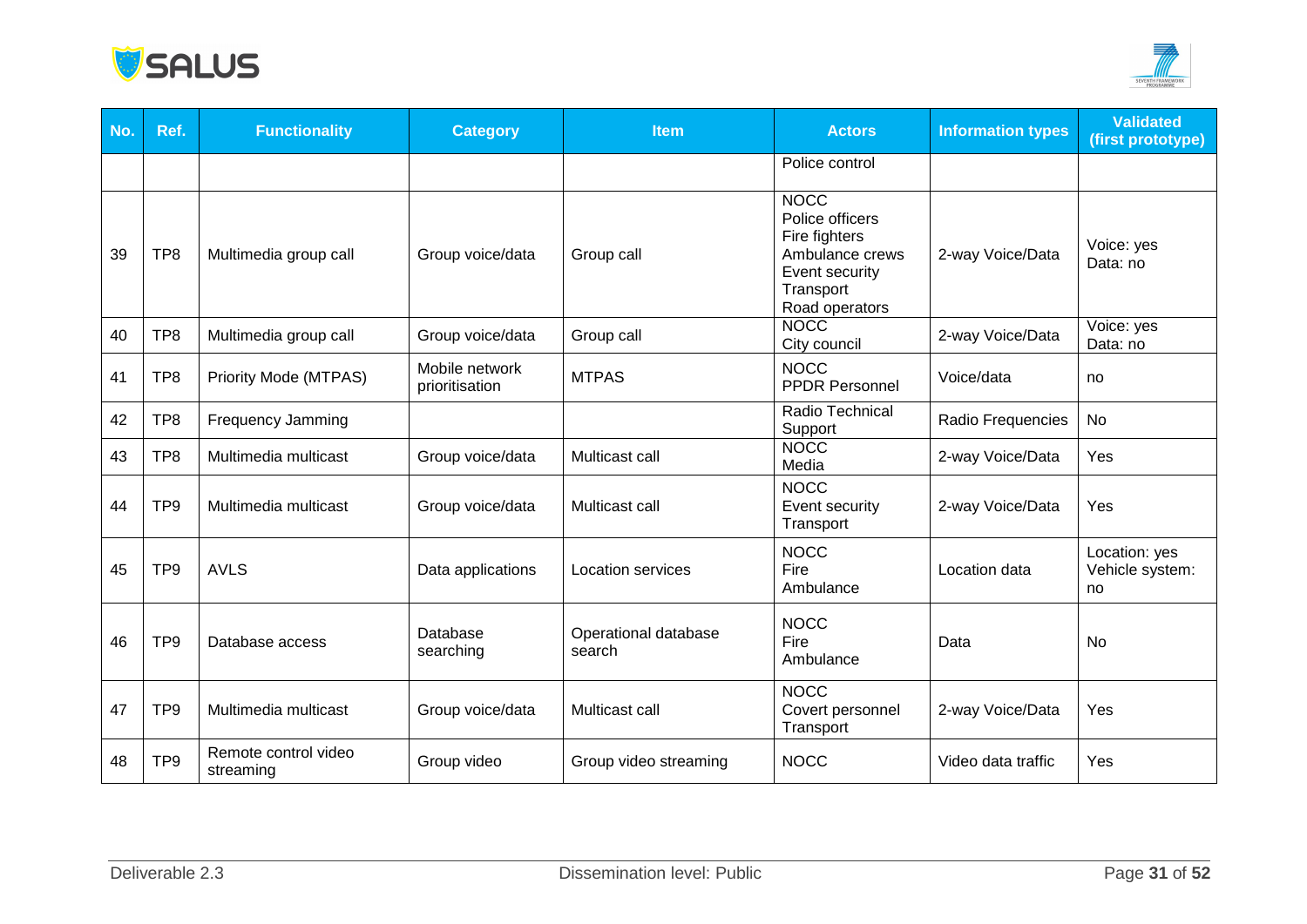



| No. | Ref.        | <b>Functionality</b>              | <b>Category</b>        | <b>Item</b>                    | <b>Actors</b>                                | <b>Information types</b>                           | <b>Validated</b><br>(first prototype) |
|-----|-------------|-----------------------------------|------------------------|--------------------------------|----------------------------------------------|----------------------------------------------------|---------------------------------------|
| 49  | <b>TP10</b> | Multimedia broadcast              | Group voice/data       | Multicast call                 | <b>NOCC</b><br>General public                | Video data                                         | No                                    |
| 50  | <b>TP12</b> | Sound analysis                    | Data applications      | Sound analysis                 | <b>NOCC</b><br>General public                | Data                                               | No                                    |
| 51  | <b>TP12</b> | Location services                 | Data applications      | Location services              | <b>NOCC</b><br>General public                | Data                                               | Yes                                   |
| 52  | <b>TP12</b> | Pre-emptive priority              | <b>Emergency voice</b> | Pre-emptive priority           | <b>NOCC</b><br>Event security                | Priority indicator<br>2-way voice traffic          | <b>No</b>                             |
| 53  | <b>TP12</b> | Open microphone                   | <b>Emergency voice</b> | Open microphone                | <b>NOCC</b><br>Event security                | Priority indicator<br>2-way voice traffic          | No                                    |
| 54  | <b>TP12</b> | <b>APLS</b>                       | Data applications      | <b>Location services</b>       | <b>NOCC</b><br>Event security                | Location data                                      | Yes                                   |
| 55  | <b>TP12</b> | Augmented reality                 | Data applications      | Augmented reality              | Event security                               | Mobile data traffic                                | Mobile data: yes<br>Aug. reality: No  |
| 56  | <b>TP12</b> | <b>WBAN</b>                       | Data applications      | <b>Location services</b>       | Event security                               | Mobile data                                        | Yes                                   |
| 57  | <b>TP12</b> | APLS (wheelchair)                 | Data applications      | Location services              | <b>NOCC</b><br>Disabled public               | Location data                                      | Yes                                   |
| 58  | <b>TP13</b> | Live video streaming              | $1-2-1$ video          | Video streaming                | <b>NOCC</b><br>Covert personnel              | Live video data<br>from officer to<br>control room | Yes                                   |
| 59  | <b>TP13</b> | <b>APLS</b>                       | Data applications      | Location services              | <b>NOCC</b><br>Covert personnel              | Location data                                      | Yes                                   |
| 60  | <b>TP13</b> | Multimedia multicast              | Group voice/data       | Multicast call                 | <b>NOCC</b><br>Covert personnel<br>SWAT team | 2-way Voice/Data                                   | Voice: yes<br>Data: no                |
| 61  | <b>TP14</b> | Internet access                   | Data applications      | Internet access                | <b>NOCC</b>                                  | Mobile data traffic                                | Yes                                   |
| 62  | <b>TP14</b> | Live video streaming              | $1-2-1$ video          | Video streaming                | <b>NOCC</b><br>Event security                | Live video data                                    | Yes                                   |
| 63  | <b>TP14</b> | Database access                   | Database<br>searching  | Operational database<br>search | <b>NOCC</b><br>Event security                | Data                                               | Mobile data: yes<br>Database: no      |
| 64  | <b>TP14</b> | Multimedia multicast              | Group voice/data       | Multicast call                 | <b>NOCC</b><br>All PPDR personnel            | 2-way Voice/Data                                   | No                                    |
| 65  | <b>TP14</b> | Adhoc network and WAN<br>handover |                        |                                | <b>NOCC</b>                                  |                                                    | Yes                                   |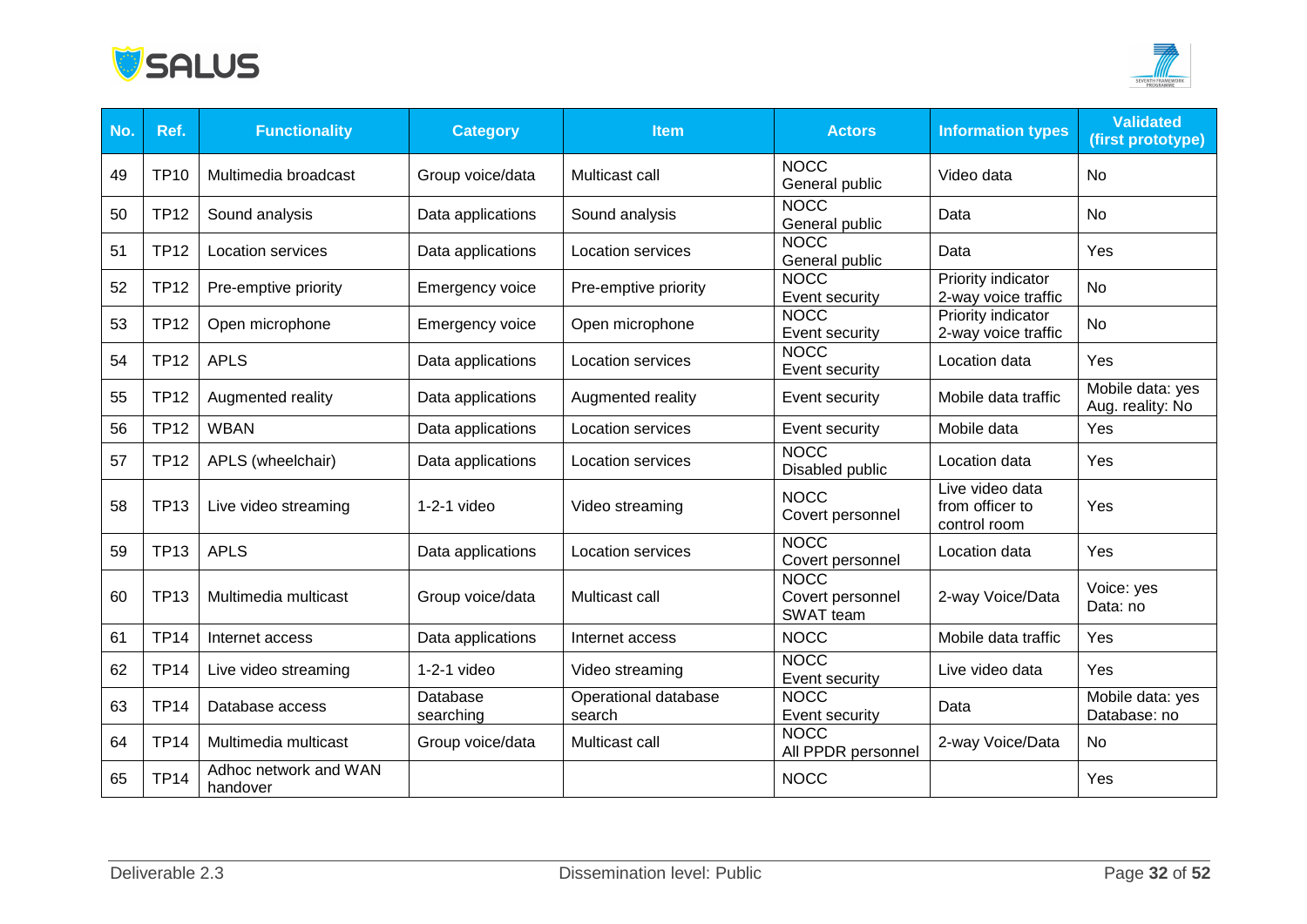



| No. | Ref.            | <b>Functionality</b>                                  | <b>Category</b>          | <b>Item</b>                           | <b>Actors</b>                                                                 | <b>Information types</b> | <b>Validated</b><br>(first prototype) |
|-----|-----------------|-------------------------------------------------------|--------------------------|---------------------------------------|-------------------------------------------------------------------------------|--------------------------|---------------------------------------|
| 66  | <b>TP15</b>     | <b>Fingerprint scanners</b>                           | Data applications        | Operational database<br>search        | SWAT team                                                                     | Operational data         | Mobile data: yes<br>Fingerprint: no   |
| 67  | <b>TP15</b>     | Multimedia group call                                 | Group voice/data         | Group call                            | SWAT team                                                                     | 2-way Voice/Data         | Voice: yes<br>Data: no                |
| 68  | <b>TP16</b>     | Geo-tagging                                           | <b>Location services</b> | Location services                     | Bomb squad                                                                    | Location data            | Yes                                   |
| 69  | <b>TP16</b>     | Live video streaming                                  | $1-2-1$ video            | Video streaming                       | Bomb squad                                                                    | Live video data          | Yes                                   |
| 70  | <b>TP16</b>     | Augmented reality                                     | Data applications        | Augmented reality                     | Bomb squad                                                                    | Mobile data traffic      | Mobile data: yes<br>Aug. reality: No  |
| 71  | <b>TP16</b>     | Remote control                                        |                          |                                       | Bomb squad                                                                    |                          | No                                    |
| 72  | <b>TP16</b>     | Multimedia group call                                 | Group voice/data         | Group call                            | Bomb squad                                                                    | 2-way Voice/Data         | Voice: yes<br>Data: no                |
| 73  | <b>TP16</b>     | <b>APLS</b>                                           | Data applications        | <b>Location services</b>              | <b>NOCC</b><br>All PPDR personnel                                             | Location data            | Yes                                   |
| 74  | <b>TP16</b>     | Database access                                       | Database<br>searching    | Operational database<br>search        | <b>NOCC</b><br>Event security                                                 | Data                     | Mobile data: yes<br>Database: no      |
| 75  | <b>TP16</b>     | Multimedia multicast                                  | Group voice/data         | Multicast call                        | <b>NOCC</b><br>Media partners                                                 | 2-way Voice/Data         | Voice: yes<br>Data: no                |
|     |                 |                                                       |                          | <b>Scenario 3 - Disaster Recovery</b> |                                                                               |                          |                                       |
| 76  | DR <sub>1</sub> | Group voice call                                      | Group voice              | Group call                            | <b>Tactical command</b><br>Police officers<br>Fire fighters<br>Ambulance crew | 2-way voice traffic      | Yes                                   |
| 77  | DR <sub>1</sub> | Interoperability between<br><b>TETRA and TETRAPOL</b> | Group voice              | Interoperability                      | <b>Tactical command</b><br>Police officers<br>Fire fighters<br>Ambulance crew | 2-way voice traffic      | <b>No</b>                             |
| 78  | DR <sub>2</sub> | Group voice call                                      | Group voice              | Group call                            | <b>Tactical command</b><br>Police officers<br>Fire fighters<br>Ambulance crew | 2-way voice traffic      | Yes                                   |
| 79  | DR <sub>2</sub> | Interoperability between<br><b>TETRA and TETRAPOL</b> | Group voice              | Interoperability                      | <b>Tactical command</b><br>Police officers<br>Fire fighters<br>Ambulance crew | 2-way voice traffic      | No                                    |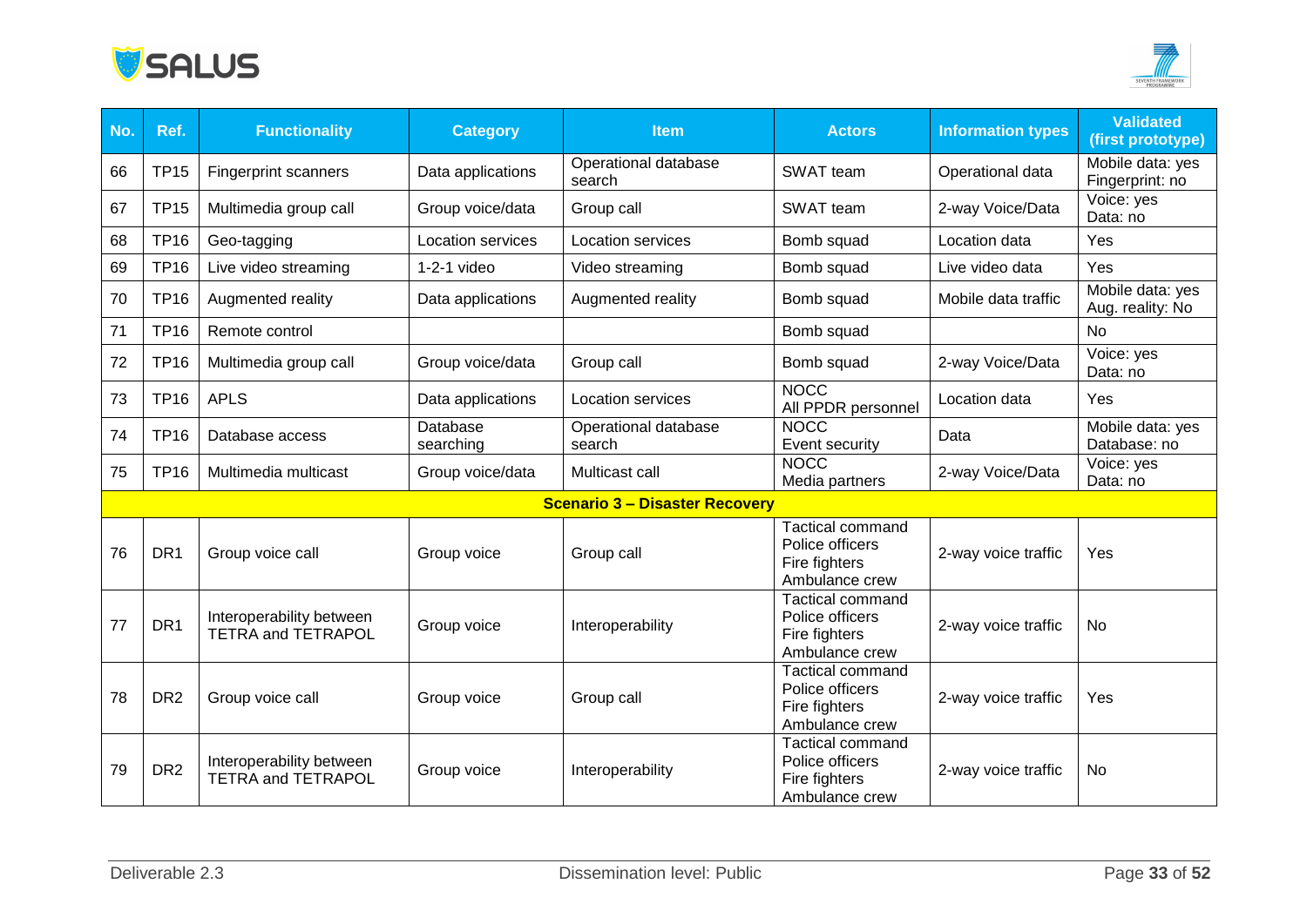



| No. | Ref.            | <b>Functionality</b>    | <b>Category</b>                  | <b>Item</b>              | <b>Actors</b>                                                                             | <b>Information types</b> | <b>Validated</b><br>(first prototype)                |
|-----|-----------------|-------------------------|----------------------------------|--------------------------|-------------------------------------------------------------------------------------------|--------------------------|------------------------------------------------------|
| 80  | DR <sub>2</sub> | <b>DGNA</b>             | Group voice                      | Dynamic reassignment     | <b>Tactical command</b><br>Police officers<br>Fire fighters<br>Ambulance crew<br>Military | Configuration data       | No                                                   |
| 81  | DR <sub>3</sub> | <b>APLS</b>             | Data applications                | <b>Location services</b> | <b>Tactical command</b><br>Police officers<br>Fire fighters<br>Ambulance crew<br>Military | Location data            | Yes                                                  |
| 82  | DR4             | <b>DMO</b>              | Group voice                      | Direct mode operating    | Police officers<br>Fire fighters<br>Ambulance crew<br>Military                            | 2-way voice traffic      | No                                                   |
| 83  | DR4             | Transportable solutions |                                  |                          | <b>Tactical command</b><br>Police officers<br>Fire fighters<br>Ambulance crew<br>Military |                          | <b>TETRAPOL: Yes</b><br><b>TETRA: Yes</b><br>LTE: No |
| 84  | DR4             | Priority Mode (MTPAS)   | Mobile network<br>prioritisation | <b>MTPAS</b>             | <b>Tactical command</b><br>Police officers<br>Fire fighters<br>Ambulance crew<br>Military | Voice/data               | No                                                   |
| 85  | DR <sub>5</sub> | Live video streaming    | $1-2-1$ video                    | Video streaming          | Air support                                                                               | Live video data          | Yes                                                  |
| 86  | DR <sub>5</sub> | Air to ground           | Air to ground                    |                          | Air support<br><b>Tactical Command</b>                                                    | 2 way voice and<br>video | <b>No</b>                                            |
| 87  | DR <sub>6</sub> | Live video streaming    | $1-2-1$ video                    | Video streaming          | <b>Tactical command</b><br>Police officers<br>Fire fighters<br>Ambulance crew<br>Military | Live video data          | Yes                                                  |
| 88  | DR <sub>6</sub> | <b>WBAN</b>             | Data applications                | <b>Location services</b> | Police officers<br>Police control<br>Fire fighters                                        | Mobile data              | Yes                                                  |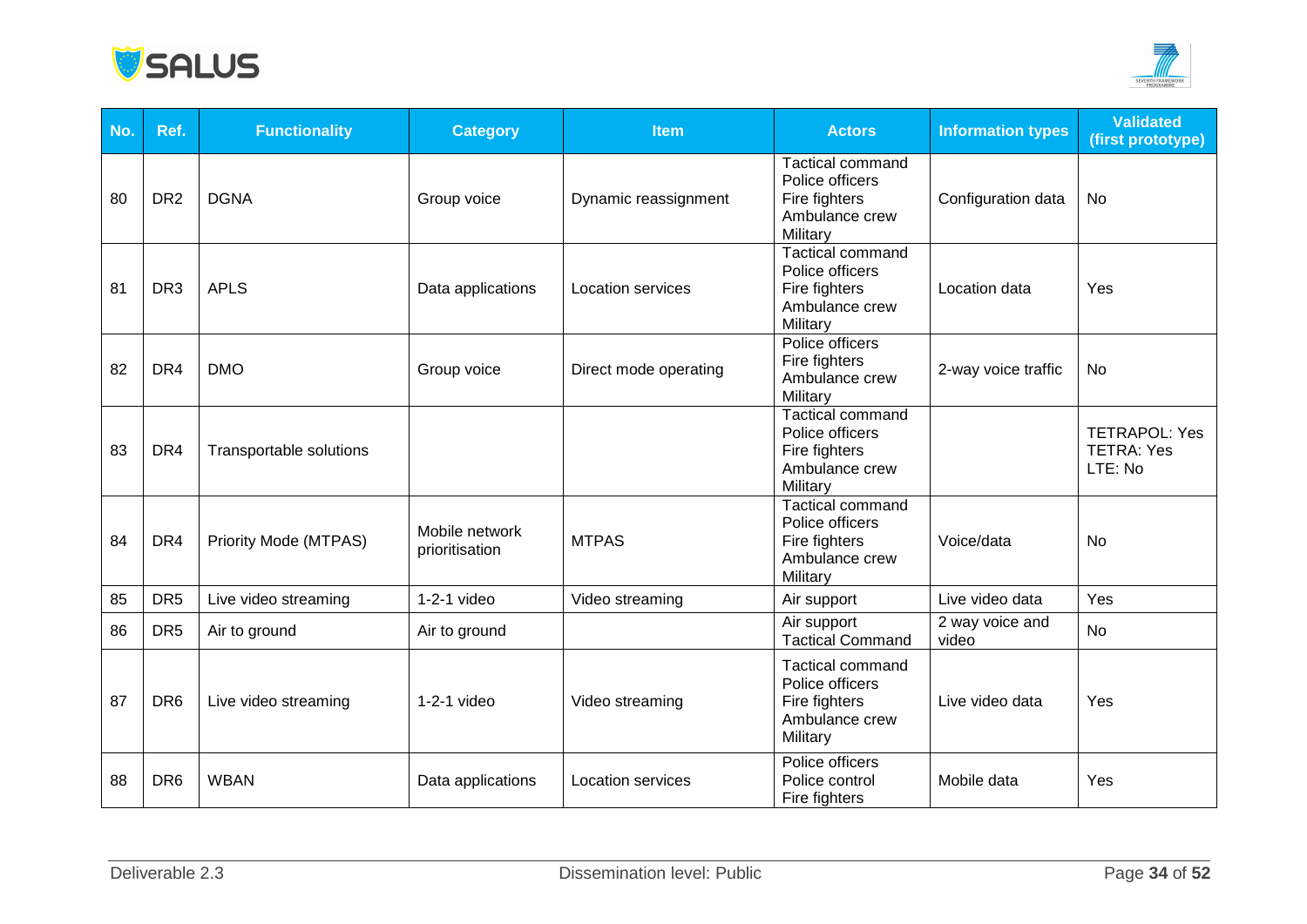



| No. | Ref.            | <b>Functionality</b>                           | <b>Category</b>   | <b>Item</b>           | <b>Actors</b>                                                                             | <b>Information types</b> | <b>Validated</b><br>(first prototype) |
|-----|-----------------|------------------------------------------------|-------------------|-----------------------|-------------------------------------------------------------------------------------------|--------------------------|---------------------------------------|
|     |                 |                                                |                   |                       | Fire control                                                                              |                          |                                       |
| 89  | DR7             | Group voice call                               | Group voice       | Group call            | Tactical command<br>Police officers<br>Fire fighters<br>Ambulance crew                    | 2-way voice traffic      | Yes                                   |
| 90  | DR7             | <b>DGNA</b>                                    | Group voice       | Dynamic reassignment  | <b>Tactical command</b><br>Police officers<br>Fire fighters<br>Ambulance crew<br>Military | Configuration data       | Yes                                   |
| 91  | DR7             | Interoperability between<br>TETRA and TETRAPOL | Group voice       | Interoperability      | Tactical command<br>Police officers<br>Fire fighters<br>Ambulance crew                    | 2-way voice traffic      | No                                    |
| 92  | DR7             | Group video call                               | Group video       | Group video streaming | Tactical command<br>Police officers<br>Fire fighters<br>Ambulance crew                    | Video data traffic       | No                                    |
| 93  | DR7             | Data group call                                | Group voice/data  | Group call            | Paramedics<br>Medical centre<br>personnel                                                 | Patient mobile<br>data   | No                                    |
| 94  | DR <sub>8</sub> | Internet access                                | Data applications | Internet access       | Police control room                                                                       | Mobile data traffic      | Yes                                   |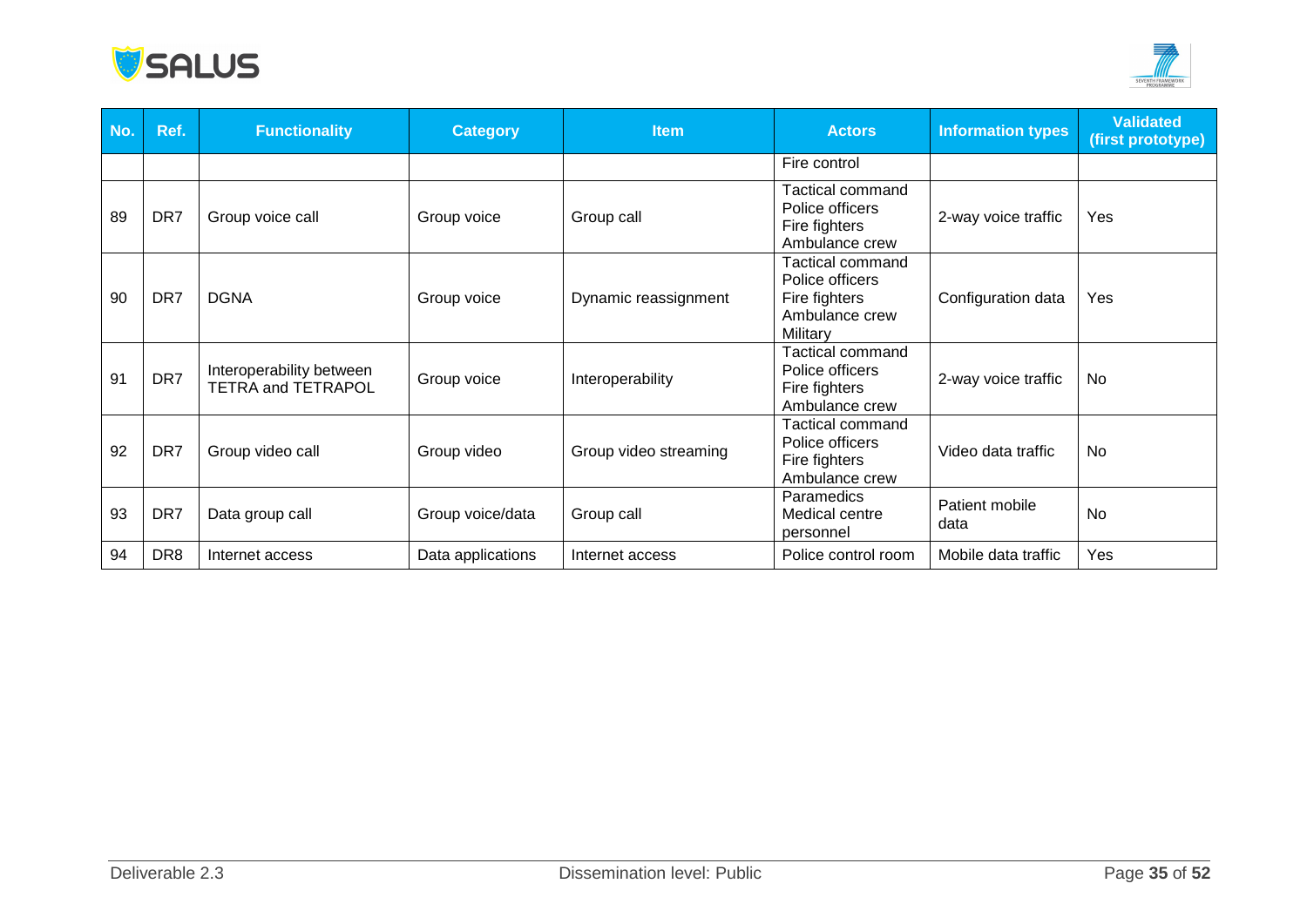



### <span id="page-35-0"></span>**6 A SUMMARY OF THE HARDWARE AND SOFTWARE FOR THE VALIDATION OF THE USE CASES**

The use case validation requires all the components in terms of software and hardware to be integrated in the SALUS platform, initially described in D7.1.

Deliverable D7.1 "SALUS PPDR platform – Intermediate", in chapter 2 "The SALUS PPDR Platform" [28] gives, first, an overview of the SALUS PPDR platform and, then, describes the platform components. The table below reminds briefly the list of those components. Much more details are available in the document mentioned above (D7.1).

| what                     | <b>Functionalities</b>                                                                                                                             |
|--------------------------|----------------------------------------------------------------------------------------------------------------------------------------------------|
| <b>TETRA</b>             | The Terrestrial Trunked Radio (TETRA) is employed in all the SALUS use                                                                             |
|                          | cases for mission critical services, such as group calls, late entry and                                                                           |
|                          | emergency calls                                                                                                                                    |
| <b>TETRAPOL</b>          | TETRAPOL is employed in all the SALUS use cases for mission critical                                                                               |
|                          | services, as some countries use TETRAPOL instead of employing TETRA.                                                                               |
| <b>LTE</b>               | To enable LTE as a future PPDR network, SALUS considers two main                                                                                   |
|                          | components the LTE Evolved Node (eNodeB) to provide a working network                                                                              |
|                          | infrastructure and the Open Evolved Packet Core (EPC) with Media                                                                                   |
|                          | Independent Handover (MIH) support for mobility management between                                                                                 |
|                          | heterogeneous technologies.                                                                                                                        |
| Wi-Fi                    | The Wi-Fi network is an important part of the various communication                                                                                |
|                          | technologies expected to interoperate in the SALUS PPDR platform.                                                                                  |
| Wireless sensor          | Wireless sensor networks are an integral part of SALUS. They allow                                                                                 |
| <b>Networks</b>          | collection of information from the environment that improves situation                                                                             |
|                          | awareness of PPDR forces.                                                                                                                          |
| <b>Location Devices</b>  | The indoor location service comprises a set of smart electricity plugs with                                                                        |
|                          | built-in low-power Wi- Fi access points deployed in the building.                                                                                  |
| Video System             | Video is the key application driving the need for wireless broadband public                                                                        |
|                          | safety networks. It brings additional tools and information for better and                                                                         |
|                          | faster decision making while enhancing operational effectiveness.                                                                                  |
| Air Surveillance         | The Air Surveillance System consists of the following three main parts:                                                                            |
|                          | Mobile Ground Control Station (MGCS);<br>П                                                                                                         |
|                          | Sensors:<br>$\blacksquare$                                                                                                                         |
|                          | Assets carrying the sensors.                                                                                                                       |
| Command and              | Operational Decision-making node at the tactical level. It consists of various                                                                     |
| <b>Control Centre</b>    | applications collocated in one location (for example dedicated control                                                                             |
| <b>Mobility</b>          | room), connected via an IP-based LAN.                                                                                                              |
|                          | Mobility management plays an essential role in the routers in the backbone<br>of the SALUS PPDR platform. Proxy Fast Mobile IPv6 (PFMIPv6) will be |
| Management               | used to support mobility of devices between IPv6-based networks.                                                                                   |
| <b>Security Services</b> | Public Key Infrastructure KPI, Intrusion Detection Systems (IDSes) are                                                                             |
|                          | deployed in all networks of the SALUS Security Architecture and are                                                                                |
|                          | responsible for detecting intrusions in critical infrastructure components,                                                                        |
|                          | <b>Mobile Device Forensics</b>                                                                                                                     |
| <b>SALUS IP</b>          | The SALUS IP Communications<br>server enables<br>voice<br>video<br>and                                                                             |
| communications           | communication over IP networks.                                                                                                                    |
| Server                   |                                                                                                                                                    |

Table 7 – Platform description.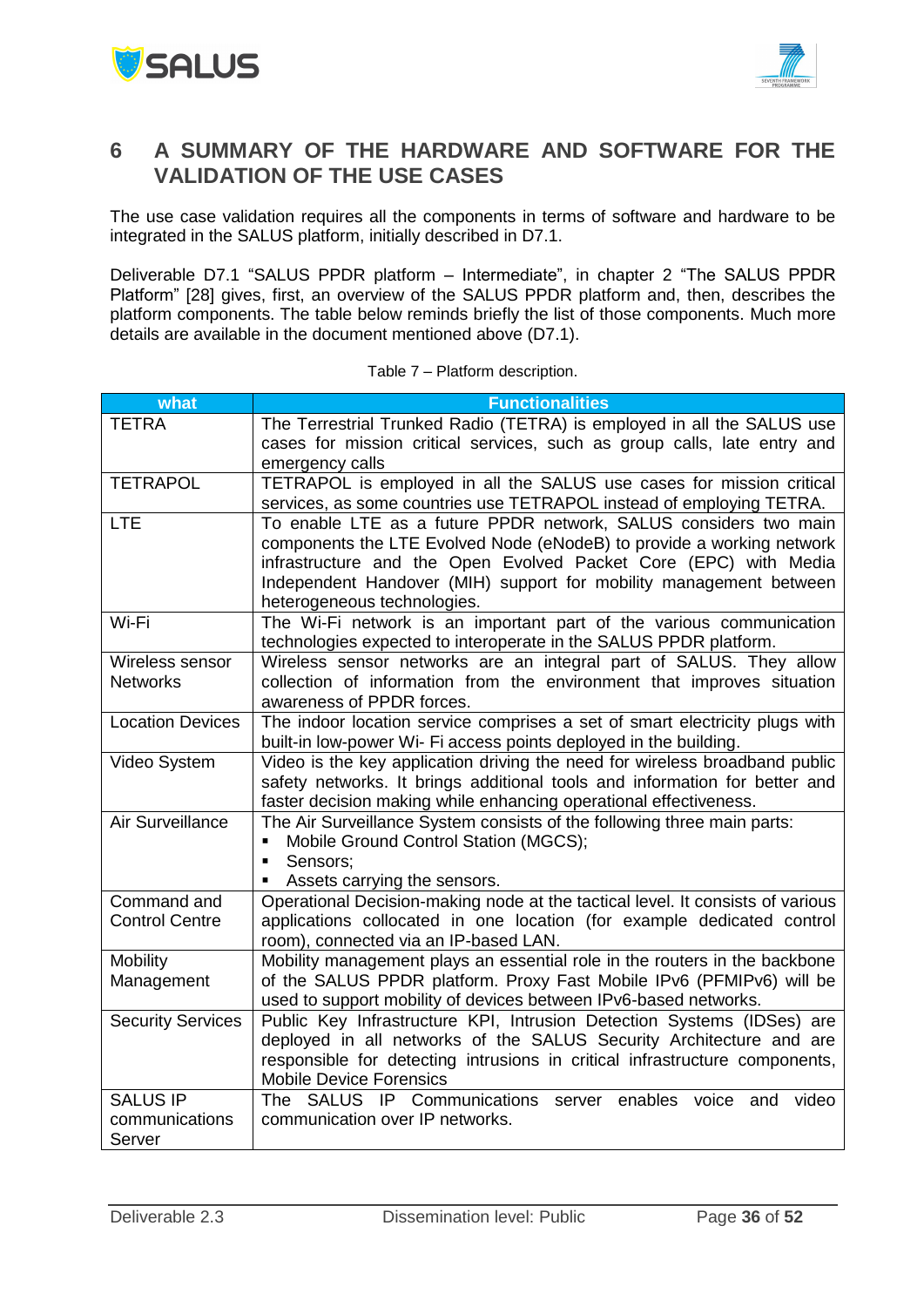



## <span id="page-36-0"></span>**7 CONSIDERATIONS AND REMARKS**

The first step for the validation of the three SALUS Use Cases was achieved through the feedback directly received from PPDR organizations to specific questionnaires sent by SALUS. These questionnaires and their answers can be found on Deliverables D2.1, D2.2, D2.3 and D2.4. Feedback from multiple PPDR organizations and key experts on this area was also collected during the 1-Day-Seminar on the Future of Communications organised by PSCE & TCCA and during the 1<sup>st</sup> SALUS Conference.

The second step in the validation was the production of three different storyboards (one per each Use Case) that were partially validated (in terms of technical feasibility) by the SALUS PPDR platform – first system prototype, during the first Project Review.

As such it is assumed the three SALUS Use Cases to be validated in terms of reality and coherency in the sequence of events, being only missing the full validation in terms of technical feasibility, which can only be achieved when the final prototype would be ready. In this sense it is important to note the SALUS platform is an aggregation of complex systems. These systems were designed and are currently being developed in different countries by different industries/organizations in Europe. Sub-systems of these systems are sometimes taken as commercial off-the-shelf (COTS) and used "as they are", whilst others are being adapted and some other are designed and created specifically for the purpose of the SALUS platform. The SALUS Platform is considered as a "system" and, as end-users expect from this system, services, features and functionalities are dependent from each Use Case. The end-user uses the SALUS platform and expects form it an adequate and predictable behaviour compliant with his mission. Then, while using the SALUS platform, the end-users will decide if the system was compliant or not. The validation results rely on the experimented end-user feedback about the SALUS Prototype. This may be a bit fuzzy or subjective, because linked to the end-user perception. As an example, the SALUS prototype will allow some roaming features, but we do not have quantitative requirement about the admitted delay to recover, such convenience or inconvenience will be noted by the end-user, as long he goes to the flow chart corresponding to each of the 3 use cases.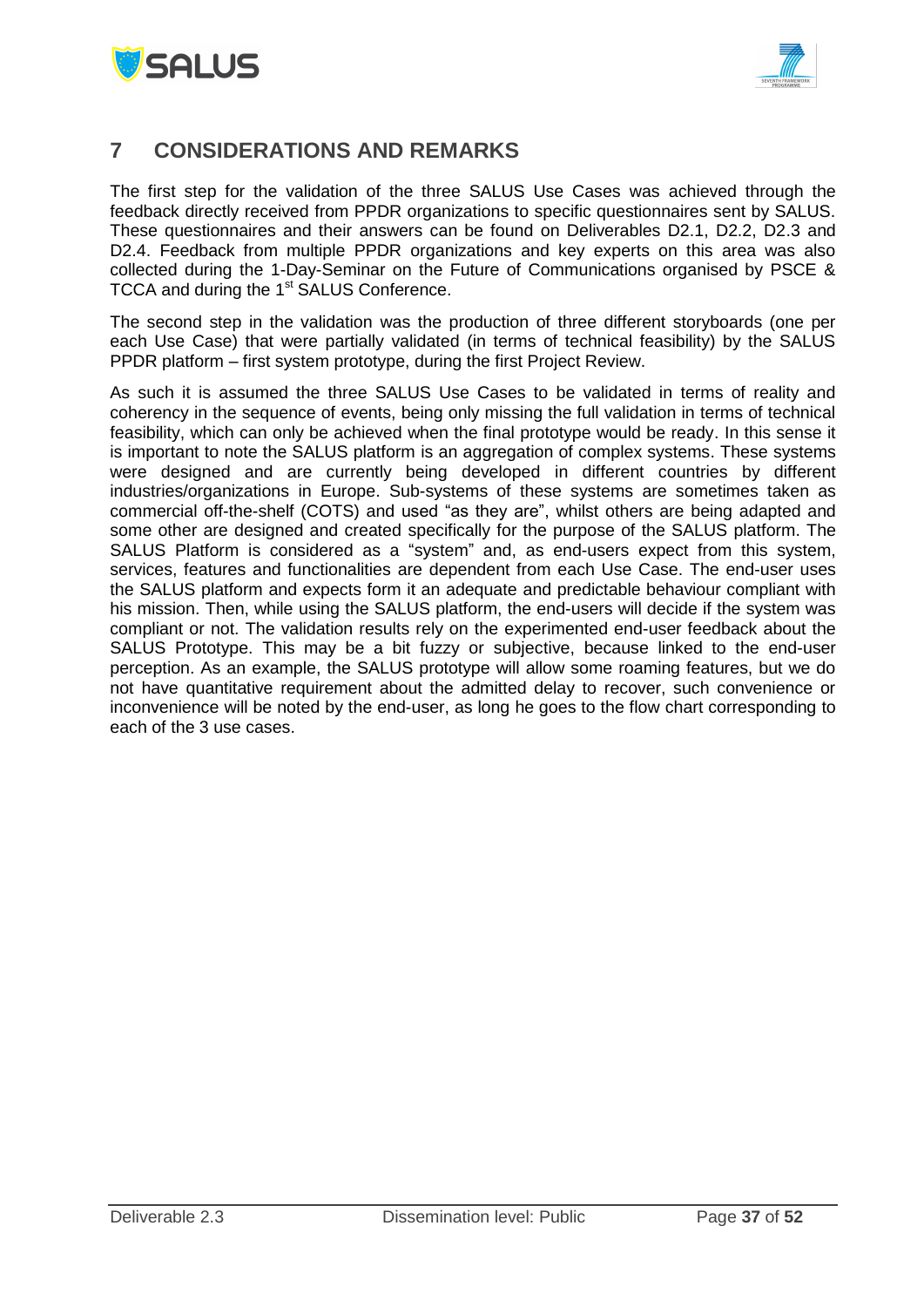



# <span id="page-37-0"></span>**BIBLIOGRAPHY**

- [1] BBC. (2011, October 24). *London riots: Metropolitan Police response report*. Retrieved December 21, 2013, from BBC News: http://www.bbc.co.uk/news/uk-england-london-15433404
- [2] CEPT/ECC. (2013). *User requirements and spectrum needs for future European broadband PPDR systems (Wide Area Networks).*
- [3] Dragland, Å. (2013, May 9). *Improving Communications During Disasters*. Retrieved October 2013, from Science Nordic: http://sciencenordic.com/improving-communicationduring-disasters
- [4] European Council's Law Enforcement Working Party. (2013). LEWP Matrix.
- [5] *List of Terrorist Incidents*. (2013). Retrieved October 2013, from Wikipaedia: http://en.wikipedia.org/wiki/List\_of\_terrorist\_incidents
- [6] Municipality of Rotterdam. (2009). *COT Rapport: Strand rellen in Hoek van Holland.* Municipality of Rotterdam.
- [7] National Policing Improvement Agency. (2009). *Guidance on Command and Control.* London: Association of Chief Police Officers.
- [8] *Recent Natural Disasters*. (2013). Retrieved from http://www.disaster-report.com/
- [9] SALUS. (2013). *SALUS Deliverable D2.3.* London: SALUS.
- [10] SALUS. (December 2013). *Deliverable 2.1, SALUS PPDR use cases – Intermediate.*
- [11] SALUS. (December 2013). SALUS Description of Work (DoW).
- [12] UK Home Office. (2013). *Public Safety Group Call Use Metrics.*
- [13] Wikipedia. (n.d.). Retrieved October 2013, from Wikipedia: http://nl.wikipedia.org/wiki/Troonswisseling\_in\_Nederland\_(2013)
- [14] Wikipedia. (2004). *Boscastle Flood of 2004*. Retrieved October 2013, from Wikipedia: http://en.wikipedia.org/wiki/Boscastle\_flood\_of\_2004
- [15] Wikipedia. (2009). *Grayrigg Derailment*. Retrieved October 2013, from Wikipedia: http://en.wikipedia.org/wiki/Grayrigg\_derailment
- [16] Wikipedia. (2009). *Riots beach of Hoek van Holland* . Retrieved October 2013, from Wikipedia: http://nl.wikipedia.org/wiki/Strandrellen\_in\_Hoek\_van\_Holland
- [17] Wikipedia. (2010). *2010 Slovenia Floods*. Retrieved October 2013, from Wikipedia: http://en.wikipedia.org/wiki/2010\_Slovenia\_floods
- [18] Wikipedia. (2011). *England Riots 2011*. Retrieved October 2013, from Wikipedia: http://en.wikipedia.org/wiki/2011\_England\_riots
- [19] Wikipedia. (2011). *Royal Wedding of Prince William and Kate Middleton*. Retrieved November 2013, from Wikipedia:

http://en.wikipedia.org/wiki/Wedding\_of\_Prince\_William\_and\_Catherine\_Middleton

- [20] Wikipedia. (2011). *Security for the 2012 Summer Olympics*. Retrieved November 2013, from Wikipedia: http://en.wikipedia.org/wiki/Security\_for\_the\_2012\_Summer\_Olympics
- [21] Wikipedia. (2012). *London 2012 Olympic and Paralympic Games*. Retrieved October 2013, from Wikipedia: http://en.wikipedia.org/wiki/London\_2012\_Olympics
- [22] Wikipedia. (2012). *Project-X Haren*. Retrieved October 2013, from Wikipedia: http://nl.wikipedia.org/wiki/Project\_X\_Haren
- [23] Wikipedia. (2013). *7 July London Bombings*. Retrieved October 2013, from Wikipedia: http://en.wikipedia.org/wiki/7\_July\_2005\_London\_bombings
- [24] Wikipedia. (2013, November). *Kings Cross Fire*. Retrieved October 2013, from Wikipedia: http://en.wikipedia.org/wiki/King%27s\_Cross\_fire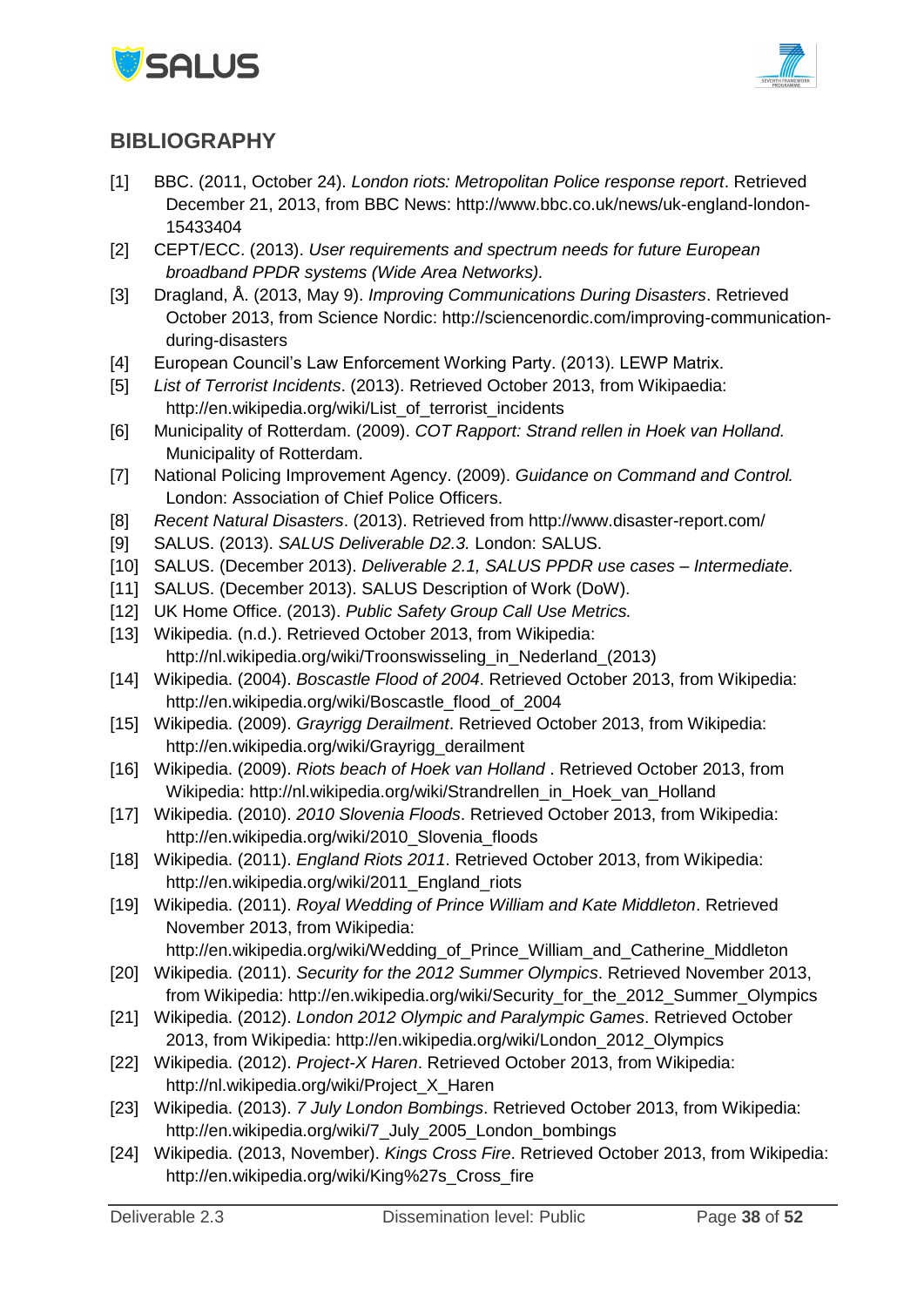



- [25] Wikipedia. (2013). *Protests in Slovenia*. Retrieved October 2013, from Wikipedia: http://en.wikipedia.org/wiki/2012%E2%80%9313\_Slovenian\_protests
- [26] Wikipedia. (2013). *Ski-World Championship 2013, Schladming, AUSTRIA*. Retrieved October 2013, from Wikipedia:
	- http://en.wikipedia.org/wiki/FIS\_Alpine\_World\_Ski\_Championships\_2013
- [27] Working Group for Wireless Personal Area Networks (WPANs). (2010). Channel Model for Body Area Network (BAN). *IEEE P802.15*.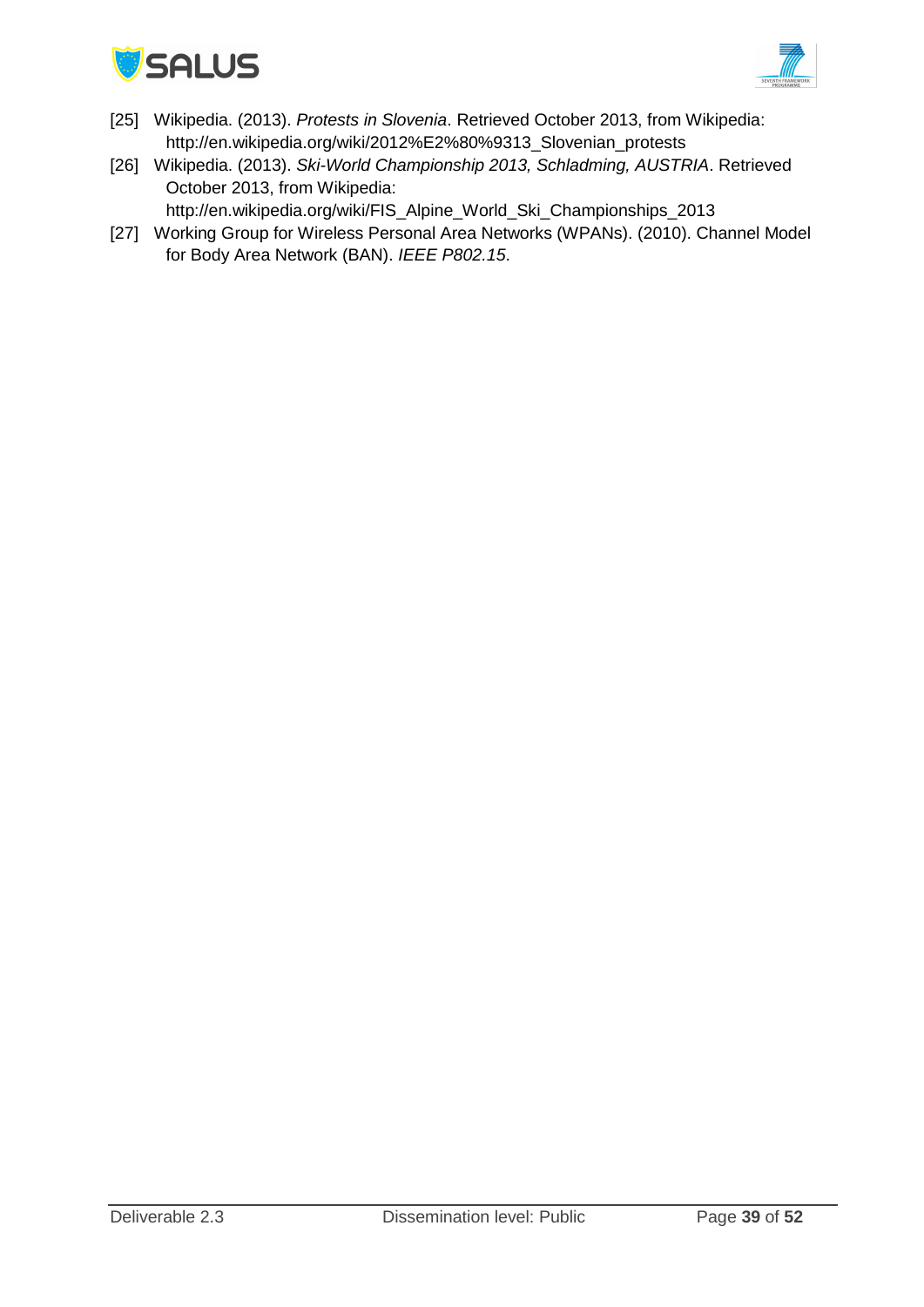



# <span id="page-39-0"></span>**ACRONYMS**

| 3G              | <b>Third Generation</b>                                                  |  |  |  |
|-----------------|--------------------------------------------------------------------------|--|--|--|
| 3GPP            | Third Generation Partnership Project                                     |  |  |  |
| <b>AAuC</b>     | <b>Authentication Authorization Centre</b>                               |  |  |  |
| <b>AIRBUS</b>   | Airbus (Formerly Cassidian)                                              |  |  |  |
| ΑP              | <b>Access Point</b>                                                      |  |  |  |
| <b>ASFPG</b>    | Association Security and Fraud Prevention Group                          |  |  |  |
| <b>ATHO</b>     | <b>ATHENS Olympic Games</b>                                              |  |  |  |
| <b>ATIS</b>     | Alliance for Telecommunications Industry Solutions                       |  |  |  |
| <b>AUTOCON</b>  | Ad-Hoc Network Auto configuration                                        |  |  |  |
| AW              | <b>Airwave Solutions</b>                                                 |  |  |  |
| <b>BAN</b>      | <b>Body Area Networks</b>                                                |  |  |  |
| <b>BON</b>      | <b>Back Office Node</b>                                                  |  |  |  |
| <b>BS</b>       | <b>Base Station</b>                                                      |  |  |  |
| CA              | <b>Certification Authority</b>                                           |  |  |  |
| <b>CCAPI</b>    | Control Centre Application Programmable Interface                        |  |  |  |
| CCC             | <b>Command Control Communication</b>                                     |  |  |  |
| <b>CCSR</b>     | Centre for Communication Systems Research                                |  |  |  |
| <b>CEPT</b>     | The European Conference of Postal and Telecommunications Administrations |  |  |  |
| <b>CISM</b>     | Computing, Information Systems and Mathematics                           |  |  |  |
| <b>CML</b>      | Chameleon                                                                |  |  |  |
| <b>CMS</b>      | Central Management System                                                |  |  |  |
| COSI            | Standing Committee on Internal Security                                  |  |  |  |
| <b>CVDP</b>     | <b>TBD</b>                                                               |  |  |  |
| <b>DGNA</b>     | Dynamic Group Number Assign                                              |  |  |  |
| <b>DMO</b>      | <b>Direct Mode Operation</b>                                             |  |  |  |
| e <sub>2e</sub> | End-to-End                                                               |  |  |  |
| EAP             | <b>Extensible Authentication Protocol</b>                                |  |  |  |
| EC              | <b>European Commission</b>                                               |  |  |  |
| EC/EU           | European Commission / European Union                                     |  |  |  |
| <b>ECRIT</b>    | <b>Emergency Context Resolution with Internet Technologies</b>           |  |  |  |
| <b>ECS</b>      | <b>Emergency College Services (Finland)</b>                              |  |  |  |
| <b>EPC</b>      | <b>Evolved Packet Core</b>                                               |  |  |  |
| <b>EOS</b>      | European Organization for Security                                       |  |  |  |
| <b>ERIC</b>     | <b>Emergency Response Interoperability Centre</b>                        |  |  |  |
| <b>ESA</b>      | European Space Agency                                                    |  |  |  |
| <b>ESRIF</b>    | European Security Research and Innovation Forum                          |  |  |  |
| <b>ETSI</b>     | European Telecommunications Standards Institute                          |  |  |  |
| Deliverable 2.3 | Dissemination level: Public<br>Page 40 of 52                             |  |  |  |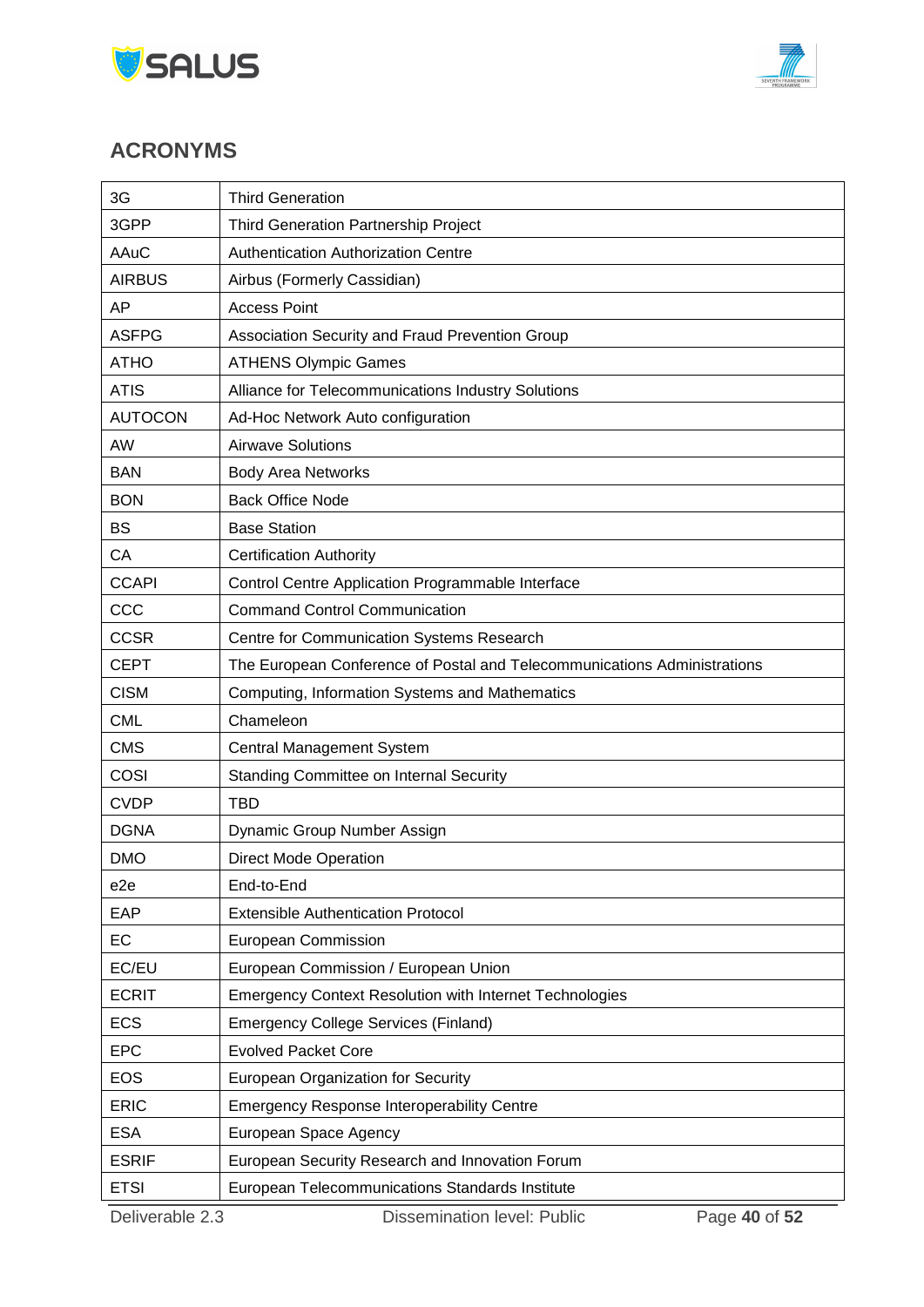



| FP5/6/7          | Framework Programme 5th/6th/7th                                                                          |
|------------------|----------------------------------------------------------------------------------------------------------|
| <b>FRONTEX</b>   | European External Borders Agency                                                                         |
| <b>GPRS</b>      | <b>General Packet Radio Service</b>                                                                      |
| <b>GSM</b>       | Global System for Mobile communications                                                                  |
| <b>IAP</b>       | <b>Integrated Applications Promotion</b>                                                                 |
| <b>ICT</b>       | Information and Communication Technologies                                                               |
| <b>IDABC</b>     | Interoperable Delivery of European eGovernment Services to public Admin.,<br><b>Businesses, Citizens</b> |
| <b>IDS</b>       | Intrusion Detection System                                                                               |
| <b>IEEE</b>      | Institute of Electrical and Electronics Engineers                                                        |
| <b>IETF</b>      | Internet Engineering Task Force                                                                          |
| ΙP               | <b>Internet Protocol</b>                                                                                 |
| <b>ISDN</b>      | <b>Integrated Services Digital Network</b>                                                               |
| <b>ISI</b>       | Inter System Interface                                                                                   |
| <b>ISO</b>       | International Organisation for Standardisation                                                           |
| <b>iSOF</b>      | interoperable Secure Operation Framework                                                                 |
| <b>IST</b>       | <b>Information Society Technologies</b>                                                                  |
| IT               | Instituto de Telecomunicações                                                                            |
| <b>ITU</b>       | International Telecommunication Union                                                                    |
| KU               | Kingston University                                                                                      |
| <b>LTE</b>       | Long Term Evolution                                                                                      |
| <b>LEWP</b>      | Law Enforcement Working Party                                                                            |
| LMA/MAG          | <b>TBD</b>                                                                                               |
| <b>MAC</b>       | Medium Access Layer                                                                                      |
| <b>MANET</b>     | Mobile Ad-hoc Network                                                                                    |
| <b>MCR</b>       | Multi-Channel Routing                                                                                    |
| <b>MIMO</b>      | Multiple Input Multiple Output                                                                           |
| <b>MSK</b>       | <b>Master Session Key</b>                                                                                |
| <b>NATO</b>      | North Atlantic Treaty Organisation                                                                       |
| <b>OLSR</b>      | <b>Optimized Link State Routing</b>                                                                      |
| <b>OTAK</b>      | Over The Air Keying                                                                                      |
| P <sub>2</sub> P | Peer-to-Peer                                                                                             |
| <b>PAS</b>       | <b>Tetrapol Publicly Available Specification</b>                                                         |
| PC               | <b>Project Coordinator</b>                                                                               |
| <b>PCC</b>       | <b>Project Coordination Committee</b>                                                                    |
| <b>PHY</b>       | Physical layer                                                                                           |
| PKI              | Public Key Infrastructure                                                                                |
| <b>PM</b>        | Project Manager                                                                                          |
| <b>PMs</b>       | Person Months                                                                                            |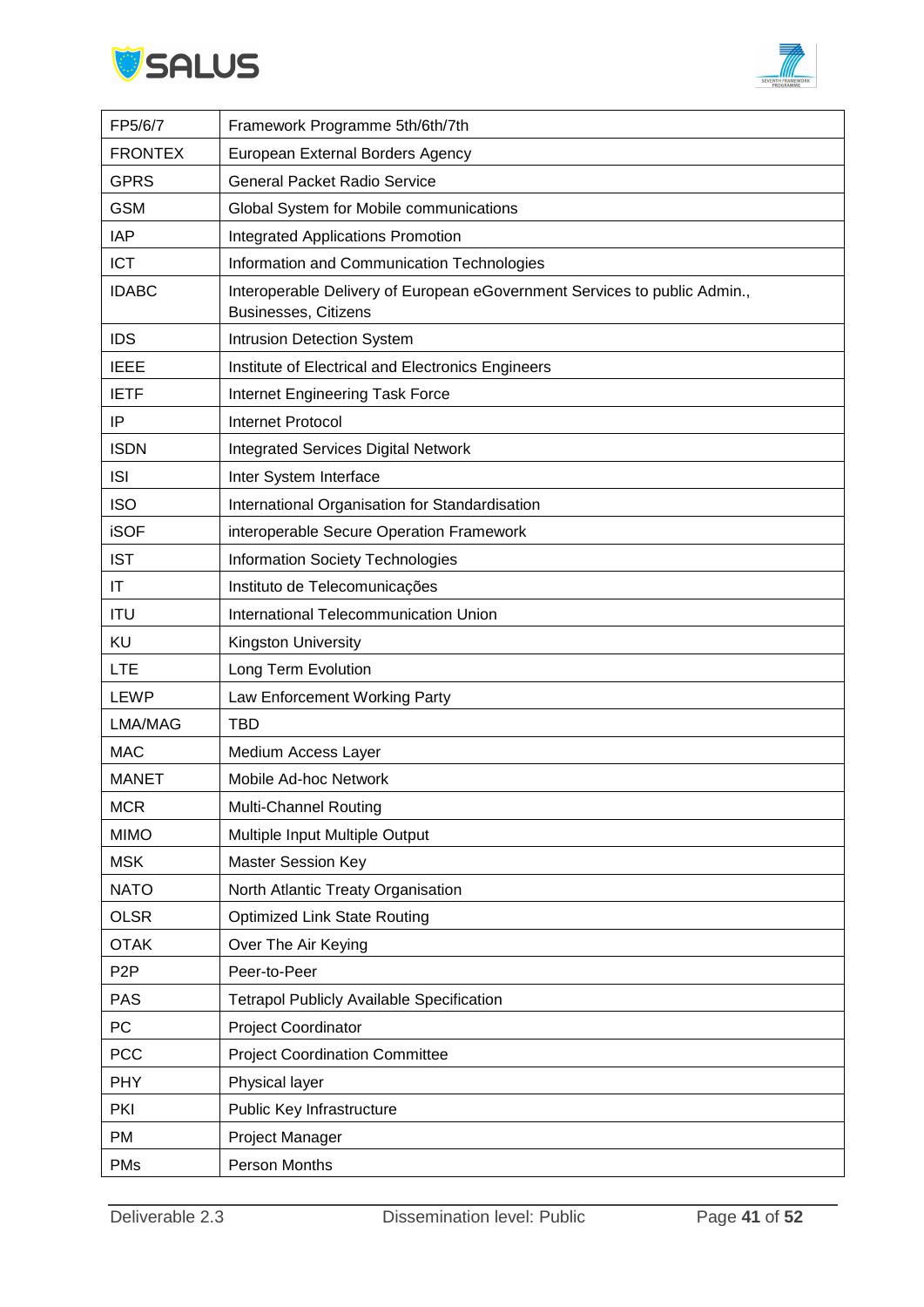



| <b>PMC</b>   | <b>Project Management Committee</b>             |
|--------------|-------------------------------------------------|
| <b>PMR</b>   | Professional Mobile Radio                       |
| <b>PSTN</b>  | <b>Public Switched Telephone Network</b>        |
| QMR          | Quarterly Management Report                     |
| QoS          | Quality of Service                              |
| R&D          | <b>Research and Development</b>                 |
| <b>RFC</b>   | <b>Request For Comment</b>                      |
| <b>RNLI</b>  | Royal National Lifeboat Institute               |
| <b>ROH</b>   | Rohill Technologies B.V.                        |
| <b>SAE</b>   | 1: Simultaneous Authentication of Equals        |
| <b>SAE</b>   | 2: System Architecture Evolution (3GPP)         |
| <b>SDS</b>   | <b>Short Data Services</b>                      |
| <b>SIP</b>   | Session Initiation Protocol                     |
| <b>SME</b>   | Small Medium Enterprise                         |
| SON          | <b>Self-Organizing Networks</b>                 |
| <b>STREP</b> | Specific Targeted Research Project              |
| SwMI         | Switching and Management Infrastructure         |
| <b>TC</b>    | <b>Technical Committee</b>                      |
| <b>TEA</b>   | <b>TETRA Encryption Algorithms</b>              |
| <b>TETRA</b> | <b>TErrestrial Trunked RAdio</b>                |
| <b>TFEU</b>  | Treaty on the Functioning of the European Union |
| TL           | <b>Task Leaders</b>                             |
| TM           | <b>Terminal Manager</b>                         |
| <b>TMO</b>   | <b>Trunked Mode Operation</b>                   |
| <b>UCIF</b>  | Unified Communications Interoperability Forum   |
| UMTS         | Universal Mobile Telecommunications System      |
| <b>UPAT</b>  | University of Patras                            |
| VoIP         | Voice over IP                                   |
| <b>WBAN</b>  | Wireless Body Area Networks                     |
| WG           | <b>Working Group</b>                            |
| Wi-Fi        | IEEE 802.11                                     |
| WiMAX        | Worldwide Interoperability for Microwave Access |
| <b>WLAN</b>  | <b>Wireless LAN</b>                             |
| <b>WMN</b>   | Wireless Multimedia and Networking              |
| <b>WP</b>    | Work Package                                    |
| <b>WWRF</b>  | Wireless World Research Forum                   |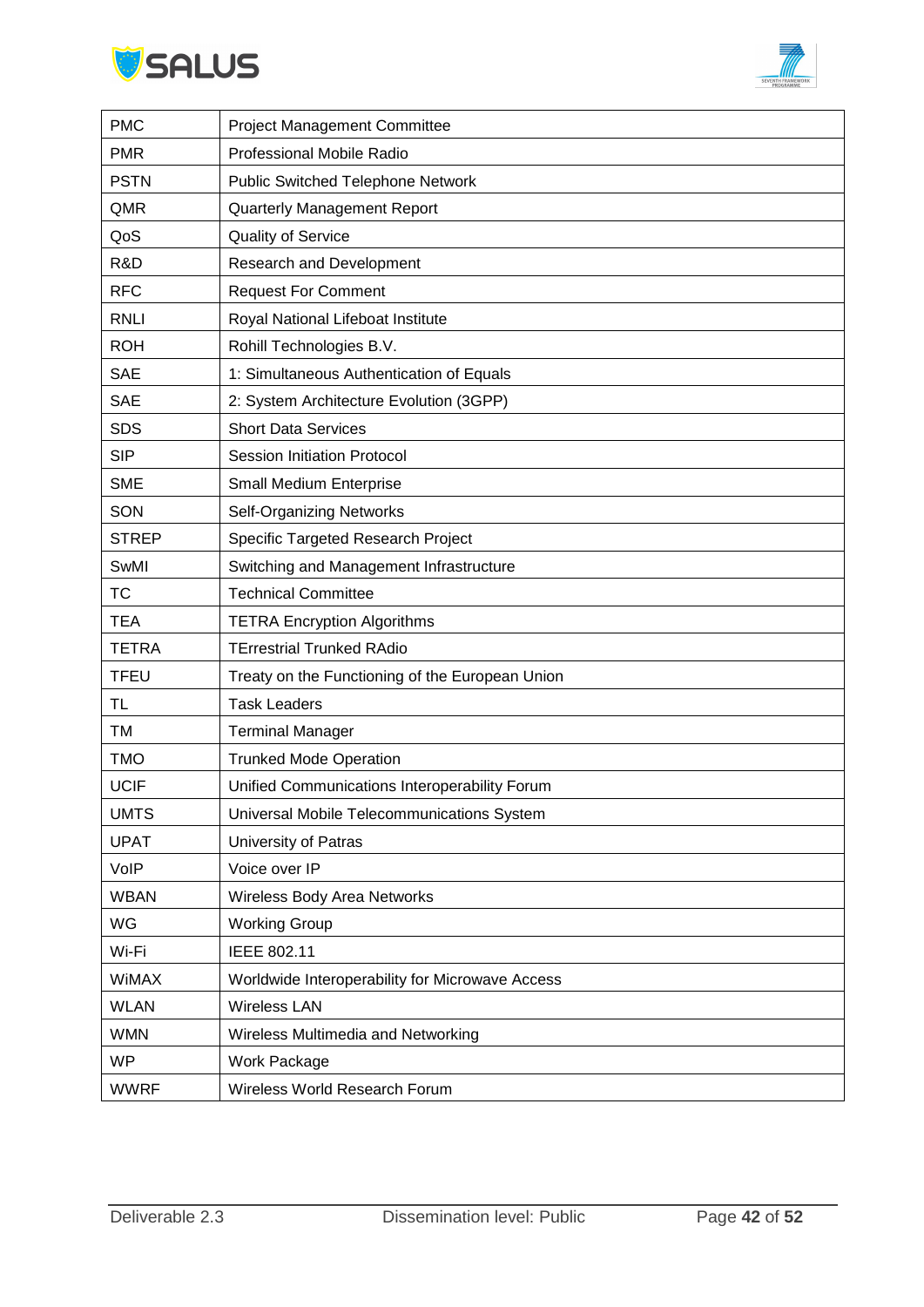



# <span id="page-42-0"></span>**ANNEX A - VALIDATION PLAN OF FIRST PROTOTYPE**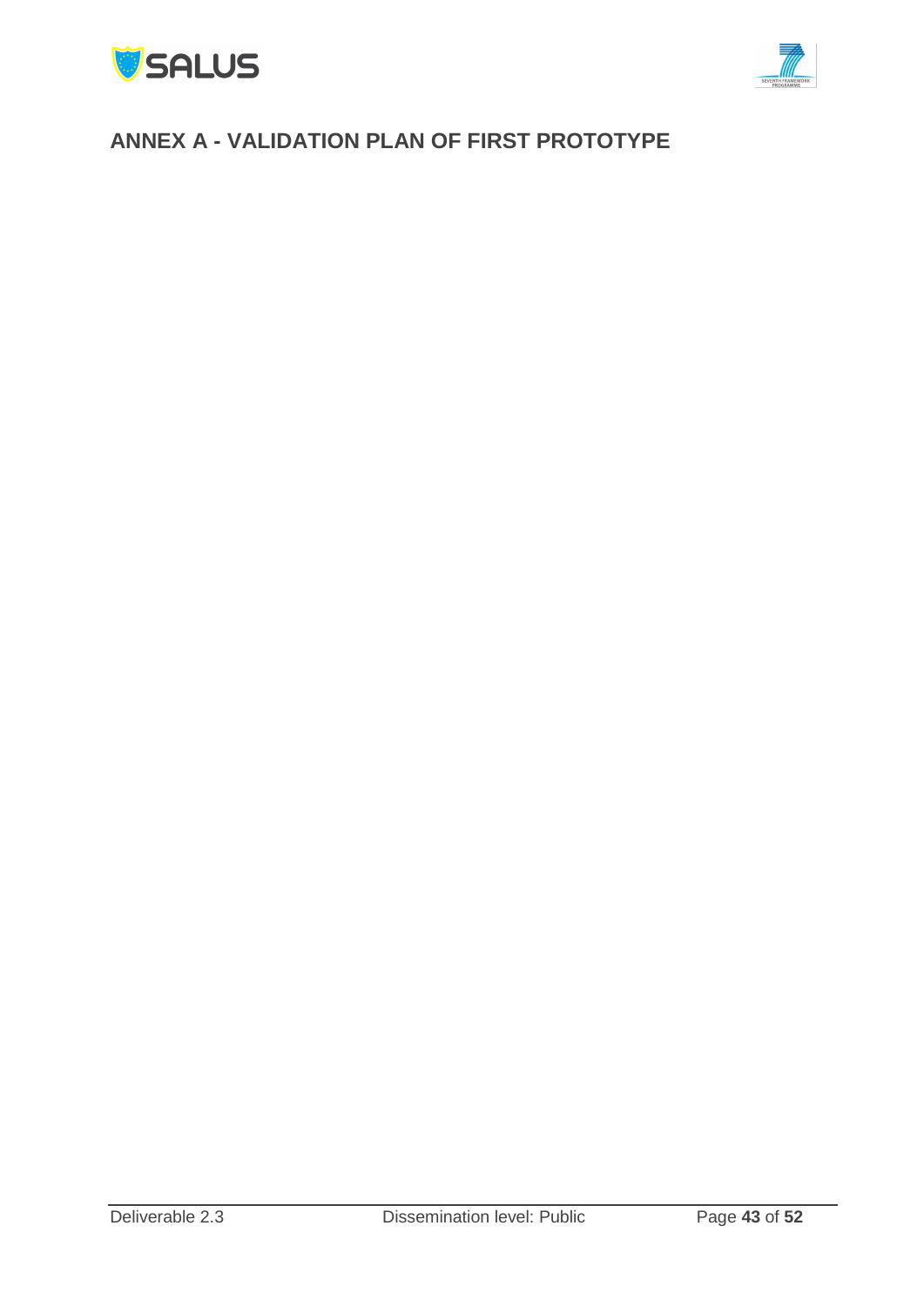



# <span id="page-43-0"></span>**A.1 SALUS PPDR PLATFORM – FIRST SYSTEM PROTOTYPE FUNCTIONALITIES**

[Figure 3](#page-43-1) below depicts the SALUS PPDR platform – first system prototype - available



<span id="page-43-1"></span>Figure 3 – First system prototype functionalities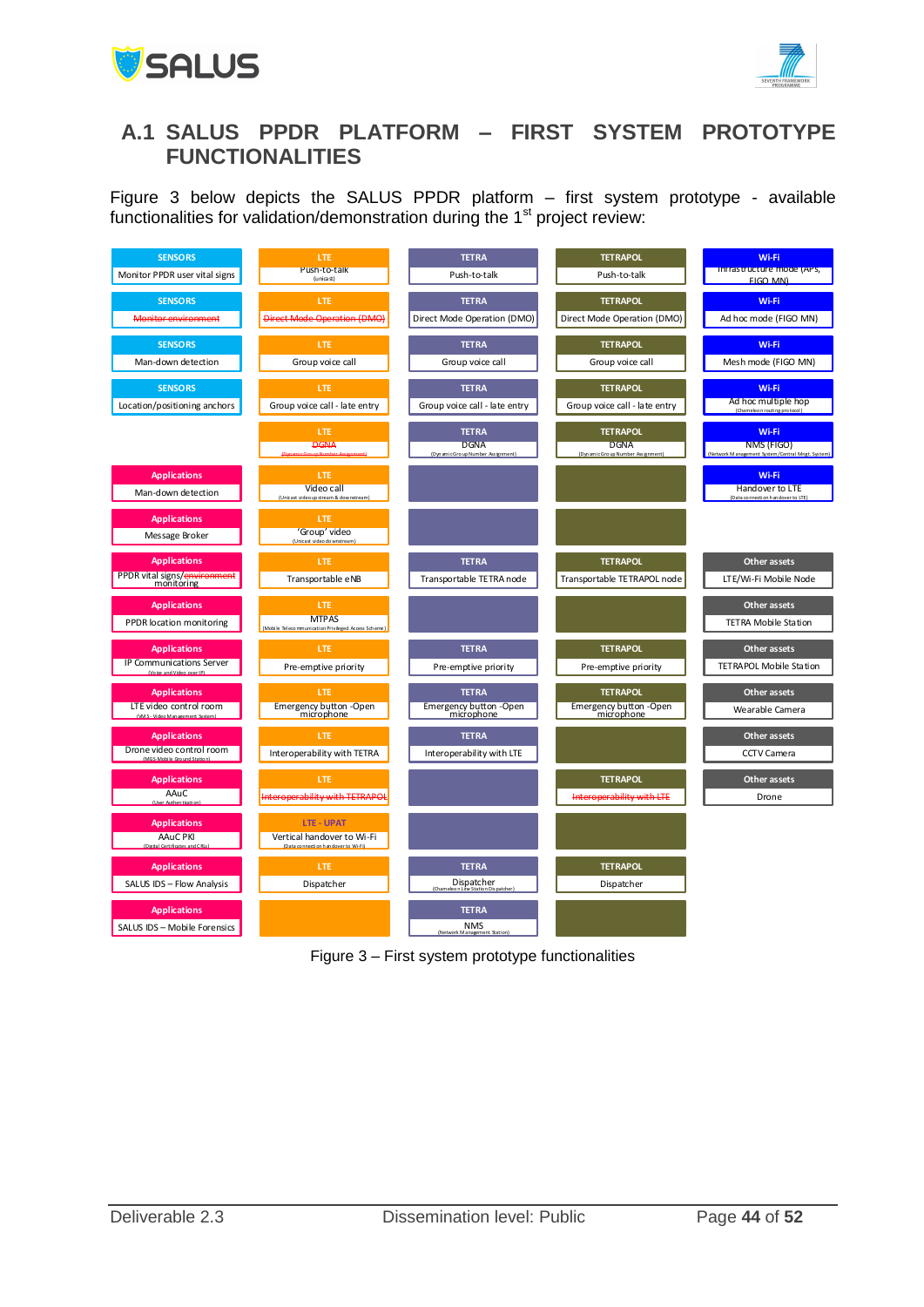



### <span id="page-44-0"></span>**A.2 SALUS PPDR PLATFORM – FIRST SYSTEM PROTOTYPE DEMONSTRATION SCENARIO**

The validation/demonstration of the SALUS PPDR platform – first system prototype, will be mainly based on the **Disaster Recovery Use Case**, as described in SALUS deliverable 2.3.

### <span id="page-44-1"></span>**A.2.1 Precondition**

- Country A has rolled out a permanent TETRAPOL-based radio network completed with dedicated overlay (LTE-based) to offer mission critical high speed broadband data services (including video) to end users. The PPDR users also rely on commercial mobile communication networks for non-mission critical high speed data services.
- Country B has rolled out a permanent TETRA-based radio network. Country B security forces rely on commercial mobile communication networks for high speed data services.
- Both dedicated networks are designed to be "state-of-the art" and power resilient (e.g. fuel for power generators). Within the area affect due to risk assessments and financial considerations PPDR site power resilience is less than in other areas at 6 hours.[3]
- Both countries A and B are equipped with state-of-the-art mobile communications networks designed to meet the needs of the general public. Power resilience is designed to meet standard commercial requirements at half an hour
- It is assumed that both countries A and B speak a common language and have agreed provisional plans for dealing with certain major cross border events.
- This is the first natural disaster for many years requiring cross-border co-operation.

### <span id="page-44-2"></span>**A.2.2 Scenario summary**

Following a prolonged period of heavy rain, a large river bursts its banks causing major flooding that extends over the border of Country A and Country B. Several houses, shops, light industrial factories and buildings become flooded, some roads are flooded also. A number of car and van drivers become trapped, either in their cars, or have managed to climb up onto the roofs.

A common (Country A and Country B) Command and Control Centre (CCC) has been deployed as a result from the meteorological office weather forecast.

### <span id="page-44-3"></span>**A.2.3 Flow of events**

[Bruno/One] At the beginning, the scenario is explained.

[Philippe/ALU-I] The reviewer and the PO are provided with a guided tour through the site – includes ALU-I lab plus outdoor location, where the MGS is located.

The reviewer and the PO are brought back to the Lab and the SALUS PPDR platform – first system prototype validation starts.

**#1:** Several police, fire and ambulance resources are deployed to the area under instruction from the CCC.

**Set-up of talk-groups, group call** is made from the CCC to PPDR users in **different technologies** (TETRA and TETRAPOL or TETRA and LTE or TETRAPOL and LTE)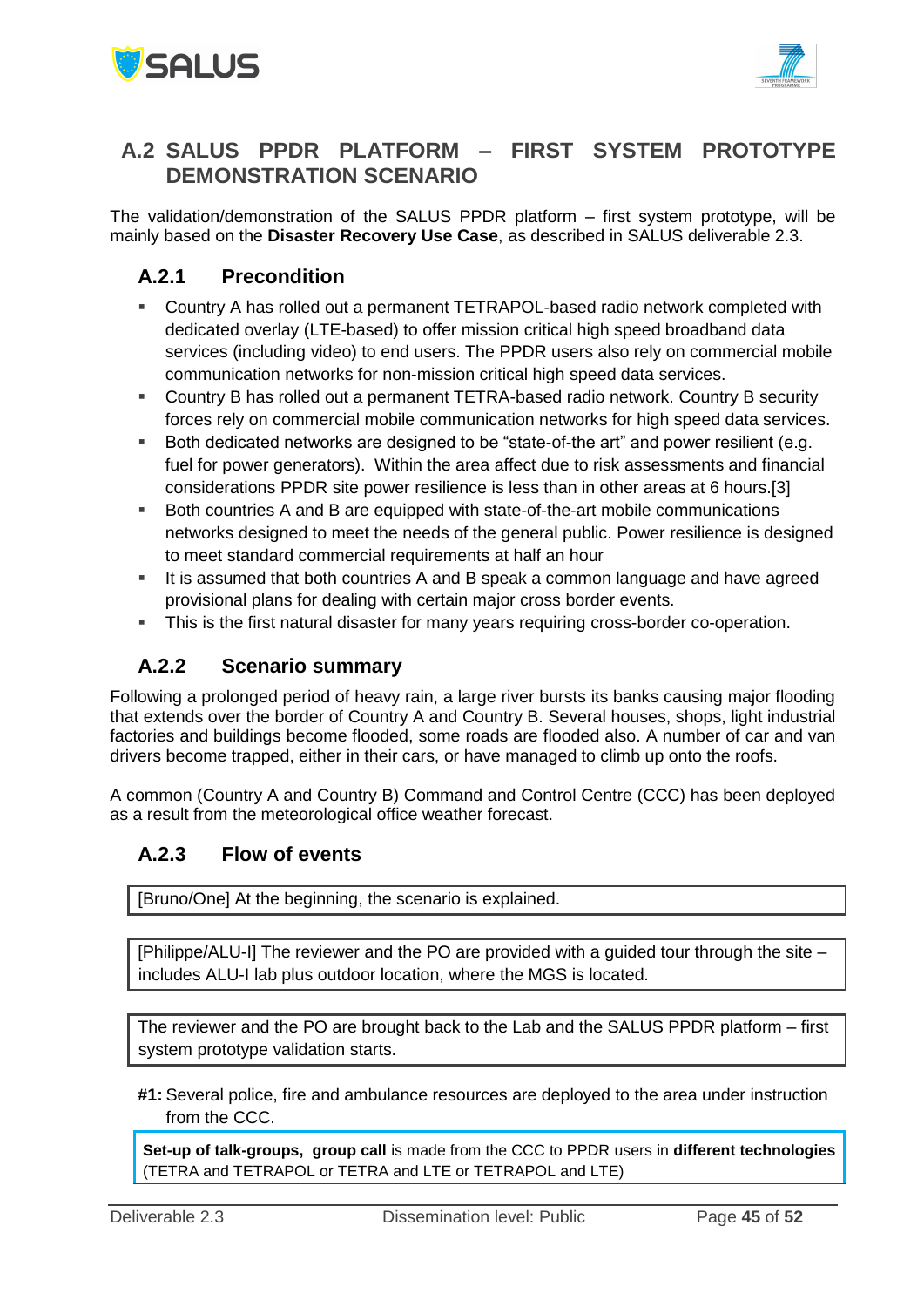



Persons Involved:

ROH – Mervin (TETRA; LTE Teamlink app)

ADS DANIEL – (TETRAPOL)

**1.** [Mervin/ROH] One TETRA, one TETRAPOL mobile stations (MS) and one LTE user equipment (UE) with pre-configured talk groups, are shown to the reviewer;

NOTE: There must exist at least one talk group that contains a TETRA user and a LTE user (i.e. belong to the same talk group);

**2.** [Mervin/ROH] 'TeamLink' application is explained [the device screen is been shown in a projector screen].

#### **#2:** On arrival into the area the first responders realise that the number of stranded public and risk to life is greater than what has been reported.

**Group call** (triggered by PPDR users) involving **different technologies** request additional resources.

Persons Involved:

ROH – Mervin Teamlink App

OTHER – TETRA terminal

- **1.** [Mervin/ROH] 'TeamLink' application is used to trigger a group call that will involve two TETRA MS and one LTE UE (the one used by Mervin);
- **2.** [Mervin/ROH] The procedure is repeated but the group call is now started by a TETRA MS

#### **#3:** Military arrive at the scene and join in the rescue operation. Prior/upon to their arrival their radios are automatically switched to the appropriate talk group.

**Late entry** is made by the CCC

Person Involved:

ROH - Mervin Chameleon LDS

OTHER - LTE UE to be attached.

- **1.** [Mervin/ROH] Chameleon LDS is used to remotely activate/associate one LTE UE to the appropriate talk groups; Patch between military and police group.
- **2.** Reviewer checks the LDS operation on the LDS display. It is shown that the new LTE UE can participate on an on-going group call;
- **3.** [Mervin/ROH] Additional functionalities for the Chameleon LDS may be shown.

#### **#4:** As PPDR users arrive at the scene, their locations are tracked by the CCC

**Localization/positioning** of PPDR users based on GPS and/or sensors are shown on **situation awareness** application. This may include inside building/tunnel scenario (no GPS).

Persons Involved:

UL – David to show location application

Person next to VAN – with Android phone to be outdoor location

UBITEL – Vitaly

Person in the lab – with Mobile Phone for indoor location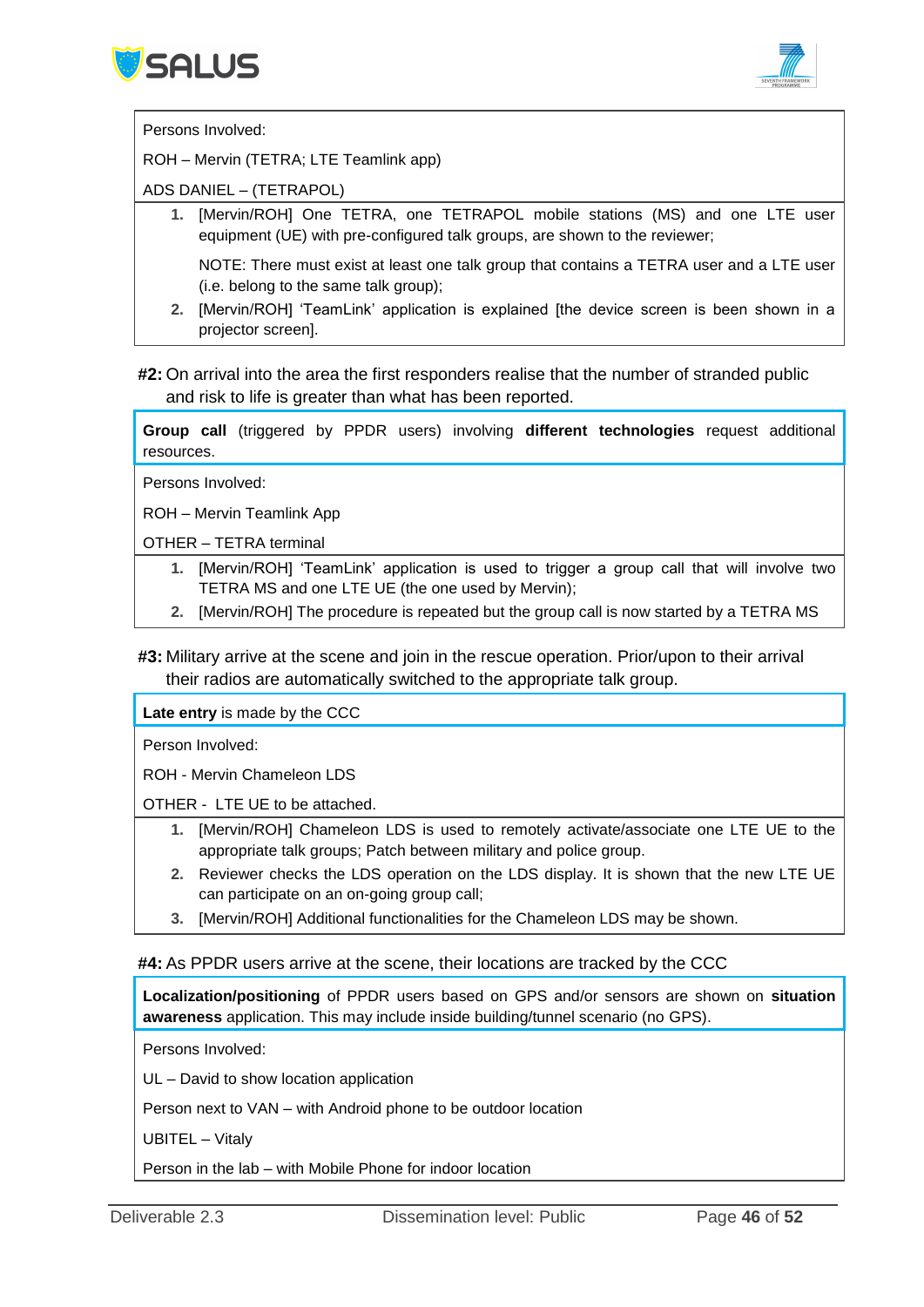



- **1.** [David/UL] Outdoor location is shown through the use of UL location application and sensors [outdoor location may be reported to the CCC via FIGO MESH network - the same network that supports the GCS];
- **2.** [Vitaly/UBITEL] Indoor location is shown through the use of UBITEL location solution;
- **3.** Reviewer checks this on a projector screen.

**#5:** As PPDR users arrive at the scene, their vital signs are tracked by the CCC.

Sensors monitor a subset of PPDR users' vital signs and this information is displayed on a **situation awareness** application.

Persons Involved:

UL – David demo sensors apps

- **1.** [David/UL] Vital signs are monitored through the use of the same UL application [a single sensor may be used, just to show the concept];
- **2.** Reviewer checks this on a projector screen.
- **#6:** As PPDR users arrive at the scene, their LTE UEs are uploaded with the area map and key points of interest (CCC location, schools, hospitals, etc.)

**High-speed (broadband) access** to data – UL to update their Android app to show location map plus positioning of nearby users

Persons Involved:

UL – David – to have device with map

**1.** [David/UL] Using a ROH LTE device [the device screen is been shown in a projector screen], it is shown the user can get access to the area map (broadband, fast connection).

NOTE#1: Originally, the ROH device will use a specific UL application, but it would be great to have this (somehow) integrated with the TeamLink application;

NOTE#2: ideally the map should also show key points of interest (KPIs) for the operation, such as Hospitals and CCC location, area of coverage, etc.

- **2.** Reviewer checks this on a projector screen.
- **#7:** Access to the deployable LTE system is reserved for high priority sub-operations and to limit some first responders.

**MTPAS** (Mobile Telecommunication Privileged Access) **support on deployable LTE**

Persons Involved:

ALU-I – Jerome

**1.** [Jérôme/ALU-I] explanation for how LTE can safeguard QoS for public safety communications;

NOTE: this will be demonstrated with the 2 video cameras

**#8:** Despite the TETRA/TETRAPOL and LTE transportable solutions are in place, in some areas there is still no PPDR network coverage and DMO begins to be really challenging. A transportable (self-sustained) Wi-Fi hotspot is brought into the scene and with a mix of infrastructure/mesh and multiple-hop wireless topology, PPDR communications are restored in that area (Wi-Fi, IP based communications only).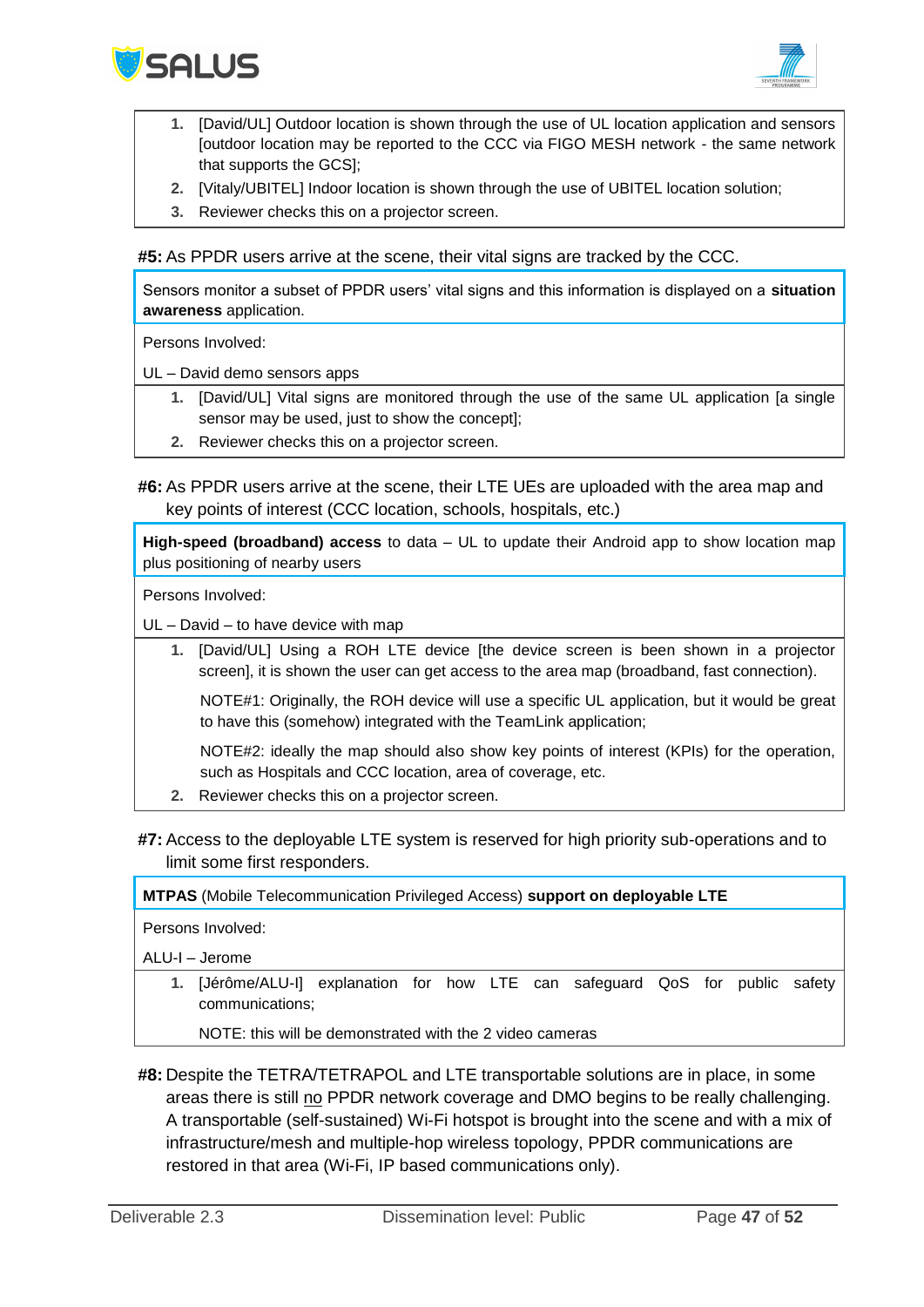



|                                                                    | FIGO MN for infrastructure and Mesh,                                                                                                                                                                                                                                                                                      |  |
|--------------------------------------------------------------------|---------------------------------------------------------------------------------------------------------------------------------------------------------------------------------------------------------------------------------------------------------------------------------------------------------------------------|--|
| Terminal authentication, AAuC PKI, IP Communications Server        |                                                                                                                                                                                                                                                                                                                           |  |
| Chameleon routing protocol for multiple hop wireless network       |                                                                                                                                                                                                                                                                                                                           |  |
|                                                                    | Vertical handover from LTE to Wi-Fi and vice-versa                                                                                                                                                                                                                                                                        |  |
| $\bullet$<br>$\bullet$<br>$\bullet$<br>$\bullet$<br>$\bullet$<br>٠ | Persons Involved:<br>FIGO - Frank - deploy WiFi Infrastructure<br>IT - Hugo - to explain PKI Server and IP Communication Server<br>IT - Luis? - to hold mobile device to authenticate in the AAuC.<br>Other - JohnDoe - to perform VoIP call using the IP Communication Server<br>KU - Alexandros, Person<br>Other for KU |  |
|                                                                    | NOTE#1 Outside: There is a FIGO access point providing a Wi-Fi (hotspot) coverage and at<br>least one Wi-Fi mobile node (MN);                                                                                                                                                                                             |  |
|                                                                    | NOTE#2: Outside-to-inside: the hotspot is connected to the CCC through a FIGO Wi-Fi<br>mesh network                                                                                                                                                                                                                       |  |
| 1.                                                                 | NOTE#3: On the CCC there will be the PKI, an IP communications server and a Wi-Fi MN;<br>[Frank/FIGO] Explanation on the FIGO mesh network, including its visual topology through<br>FIGO application.                                                                                                                    |  |
| 2.                                                                 | [Hugo/IT] The PKI is presented including explanation how users/terminals can obtain digital<br>certificates for authentication purposes;                                                                                                                                                                                  |  |
| 3 <sub>1</sub>                                                     | [Hugo/IT] One Wi-Fi MN is used to show how terminal authentication (access to SALUS<br>infrastructure) is controlled by the AAuC through the use of digital certificates.                                                                                                                                                 |  |
| 4.                                                                 | [Hugo/IT] Explanation on how a terminal can use a SALUS digital certificate to create an<br>end-to-end secure IPSec tunnel to the CCC.                                                                                                                                                                                    |  |
| 5.                                                                 | Reviewer checks previous steps on a projector screen;                                                                                                                                                                                                                                                                     |  |
| 6.<br>7.                                                           | [Hugo/IT] The IP communications server is presented and its functionalities are explained;<br>Reviewer checks this on a projector screen.                                                                                                                                                                                 |  |
| 8.                                                                 | [JohnDoe] A user on the hotpsot uses VoIP to communicate with the MN on the CCC<br>(through FIGO mesh);                                                                                                                                                                                                                   |  |
| 9.                                                                 | [Alexandros/KU] A VoIP call between three (or more) devices in a stand-alone multiple hop<br>wireless network is shown (call occurs with no access to the infra-structure).                                                                                                                                               |  |
|                                                                    | Note#7: The reviewer keeps and uses one of the terminals $-$ he is an intervenient of the<br>voice call.                                                                                                                                                                                                                  |  |
|                                                                    | 10. [Georgios/UPAT] A video streaming scenario is shown during the handover from LTE to Wi-<br>Fi due to lost of coverage from one of the networks. It is shown that despite loosing<br>coverage it is possible to handover to another network and maintain communication<br>(resiliency).                                |  |
|                                                                    | 11. [Bernd/UTWENTE] Seamless horizontal mobility in Wi-Fi, based on IPv6. To demo with<br>Video application.                                                                                                                                                                                                              |  |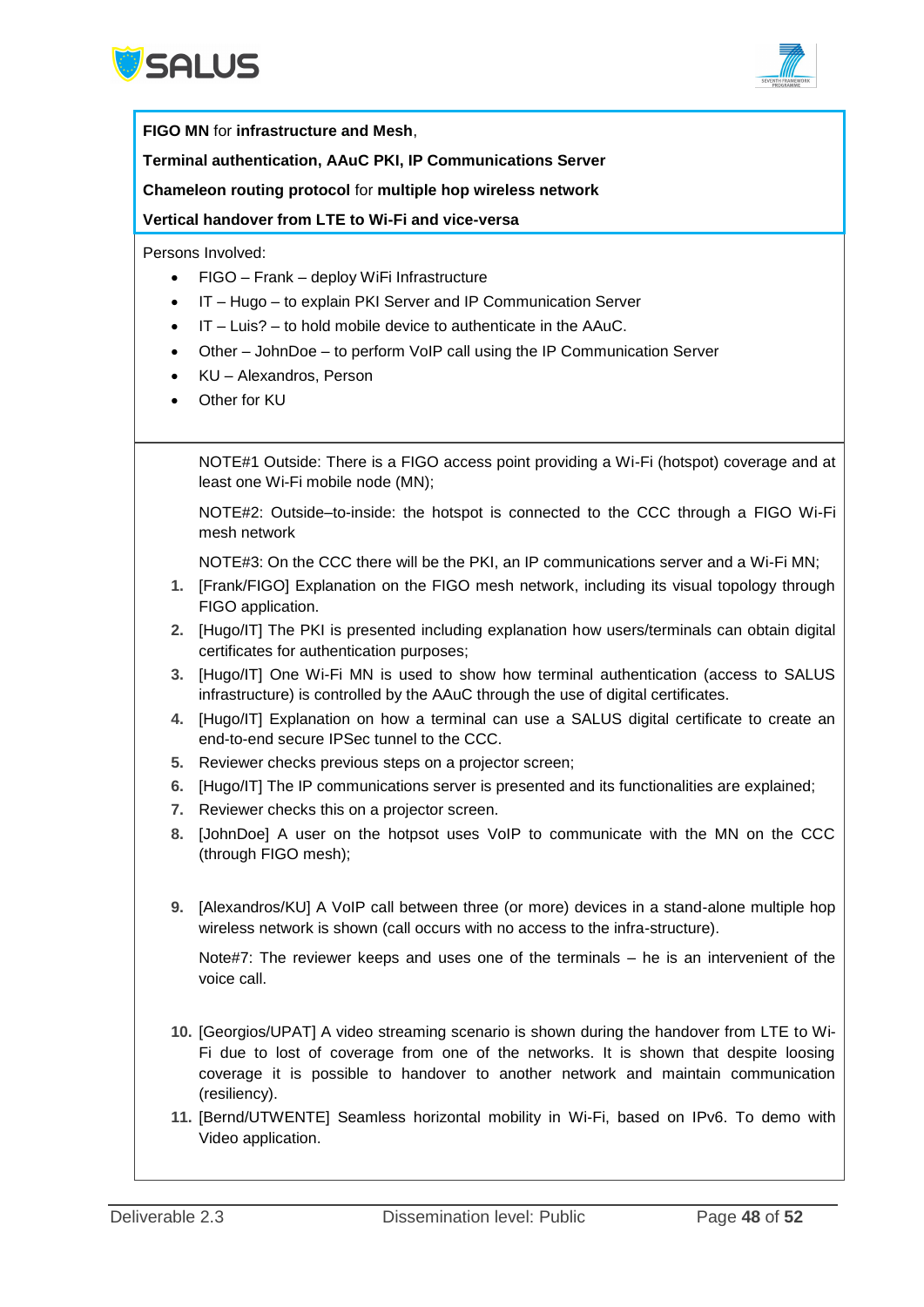



**12.** Reviewer checks this on a projector screen.

**#9:** To improve the situation awareness, an air drone equipped with camera is deployed to provide aerial video images to the CCC

#### **Air drone**, **remote control, video streaming**, **Ground Control Station**

**Use TETRAPOL terminal to communicate between CCC and GCS**

Persons Involved:

- ADS Daniel
- FHG Frank
- FHG Operator of drone
- **1.** [Daniel/ADS] The CCC uses a TETRAPOL MS to request drone assistance to the GCS outside (which also uses a TETRAPOL MS);
- **2.** [Frank/FhG] GPS coordinates are sent through FhG application;
- **3.** [FhG] Drone flies to waypoint 1 and video streaming from the drone is shown on the CCC. The video streaming is relayed by the GCS through the FIGO mesh network to the CCC;

NOTE: ALU-I video management system (VMS) is able to integrate the drone video;

**4.** Reviewer checks this on a projector screen.

**#10:** Several hours later, a high speed train is derailed due to railway line damage caused by land slide. More than 200 citizens are severely injured. Some PPDR users are redirected to the scene of the derailment and their radios are switched to a new talk group

#### **Deployable LTE and TETRAPOL (island mode)**

Persons Involved:

- ALU-I demonstrate functionalities of LTE
- ADS DANIEL demonstrate functionalities of TETRAPOL
- ROH demonstrate functionalities of TETRA
- **1.** [Jérôme/ALU-I] The reviewer is shown the LTE, TETRA and TETRAPOL deployable solutions (probably during its guided tour through the lab).
	- a. [Daniel/ADS] explains more deeply the TETRAPOL repeater solution (island mode) and the \*new\* implemented functionalities;
	- b. [Jérôme/ALU-I and Mervin/ROH] may want to also add some additional description on their own (LTE/TETRA) solutions.
- **2.** [Mervin/ROH] Mobile Dispatcher, deployment of TETRA system

**#11:** Compared to the other operations in progress, the area of the railway accident becomes the one having the highest priority.

#### **LTE with pre-emption**

Persons Involved:

- ALU-I demonstrate functionalities of LTE
- **1.** [Jérôme/ALU-I] The pre-emption capability is shown on the LTE there is an LTE cell overloaded (no resources available) and one less important call is disconnected so a more important call can take place;

NOTE: There is yet the need to clarify how this should be shown to the reviewer, probably by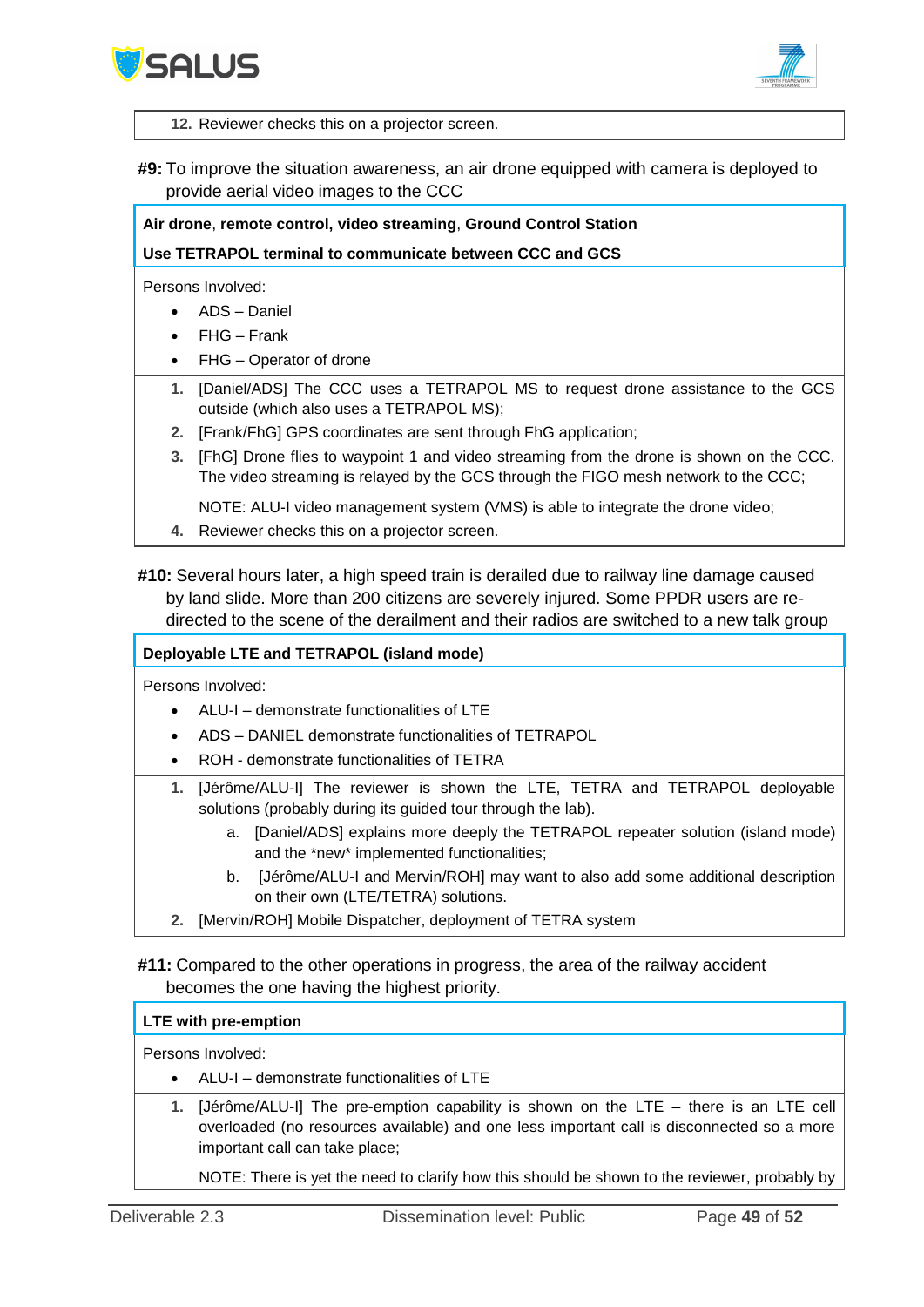



displaying configuration through a management interface - too technical?

**#12:** The air drone is redirected to the area where the railway accident has occurred, to provide improved situation awareness.

**Air drone**, **remote control**, **video streaming**, **Ground Control Station**

Persons Involved:

- ADS DANIEL TETRAPOL
- FHG Frank
- FHG Operator of Drone
- **1.** [Daniel/ADS] In the CCC a TETRAPOL MS is used to request drone assistance to the GCS outside (which also uses a TETRAPOL MS);
- **2.** [Frank/FhG] New GPS coordinates are sent through FhG application ;
- **3.** [FhG] Drone flies to waypoint 2 and video streaming from the drone is shown on the CCC. The video streaming is relayed by the GCS through the FIGO mesh network to the CCC, within different wireless technologies;
- **4.** Reviewer checks this on a projector screen;
- **#13:** Paramedics (using PPDR terminals and wearable cameras wirelessly linked to a vehicle/boat) on the scene transmit patient data and video back to the make-shift medical centres where instructions by voice are given on what treatment to apply at the scene.

**Wearable camera, LTE Mobile video management system (car/boat), video streaming**, **sensors (with Bluetooth linked to PPDR terminals) for vital signs monitoring**, **voice call**, **high-speed (broadband) access** to data

Persons Involved:

- $\bullet$  ALU-L show video camera
- ALU-I –
- ONE Cordeiro
- Person Volunteer backpack
- **1.** [ONE] Show video from backpack with sensor information
- **2.** [ONE] The HUCare is explained in detail, how it can be used to support the activity of paramedics.
- **3.** The reviewer checks the footage being received at the CCC and also on the one being received by the doctors (campaign hospital) LTE terminals (e.g. ROH LTE terminals)
- **#14:** A PPDR user is caught by a landslide and his down. This is captured at the CCC through the man-down application alert. The CCC remotely triggers the emergency button on the user's PPDR terminal which enables the open microphone functionality and establishes a communication channel

**Man-down sensor**, **man-down application alert**, **emergency button**, **remote activation of emergency button**, **open microphone**.

Persons Involved:

UB – Branko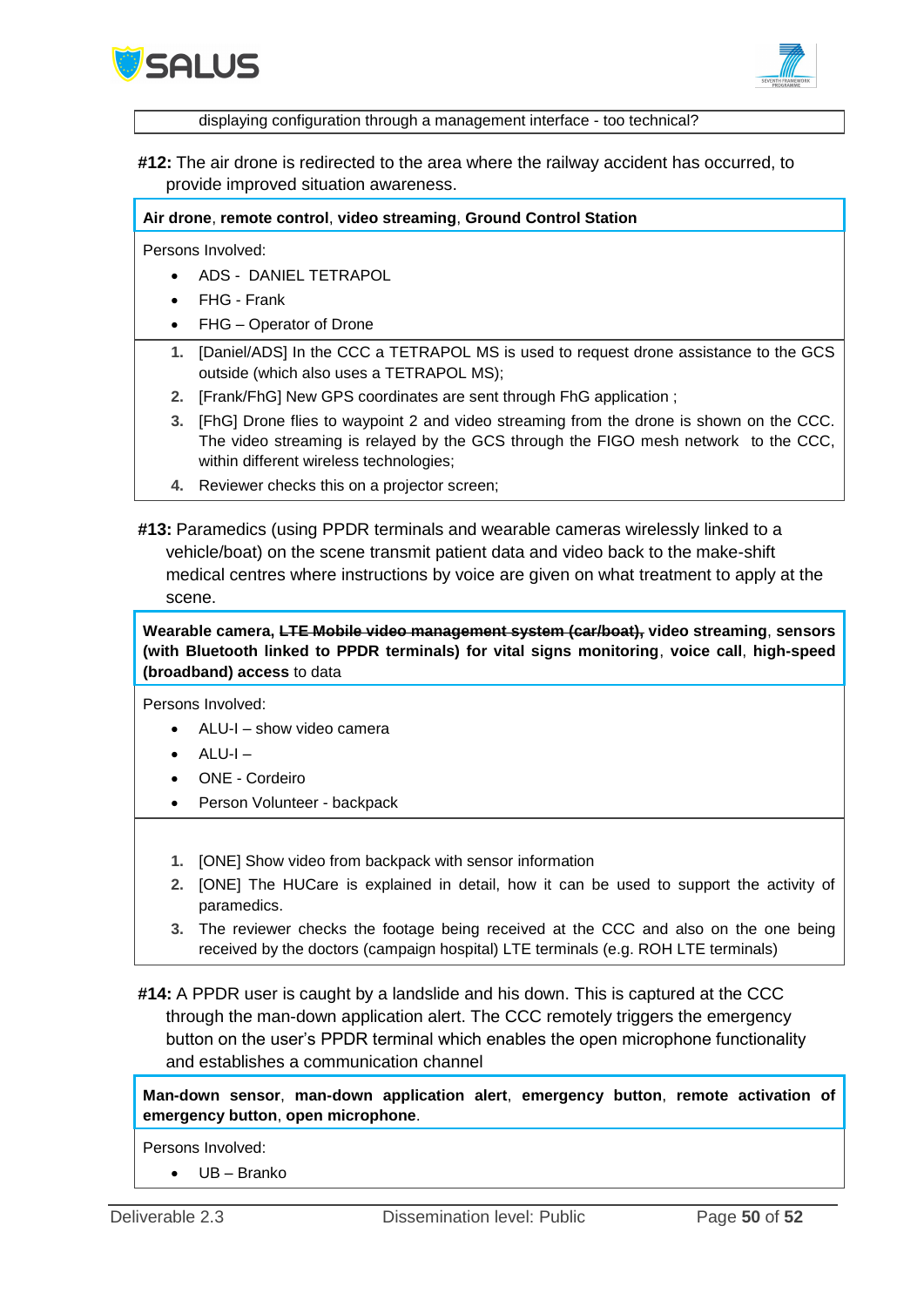



- **1.** [Branko/UB] A man-down situation is triggered (e.g. using one of the LTE terminals with the man-down application;
- **2.** [Branko/UB] A man-down situation alert pops on the situation awareness application and the location is extracted (and passed to the FhG drone application – if possible);

**#15:** The air drone is redirected to the location of the man-down to provide improved situation awareness.

#### **Air drone**, **remote control**, **video streaming**, **Ground Control Station**

Persons Involved:

- FHG Frank
- FHG Operator of Drone
- **1.** [FhG] Show position of man down on map of FhG CCC Application, and
- **2.** [Frank/FhG] New GPS coordinates are sent through FhG application
- **3.** [FhG] Drone flies to waypoint 3 and video streaming from the drone is shown on the CCC. The video streaming is relayed by the GCS through the FIGO mesh network to the CCC;
- **4.** Reviewer checks this on a projector screen;

**#16:** Charities' and volunteers are now also involved in the rescue operation and transporting of casualties to the rest areas. Police in the local control rooms use social networking to provide additional information [Internet access] to the public.

PPDR infrastructure to provide (limited) **Internet access to citizens (to check with ALU-I)**

Persons Involved:

- UL David
- **1.** [David/UL] Limited data access is provided to citizens;
- **2.** [David/UL] A MN (ROH LTE device) is used to simulate a citizen using Wi-Fi to access the Internet. Whatever the url the citizen uses, it will always resolve to the same IP address, which is the webpage for the event;

NOTE: this webpage contains information for citizens: procedures, events, phone numbers, locations, etc…);

- **3.** Reviewer checks this on a projector screen.
- **#17:** Although the rain has stopped, flooding and infrastructure remains widespread. The rescue and search for casualties continues for several days with temporary PPDR infrastructure in place for the duration of the incident. During this period the SALUS Intrusion Detection System has detected suspicious activity in one PPDR Terminal which has tried to obtain a valid digital certificate. This action triggered an alert for terminal recovery/disconnection. Using the terminal's location coordinates, the police was able to recover the terminal and the Mobile Forensics allowed to obtain additional information on the motivation behind the theft.

#### **SALUS PKI**, **SALUS IDS**, **remote control**, **Mobile Forensics**

Persons Involved:

UTWENTE – Bernd

**1.** [Rick/UTWENTE] An attacker tries to obtain unauthorized access to the public safety communications network;